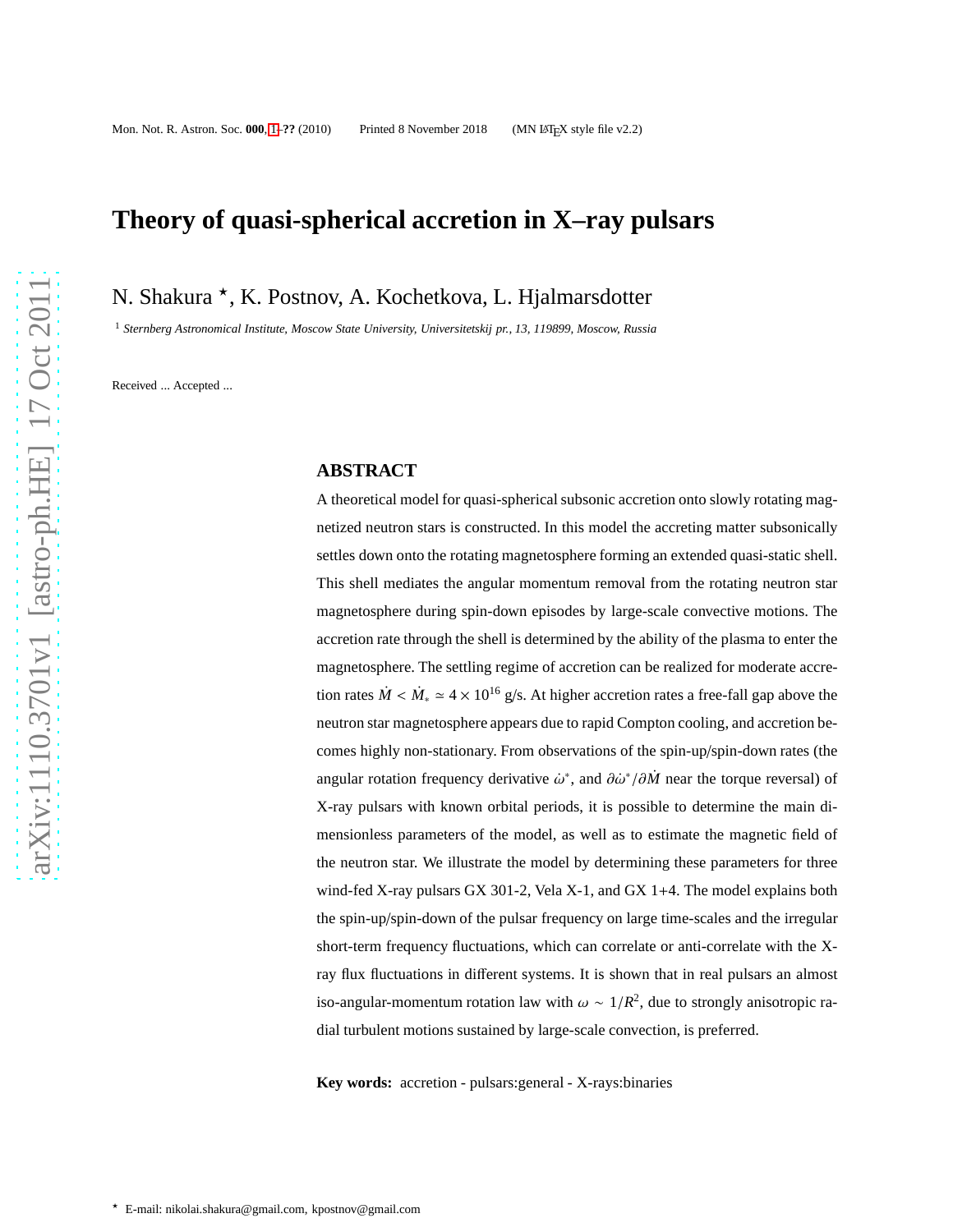# **1 INTRODUCTION**

X-ray pulsars are highly magnetized neutron stars in binary systems, accreting matter from a companion star. The companion may be a low-mass star overfilling its Roche lobe in which case an accretion disc is formed. In the case of a high-mass companion, the neutron star may also accrete from the strong stellar wind and depending on the conditions a disc may be formed or accretion may take place quasi-spherically. The strong magnetic field of the neutron star disrupts the accretion flow at some distance from the neutron star surface and forces the accreted matter to funnel down on the polar caps of the neutron star creating hot spots that, if misaligned with the rotational axis, make the neutron star pulsate in X-rays. Most accreting pulsars show stochastic variations in their spin frequencies as well as in their luminosities. Many sources also exhibit longterm trends in their spin-behaviour with the period more or less steadily increasing or decreasing and in some sources spin-reversals have been observed. (For a thorough review, see e.g. Bildsten 1997 and references therein.)

The best-studied case of accretion is that of thin disc accretion (Shakura & Sunyaev 1973). Here the spin-up/spin-down mechanisms are rather well understood. For disc accretion the spinup torque is determined by the specific angular momentum at the inner edge of the disc and can be written in the form  $K_{su} \approx \dot{M} \sqrt{GMR_A}$  (Pringle and Rees, 1972). For a pulsar the inner radius of the accretion disc is determined by the Alfven radius  $R_A$ ,  $R_A \sim \dot{M}^{-2/7}$ , so  $K_{su} \sim \dot{M}^{6/7}$ , i.e. for disc accretion the spin-up torque is weakly (almost linearly) dependent on the accretion rate (Xray luminosity). In contrast, the spin-down torque for disc accretion in the first approximation is independent of  $\dot{M}$ :  $K_{sd} \sim -\mu^2/R_c^3$ , where  $R_c = (GM/(\omega^*)^2)^{1/3}$  is the corotation radius,  $\omega^*$  is the neutron star angular frequency and  $\mu$  is the neutron star's dipole magnetic moment. In fact, accretion torques in disc accretion are determined by a complicated disc-magnetospheric interaction, see, e.g., Ghosh & Lamb (1979), Lovelace et al. (1995) and the discussion in Kluźniak & Rappaport (2007), and correpsondingly can have a more complicated dependence on the mass accretion rate and other parameters.

Measurements of spin-up/spin-down in X-ray pulsars can be used to evaluate a very important parameter of the neutron star – its magnetic field. The period of the pulsar is usually close to the equilibrium value *Peq*, which is determined by the total zero torque applied to the neutron star,  $K = K_{su} + K_{sd} = 0$ . So assuming the observed value  $\omega^* = 2\pi/P_{eq}$ , the magnetic field of the neutron star in disc-accreting X-ray pulsars can be estimated if *M*˙ is known.

In the case of quasi-spherical accretion, which can take place in systems where the optical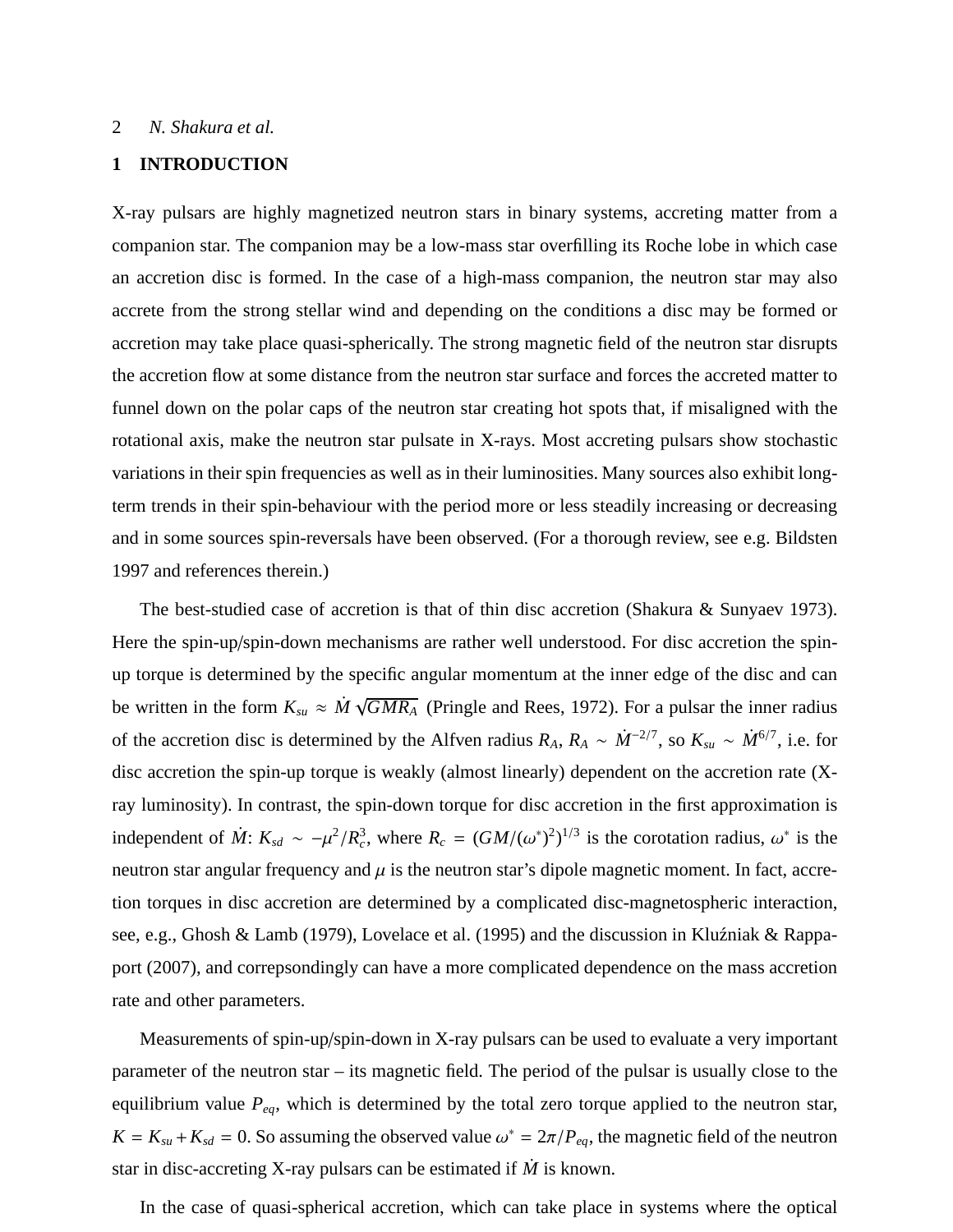star underfills its Roche lobe and no accretion disc is formed, the situation is more complicated. Clearly, the amount and sign of the angular mometum supplied to the neutron star from the captured stellar wind are important for spin-up or spin-down. To within a numerical factor (which can be positive or negative, see numerical simulations by Fryxell & Taam (1988), Ruffert (1997), Ruffert (1999), etc.), the torque applied to the neutron star in this case should be proportional to  $\dot{M}\omega_B R_B^2$ , where  $\omega_B = 2\pi/P_B$  is the binary orbital angular frequency,  $R_B = 2GM/(V_w^2 + v_{orb}^2)^2$  is the gravitational capture (Bondi) radius,  $V_w$  is the stellar wind velocity at the neutron star orbital distance, and *vorb* is the neutron star orbital velocity. In real high-mass X-ray binaries the orbital eccentricity is non-zero, the stellar wind is variable and can be inhomogeneous, etc., so *Ksu* can be a complicated function of time. The spin-down torque is even more uncertain, since it is impossible to write down a simple equation like  $-\mu^2/R_c^3$  any more ( $R_c$  has no meaning for quasi-spherical accretion; for slowly rotating pulsars it is much larger than the Alfven radius where the angular momentum transfer from the accreting matter to the magnetosphere actually occurs). For example, if one uses for the braking torque  $-\mu^2/R_c^3$ , the magnetic field in long-period X-ray pulsars turns out very high. We think this is a result of underestimating the braking torque.

The matter captured from the stellar wind can accrete onto the neutron star in different ways. Indeed, if the X-ray flux from the accreting neutron star is sufficiently high, the shocked matter rapidly cools down due to Compton processes and freely falls down toward the magnetosphere. The velocity of motion rapidly becomes supersonic, so a shock is formed above the magnetosphere. This regime was considered, e.g., by Burnard et al. (1983). Depending on the sign of the specific angular momentum of falling matter (prograde or retrograde), the neutron star can spin-up or spin-down. However, if the X-ray flux at the Bondi radius is below some value, the shocked matter remains hot, the radial velocity of the plasma is subsonic, and the settling accretion regime sets in. A hot quasi-static shell forms around the magnetosphere (Davies & Pringle, 1981). Due to additional energy release (especially near the base of the shell), the temperature gradient across the shell becomes superadiabatic, so large-scale convective motions inevitably appear. The convection intitiates turbulence, and the motion of a fluid element in the shell becomes quite complicated. If the magnetosphere allows plasma entry via instabilities (and subsequent accretion onto the neutron star), the actual accretion rate through such a shell is controlled by the magnetosphere (for example, the shell can exist, but the accretion through it can be weak or even absent altogether). So on top of the convective motions, the mean radial velocity of matter toward the magnetosphere, a subsonic settling, appears. This picture of accretion is realized at relatively small X-ray luminositites,  $L_x$  < 4 × 10<sup>36</sup> erg/s (see below), and is totally different from what was considered in numerical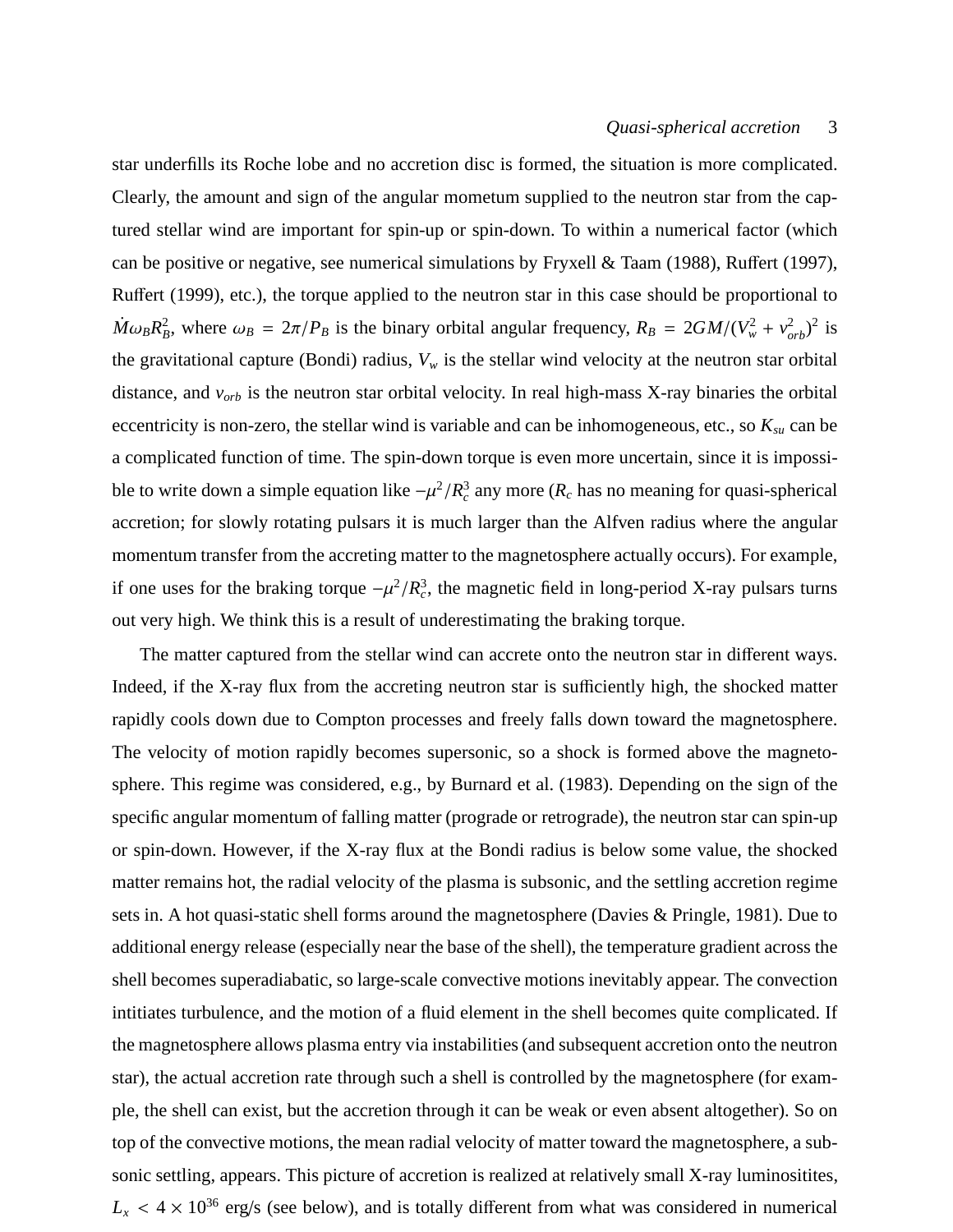simulations cited above. If the shell is present, its interaction with the rotating magnetosphere can lead to spin-up or spin-down of the neutron star, depending on the sign of the angular velocity difference between the accreting matter and the magnetospheric boundary. So in the settling accretion regime, both spin-up or spin-down of the neutron star is possible, even if the sign of the specific angular momentum of captured matter is prograde. The shell here mediates the angular momentum transfer to or from the rotating neutron star.

One can find several models in the literature (see especially Illarionov & Kompaneets 1990 and Bisnovatyi-Kogan 1991), from which the expression for the spin-down torque for quasi-spherically accreting neutron stars in the form  $K_{sd} \sim -\dot{M}R_A^2 \omega^* \sim -\dot{M}^{3/7}$  can be derived. Moreover, the expression for the Alfven radius  $R_A$  in the case of settling accretion is found to have different dependence on the mass accretion rate  $\dot{M}$  and neutron star magnetic moment  $\mu$ , ~  $\dot{M}^{-2/11}\mu^{6/11}$ , than the standard expression for disc accretion,  $\sim \dot{M}^{-2/7} \mu^{4/7}$ , so the spin-down torque for quasi-spherical settling accretion depends on the accretion rate as  $K_{sd} \sim -\dot{M}^{3/11}$  (see below).

To stress the difference between quasi-spherical and disc accretion, it is also instructive to rewrite the expression for the spin-down torque using the corotation and Alfven radii as *Ksd* ∼  $-\mu^2/\sqrt{R_c^3R_A^3} \sim -\mu^2/R_c^3(R_c/R_A)^{3/2}$  (see more detail below in Section 4). Since the factor  $(R_c/R_A)^{3/2} \sim$  $(\omega_K(R_A)/\omega^*)$  can be of the order of 10 or higher in real systems, using a braking torque in the form  $\mu^2/R_c^3$  leads to a strong overestimation of the magnetic field.

The dependence of the braking torque on the accretion rate in the case of quasi-spherical settling accretion suggests that variations of the mass accretion rate (and X-ray luminosity) must lead to a transition from spin-up (at high accretion rates) to spin-down (at small accretion rates) at some critical value of  $\dot{M}$  (or  $R_A$ ), that differs from source to source. This phenomenon (also known as torque reversal) is actually observed in wind-fed pulsars like Vela X-1, GX 301-2 and GX 1+4, which we shall consider below in more detail.

The structure of this paper is as follows. In Section 2, we present an outline of the theory for quasi-spherical accretion onto a neutron star magnetosphere. We show that it is possible to construct a hot envelope around the neutron star through which accretion can take place and act to either spin up or spin down the neutron star. In Section 3, we discuss the structure of the interchange instability region which determines whether the plasma can enter the magnetosphere of the rotating neutron star. In Section 4 we consider how the spin-up/spin-down torques vary with a changing accretion rate. In Section 5, we show how to determine the parameters of quasi-spherical accretion and the neutron star magnetic field from observational data. In Section 6, we apply our methods to the specific pulsars GX 301-2, Vela X-1 and GX 1+4. In Section 7 we discuss our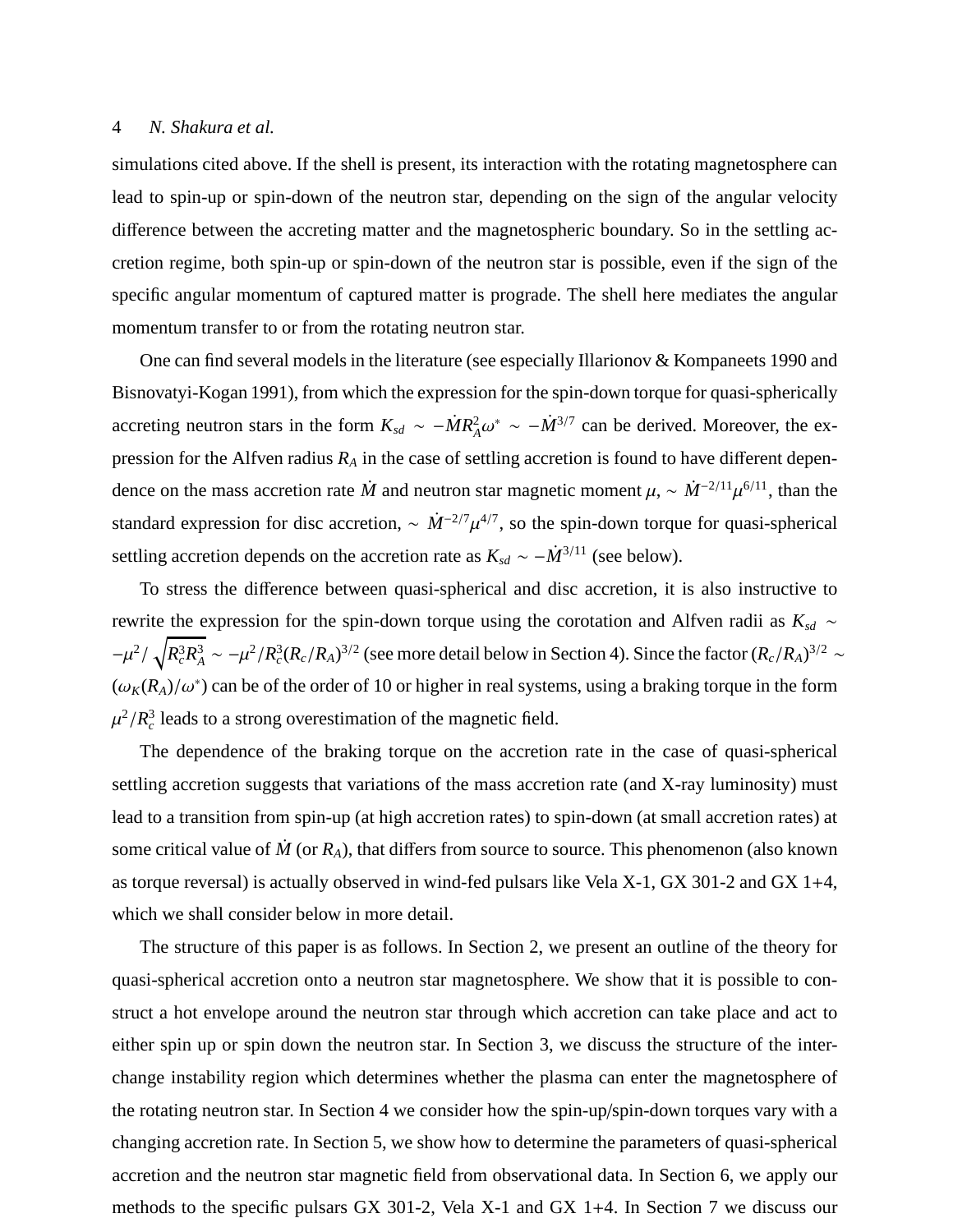results and, finally, in Section 8 we present our conclusions. A detailed gas-dynamic treatment of the problem is presented in four appendices, which are very important to understand the physical processes involved.

# <span id="page-4-0"></span>**2 QUASI-SPHERICAL ACCRETION**

# **2.1 The subsonic Bondi accretion shell**

We shall here consider the torques applied to a neutron star in the case of quasi-spherical accretion from a stellar wind. Wind matter is gravitationally captured by the moving neutron star and a bow-shock is formed at a characteristic distance  $R \sim R_B$ , where  $R_B$  is the Bondi radius. Angular momentum can be removed from the neutron star magnetosphere in two ways — either with matter expelled from the magnetospheric boundary without accretion (the propeller regime, Illarionov  $\&$ Sunyaev 1975), or via convective motions, which bring away angular momentum in a subsonic quasi-static shell around the magnetosphere, with accretion (the settling accretion regime).

In such a quasi-static shell, the temperature will be high (of the order of the virial temperature, see Davies and Pringle (1981)), and the important point is whether hot matter from the shell can in fact enter the magnetosphere. Two-dimensional calculations by Elsner and Lamb (1977) have shown that hot monoatomic ideal plasma is stable relative to the Rayleigh-Taylor instability at the magnetospheric boundary, and plasma cooling is thus needed for accretion to begin. However, a closer inspection of the 3-dimensional calculations by Arons and Lea (1976a) reveals that the hot plasma is only marginally stable at the magnetospheric equator (to within 5% accuracy of their calculations). Compton cooling and the possible presence of dissipative phenomena (magnetic reconnection etc.) facilitates the plasma entering the magnetosphere. We will show that both accretion of matter from a hot envelope and spin-down of the neutron star is indeed possible.

#### **2.2 The structure of the shell around a neutron star magnetosphere**

To a zeroth approximation, we can neglect both rotation and radial motion (accretion) of matter in the shell and consider only its hydrostatic structure. The radial velocity of matter falling through the shell  $u_R$  is lower than the sound velocity  $c_s$ . Under these assumptions, the characteristic cooling/heating time-scale is much larger than the free-fall time-scale.

In the general case where both gas pressure and anisotropic turbulent motions are present, Pascal's law is violated. Then the hydrostatic equilibrium equation can be derived from the equation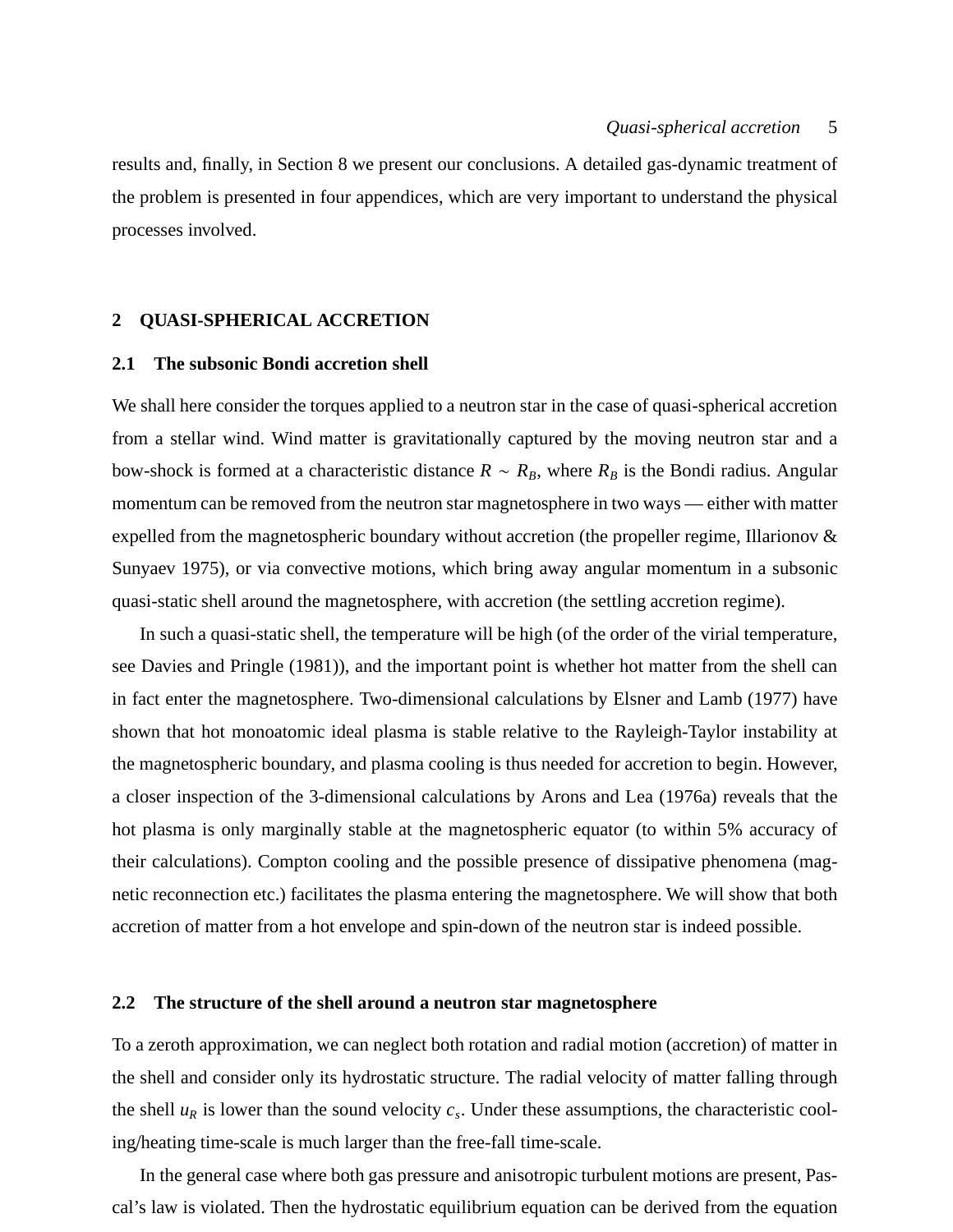of motion Eq. [\(A16\)](#page-32-0) with stress tensor components Eq. [\(A19\)](#page-33-0) - Eq. [\(A21\)](#page-33-1) and zero viscosity (see Appendix A for more detail):

<span id="page-5-0"></span>
$$
-\frac{1}{\rho}\frac{dP_g}{dR} - \frac{1}{\rho R^2}\frac{d(P_{\parallel}^t R^2)}{dR} + \frac{2P_{\perp}^t}{\rho R} - \frac{GM}{R^2} = 0\tag{1}
$$

Here  $P_g = \rho c_s^2 / \gamma$  is the gas pressure, and  $P^t$  stands for the pressure due to turbulent motions:

$$
P_{\parallel}^t = \rho < u_{\parallel}^2 > = \rho m_{\parallel}^2 c_s^2 = \gamma P_g m_{\parallel}^2 \tag{2}
$$

$$
P_{\perp}^{t} = \rho < u_{\perp}^{2} > = \rho m_{\perp}^{2} c_{s}^{2} = \gamma P_{g} m_{\perp}^{2} \tag{3}
$$

 $(< u_t^2 > = < u_{\parallel}^2$  $\frac{2}{\parallel}$  > +2 < *u*<sup>2</sup> > is the turbulent velocity dispersion,  $m_{\parallel}^2$  $\frac{2}{\parallel}$  and  $m_{\perp}^2$  $\frac{2}{1}$  are turbulent Mach numbers squared in the radial and tangential directions, respectively; for example, in the case of isotropic turbulence  $m_{\parallel}^2$  $m_{\perp}^2 = m_{\perp}^2 = (1/3)m_t^2$  where  $m_t$  is the turbulent Mach number). The total pressure is the sum of the gas and turbulence terms:  $P_g + P_t = P_g(1 + \gamma m_t^2)$ .

We shall consider, to a first approximation, that the entropy distribution in the shell is constant. Integrating the hydrostatic equilibrium equation Eq. [\(1\)](#page-5-0), we readily get

<span id="page-5-1"></span>
$$
\frac{\mathcal{R}T}{\mu_m} = \left(\frac{\gamma - 1}{\gamma}\right)\frac{GM}{R}\left(\frac{1}{1 + \gamma m_{\parallel}^2 - 2(\gamma - 1)(m_{\parallel}^2 - m_{\perp}^2)}\right) = \frac{\gamma - 1}{\gamma}\frac{GM}{R}\psi(\gamma, m_t).
$$
\n(4)

(In this solution we have neglected the integration constant, which is not important deep inside the shell. It is important in the outer part of the shell, but since the outer region close to the bow shock at  $~ \sim R_B$  is not spherically symmetric, its structure can be found only numerically).

Note that taking turbulence into account somewhat decreases the temperature within the shell. Most important, however, is that the anisotropy of turbulent motions, caused by convection in the stationary case, changes the distribution of the angular velocity in the shell. Below we will show that in the case of isotropic turbulence, the angular velocity distribution within the shell is close to the quasi-Keplerian one,  $\omega(R) \sim R^{-3/2}$ . In the case of strongly anisotropic turbulence caused by convection,  $m_{\parallel}^2 \gg m_{\perp}^2$  $\frac{2}{\pm}$ , an approximately iso-angular-momentum distribution,  $ω(R) \sim R^{-2}$  is realized within the shell. Below we shall see that teh analysis of rela X-ray pulsars favors the iso-angular-momentum rotation distribution.

Now, let us write down how the density varies inside the quasi-static shell for  $R \ll R_B$ . For a fully ionized gas with  $\gamma = 5/3$  we find:

$$
\rho(R) = \rho(R_A) \left(\frac{R_A}{R}\right)^{3/2} \tag{5}
$$

and for the gas pressure:

$$
P(R) = P(R_A) \left(\frac{R_A}{R}\right)^{5/2} \tag{6}
$$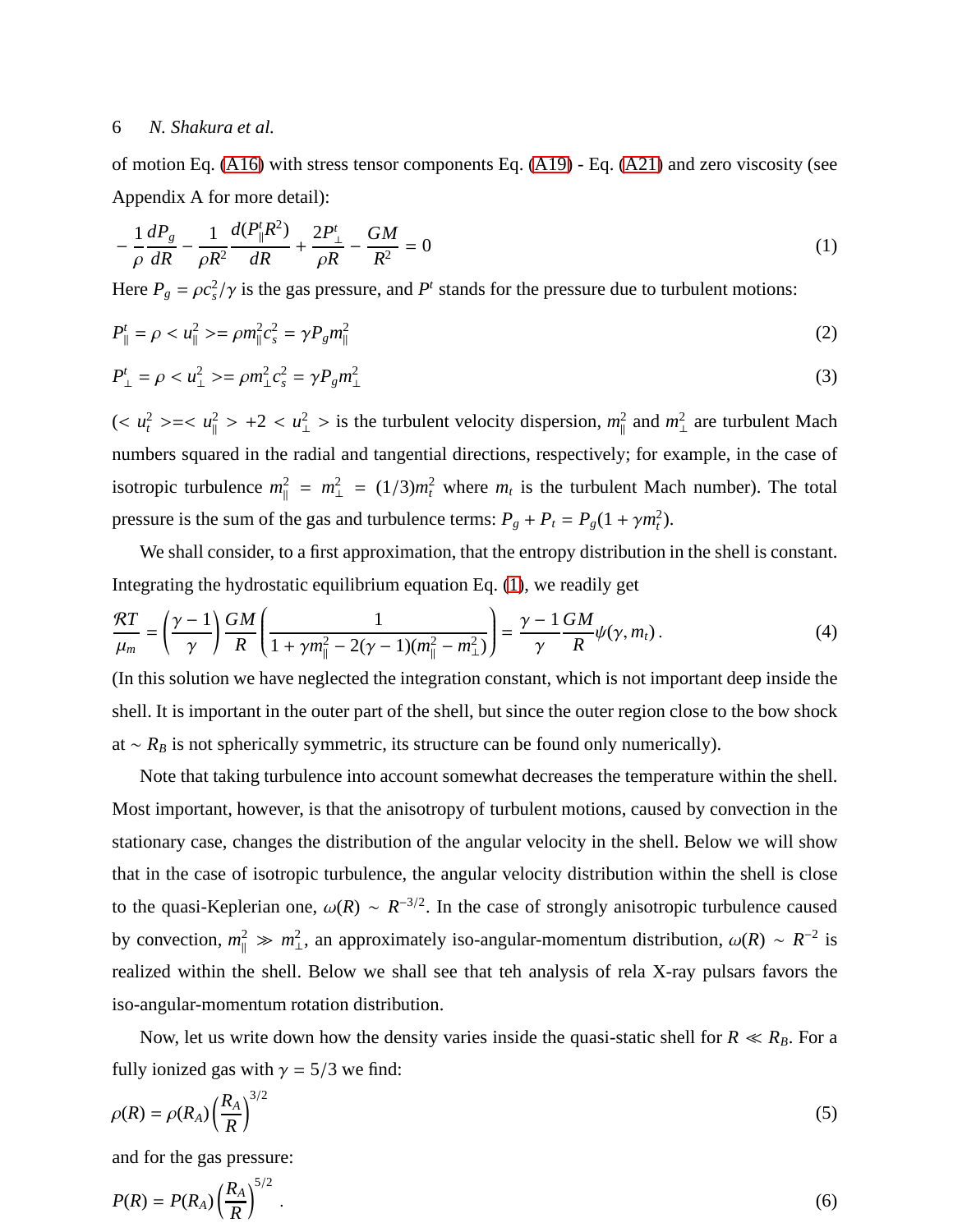The above equations describe the structure of an ideal static adiabatic shell above the magnetosphere. Of course, at  $R \sim R_B$  the problem is essentially non-spherically symmetric and numerical simulations are required.

Corrections to the adiabatic temperature gradient due to convective energy transport through the shell are calculated in Appendix C.

## **2.3 The Alfven surface**

At the magnetospheric boundary (the Alfven surface), the total pressure (including isotropic gas pressure and the possibly anisotropic turbulent pressure) is balanced by the magnetic pressure  $B^2/(8\pi)$ 

$$
P_g + P_t = P_g(R_A)(1 + \gamma m_t^2) = \frac{B^2(R_A)}{8\pi}.
$$
\n(7)

The magnetic field at the Alfven radius is determined by the dipole magnetic field and by electric currents flowing on the Alfvenic surface

<span id="page-6-0"></span>
$$
P_g(R_A) = \frac{K_2}{(1 + \gamma m_t^2)} \frac{B_0^2}{8\pi} \left(\frac{R_0}{R_A}\right)^6 = \frac{\rho RT}{\mu_m}
$$
(8)

where the dimensionless coefficient  $K_2$  takes into account the contribution from these currents and the factor  $1/(1 + \gamma m_t^2)$  is due to the turbulent pressure term. For example, in the model by Arons and Lea (1976a, their Eq. 31),  $K_2 = (2.75)^2 \approx 7.56$ . At the magnetospheric cusp (where the magnetic force line is branched), the radius of the Alfven surface is about 0.51 times that of the equatorial radius (Arons and Lea, 1976a). Below we shall assume that *R<sup>A</sup>* is the equatorial radius of the magnetosphere, unless stated otherwise.

Due to the interchange instability, the plasma can enter the neutron star magnetosphere. In the stationary regime, let us introduce the accretion rate  $\dot{M}$  onto the neutron star surface. From the continuity equation in the shell we find

$$
\rho(R_A) = \frac{\dot{M}}{4\pi u_R(R_A)R_A^2} \tag{9}
$$

Clearly, the velocity of absorption of matter by the magnetosphere is smaller than the free-fall velocity, so we introduce a dimensionless factor  $f(u) = u_R / \sqrt{2GM/R} < 1$ . Then the density at the magnetospheric boundary is

$$
\rho(R_A) = \frac{\dot{M}}{4\pi f(u)\sqrt{2GM/R_A}R_A^2}.
$$
\n(10)

For example, in the model calculations by Arons & Lea (1976a)  $f(u) \approx 0.1$ ; in our case, at high X-ray luminosities the value of  $f(u)$  can attain  $\approx 0.5$ . It is possible to imagine that the shell is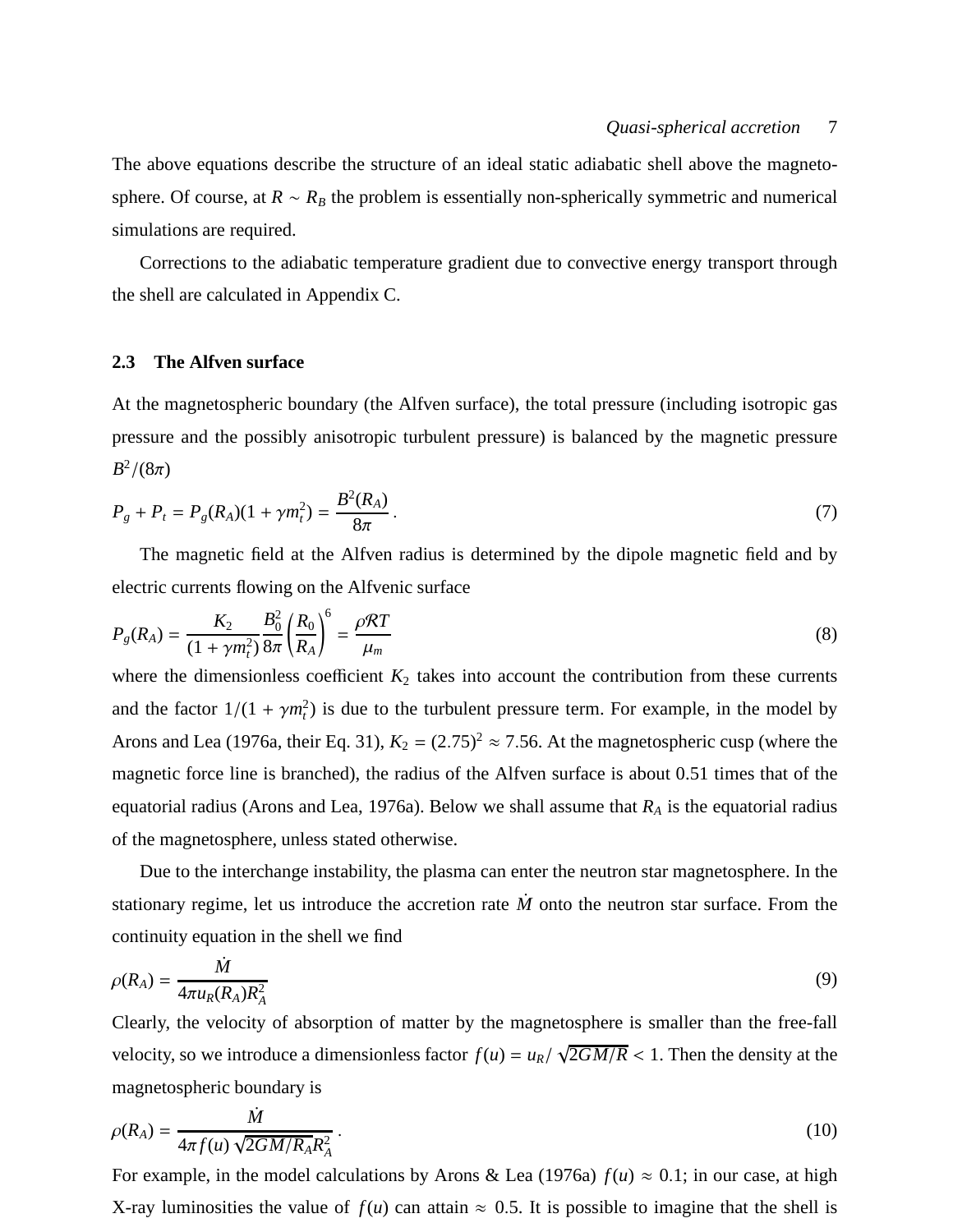impenetrable and that there is no accretion through it,  $\dot{M} \to 0$ . In this case  $u_R \to 0$ ,  $f(u) \to 0$ , while the density in the shell remains finite. In some sense, the matter leaks from the magnetosphere down to the neutron star, and the leakage can be either small ( $\dot{M} \rightarrow 0$ ) or large ( $\dot{M} \neq 0$ ).

Plugging  $\rho(R)$  into Eq. [\(8\)](#page-6-0) and using Eq. [\(4\)](#page-5-1) and the definition of the dipole magnetic moment 1

$$
\mu = \frac{1}{2}B_0 R_0^3
$$

(where  $R_0$  is the neutron star radius), we find

<span id="page-7-0"></span>
$$
R_A = \left[\frac{4\gamma}{(\gamma - 1)} \frac{f(u)K_2}{\psi(\gamma, m_t)(1 + \gamma m_t^2)} \frac{\mu^2}{\dot{M}\sqrt{2GM}}\right]^{2/7}.
$$
\n(11)

It should be stressed that in the presence of a hot shell the Alfven radius is determined by the static gas pressure at the magnetospheric boundary, which is non-zero even for a zero-mass accretion rate through the shell, so the appearance of *M*˙ in the above formula is strictly formal.

# **2.4 Angular momentum transfer**

We now consider a quasi-stationary subsonic shell in which accretion proceeds onto the neutron star magnetosphere. We stress that in this regime, i.e. the settling regime, the accretion rate onto the neutron star is determined by the denisity at the bottom of the shell (which is directly related to the density downstream the bow shock in the gravitational capture region) and the ability of the plasma to enter the magnetosphere through the Alfven surface.

The rotation law in the shell depends on the treatment of the turbulent viscosity (see Appendix A for the Prandtl law and isotropic turbulence) and the possible anisotropy of the turbulence due to convection (see Appendix B). In the last case the anistropy leads to more powerful radial turbulence than in the perpendicular directions. Thus, as shown in Appendix A and B, there is a set of quasi-power-law solutions for the radial dependence of the angular rotation velocity in a convective shell. We shall consider a power-law dependence of the angular velocity on radius,

$$
\omega(R) \sim R^{-n} \tag{12}
$$

We will study in detail the quasi-Keplerian law with  $n = 3/2$ , and the iso-angular-momentum distribution with  $n = 2$ , which in some sense are limiting cases among the possible solutions.

When approaching the bow shock,  $R \to R_B$ ,  $\omega \to \omega_B$ . Near the bow shock the problem is not spherically symmetric any more since the flow is more complicated (part of the flow bends across the shell), and the structure of the flow can be studied only using numerical simulations. In the absence of such simulations, we shall assume that the iso-angular-momentum distribution is valid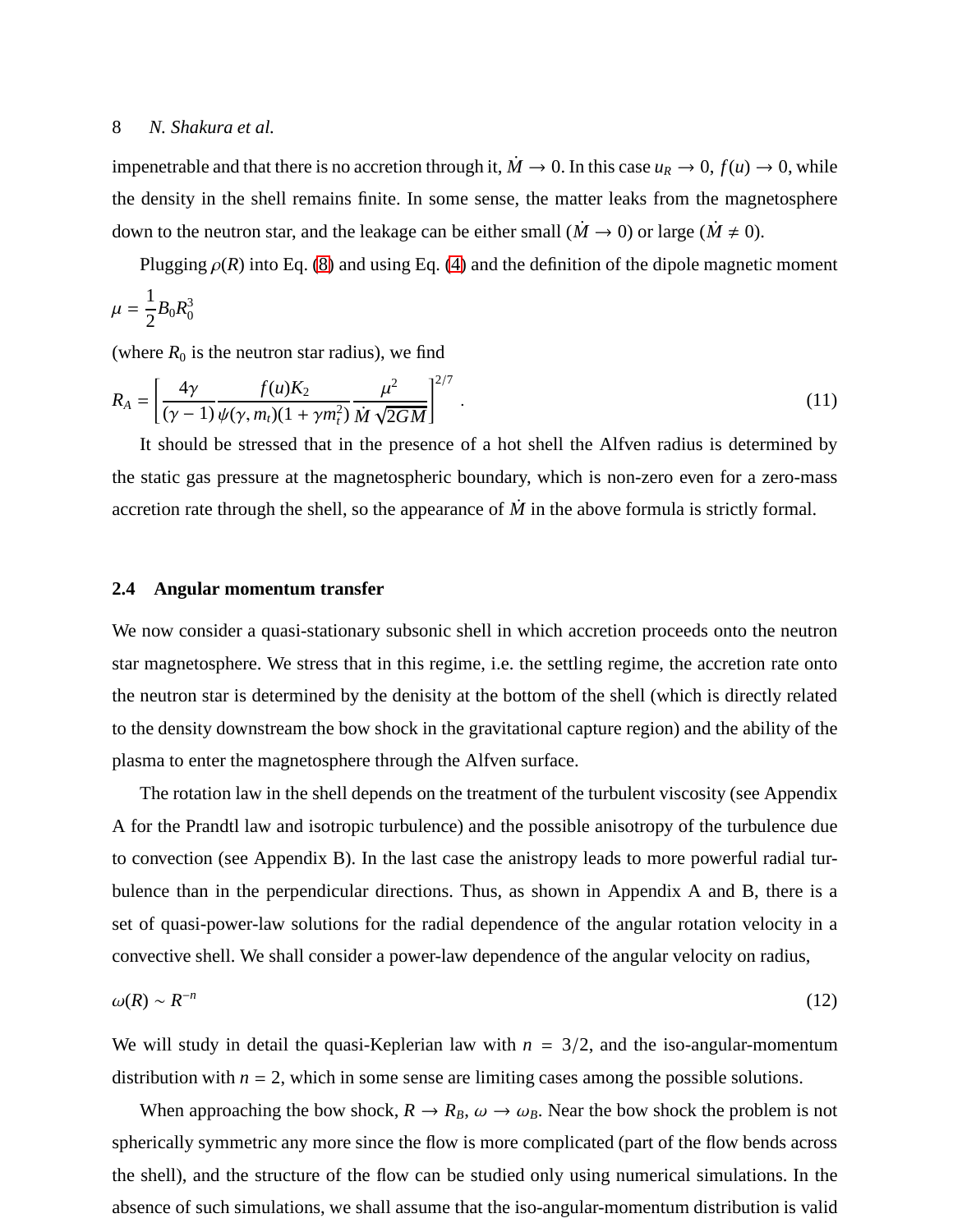up to the nearest distance to the bow shock from the neutron star which we shall take to be the gravitational capture radius  $R_B$ ,

$$
R_B \simeq 2GM/(V_w^2 + v_{orb}^2)^2
$$

where  $V_w$  is the stellar wind velocity at the neutron star orbital distance, and  $v_{orb}$  is the neutron star orbital velocity.

This means that the angular velocity of rotation of matter near the magnetosphere  $\omega_m$  will be related to  $\omega_B$  via

<span id="page-8-1"></span>
$$
\omega_m = \tilde{\omega}\omega_B \left(\frac{R_B}{R_A}\right)^n. \tag{13}
$$

(Here the numerical factor  $\tilde{\omega} > 1$  takes into account the deviation of the actual rotational law from the value obtained by using the assumed power-law dependence near the Alfven surface; see Appendix A for more detail.)

Let the NS magnetosphere rotate with an angular velocity  $\omega^* = 2\pi/P^*$  where  $P^*$  is the neutron star spin period. The matter at the bottom of the shell rotates with an angular velocity  $\omega_m$ , in general different from  $\omega^*$ . If  $\omega^* > \omega_m$ , coupling of the plasma with the magnetosphere ensures transfer of angular momentum from the magnetosphere to the shell, or from the shell to the magnetosphere if  $\omega^* < \omega_m$ . In the general case, the coupling of matter with the magnetosphere can be moderate or strong. In the strong coupling regime the toroidal magnetic field component  $B_t$  is proportional to the poloidal field component  $B_p$  as  $B_t \sim -B_p(\omega_m - \omega^*)t$ , and  $|B_t|$  can grow to  $\sim |B_p|$ . This regime can be expected for rapidly rotating magnetopsheres when  $\omega^*$  is comparable to or even greater than the Keplerian angular frequency  $\omega_K(R_A)$ ; in the latter case the propeller regime sets in. In the moderate coupling regime, the plasma can enter the magnetosphere due to instabilities on a timescale shorter than that needed for the toroidal field to grow to the value of the poloidal field, so  $B_t < B_p$ .

# <span id="page-8-2"></span>*2.4.1 The case of strong coupling*

Let us first consider the strong coupling regime. In this regime, powerful large-scale convective motions can lead to turbulent magnetic field diffusion accompanied by magnetic field dissipation. This process is characterized by the turbulent magnetic field diffusion coefficient  $\eta_t$ . In this case the toroidal magnetic field (see e.g. Lovelace et al. 1995 and references therein) is

<span id="page-8-0"></span>
$$
B_t = \frac{R^2}{\eta_t} (\omega_m - \omega^*) B_p \,. \tag{14}
$$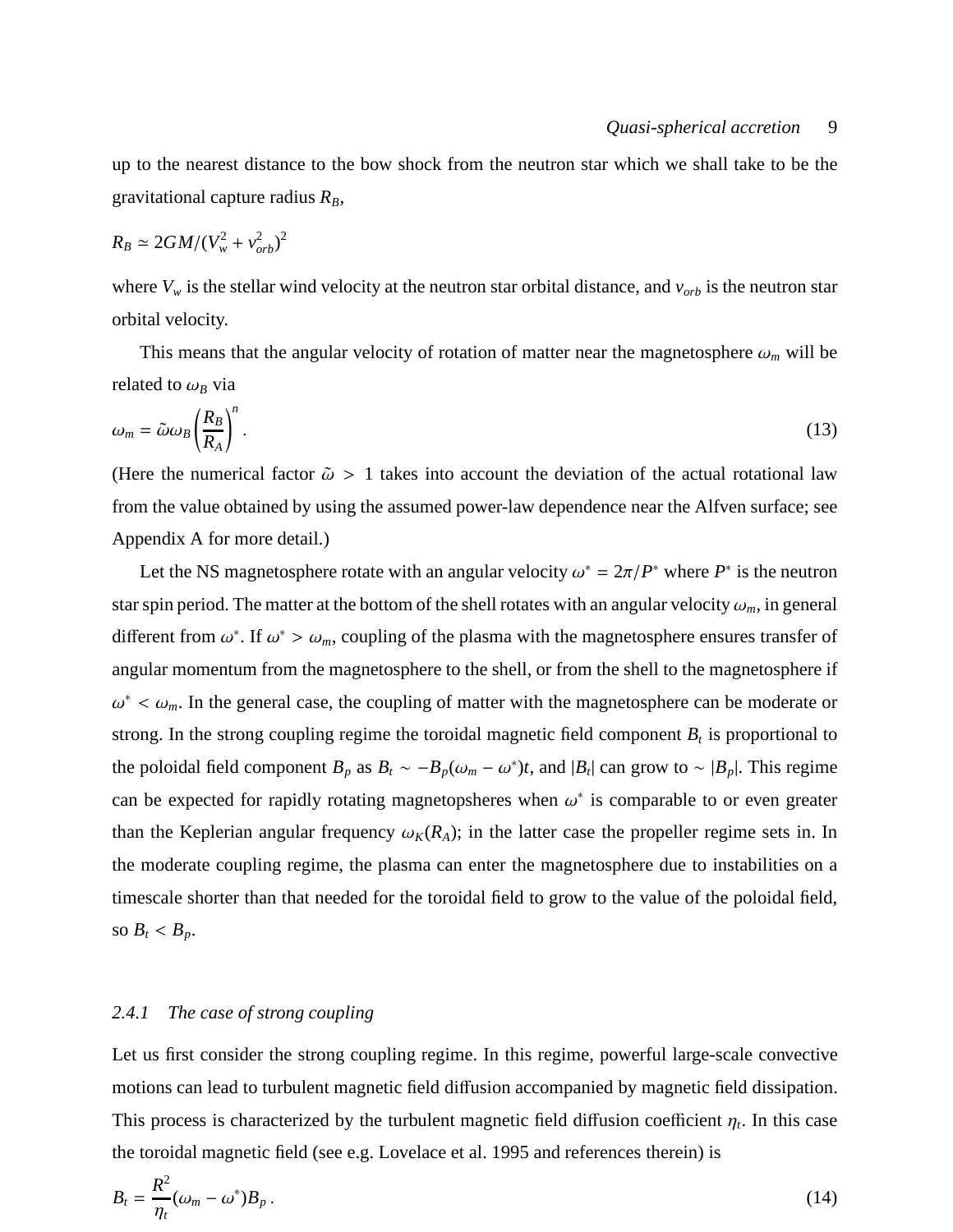The turbulent magnetic diffusion coefficient is related to the kinematic turbulent viscosity as  $\eta_t$  ≃  $v_t$ . The latter can be written as

$$
v_t = \langle u_t l_t \rangle \tag{15}
$$

According to the phenomenological Prandtl law which relates the average characteristics of a turbulent flow (the velocity  $u_t$ , the characteristic scale of turbulence  $l_t$  and the shear  $\omega_m - \omega^*$ )

<span id="page-9-0"></span>
$$
u_t \simeq l_t |\omega_m - \omega^*| \,. \tag{16}
$$

In our case, the turbulent scale must be determined by the largest scale of the energy supply to turbulence from the rotation of a non-spherical magnetospheric surface. This scale is determined by the velocity difference of the solidly rotating magnetosphere and the accreting matter that is still not interacting with the magnetosphere, i.e.  $l_t \approx R_A$ , which determines the turn-over velocity of the largest turbulence eddies. At smaller scales a turbulent cascade develops. Substituting this scale into equations Eq. [\(14\)](#page-8-0)-Eq. [\(16\)](#page-9-0) above, we find that in the strong coupling regime  $B_t \simeq B_p$ . The moment of forces due to plasma-magnetosphere interactions is applied to the neutron star and causes spin evolution according to:

$$
I\dot{\omega}^* = \int \frac{B_t B_p}{4\pi} \varpi dS = \pm \tilde{K}(\theta) K_2 \frac{\mu^2}{R_A^3}
$$
 (17)

where *I* is the neutron star's moment of inertia,  $\varpi$  is the distance from the rotational axis and  $\tilde{K}(\theta)$ is a numerical coefficient depending on the angle between the rotational and magnetic dipole axis. The coefficient  $K_2$  appears in the above expression for the same reason as in Eq. [\(8\)](#page-6-0). The positive sign corresponds to positive flux of angular momentum to the neutron star ( $\omega_m > \omega^*$ ). The negative sign corresponds to negative flux of angular momentum across the magnetosphere  $(\omega_m < \omega^*)$ .

At the Alfven radius, the matter couples with the magnetosphere and acquires the angular velocity of the neutron star. It then falls onto the neutron-star surface and returns the angular momentum acquired at *R<sup>A</sup>* back to the neutron star via the magnetic field. As a result of this process, the neutron star spins up at a rate determined by the expression:

<span id="page-9-1"></span>
$$
I\dot{\omega}^* = +z\dot{M}R_A^2\omega^* \tag{18}
$$

where *z* is a numerical coefficient which takes into account the angular momentum of the falling matter. If all matter falls from the equatorial equator,  $z = 1$ ; if matter falls strictly along the spin axis,  $z = 0$ . If all matter were to fall across the entire magnetospheric surface, then  $z = 2/3$ .

Ultimately, the total torque applied to the neutron star in the strong coupling regime yields

$$
I\dot{\omega}^* = \pm \tilde{K}(\theta) K_2 \frac{\mu^2}{R_A^3} + z \dot{M} R_A^2 \omega^*
$$
\n(19)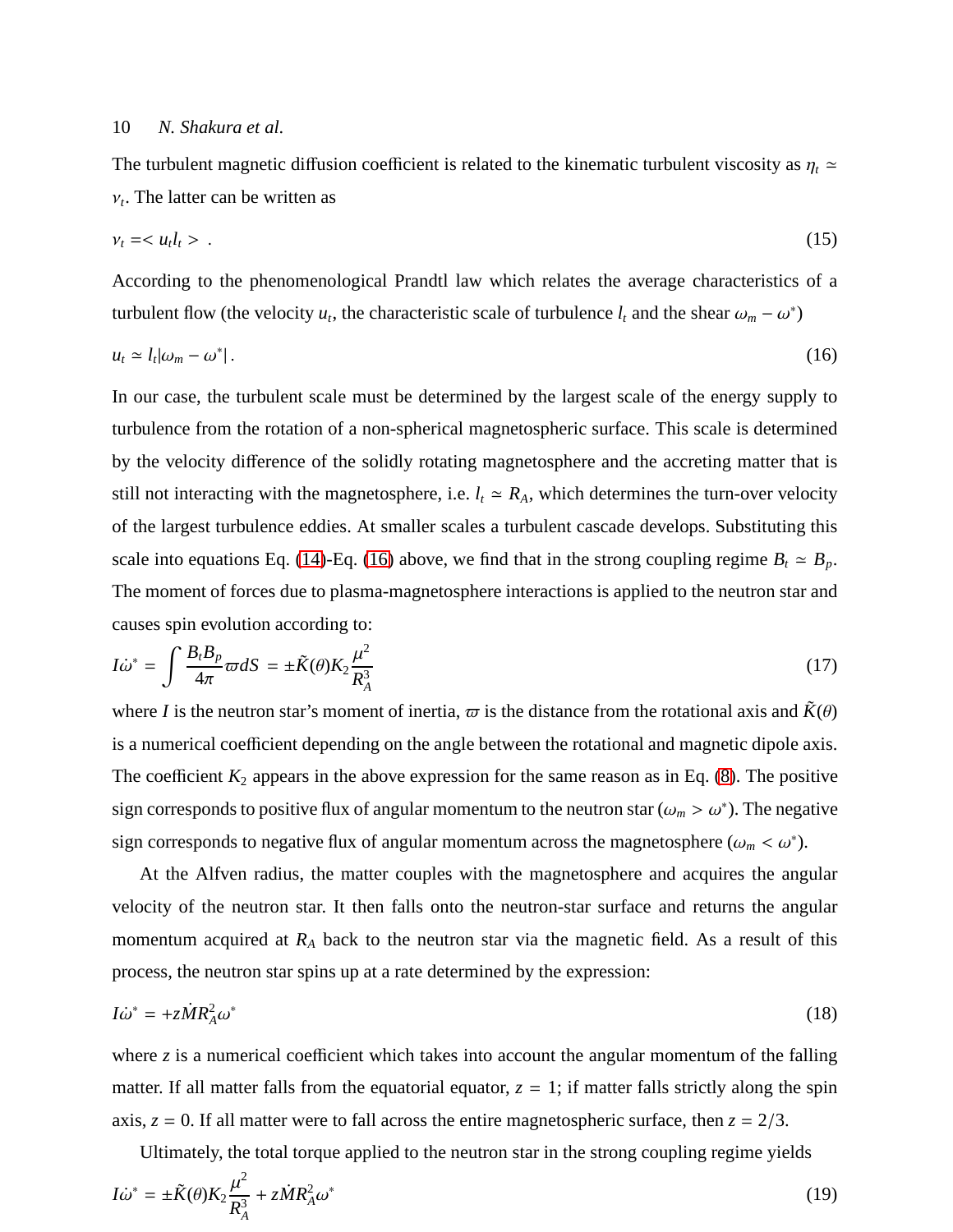#### *Quasi-spherical accretion* 11

Using Eq. [\(11\)](#page-7-0), we can eliminate  $\dot{M}$  in the above equation to obtain in the spin-up regime  $(\omega_m > \omega^*)$ 

<span id="page-10-0"></span>
$$
I\dot{\omega}^* = \frac{\tilde{K}(\theta)K_2\mu^2}{R_A^3} \left[1 + z\frac{4\gamma f(u)}{\sqrt{2}(\gamma - 1)(1 + \gamma m_t^2)\psi(\gamma, m_t)\tilde{K}(\theta)} \left(\frac{R_A}{R_c}\right)^{3/2}\right]
$$
(20)

where  $R_c^3 = GM/(\omega^*)^2$  is the corotation radius. In the spin-down regime ( $\omega_m < \omega^*$ ) we find

<span id="page-10-1"></span>
$$
I\dot{\omega}^* = -\frac{\tilde{K}(\theta)K_2\mu^2}{R_A^3} \left[1 - z\frac{4\gamma f(u)}{\sqrt{2}(\gamma - 1)(1 + \gamma m_t^2)\psi(\gamma, m_t)\tilde{K}(\theta)} \left(\frac{R_A}{R_c}\right)^{3/2}\right].
$$
 (21)

Note that in both cases  $R_A$  must be smaller than  $R_c$ , otherwise the propeller effect prohibits accretion. In the propeller regime  $R_A > R_c$ , matter does not fall onto the neutron star, there are no accretion-generated X-rays from the neutron star, the shell rapidly cools down and shrinks and the standard Illarionov and Sunyaev propeller (1975), with matter outflow from the magnetosphere is established.

In both accretion regimes (spin-up and spin-down), the neutron star angular velocity  $\omega^*$  almost approaches the angular velocity of matter at the magnetospheric boundary,  $\omega^* \to \omega_m(R_A)$ . The difference between  $\omega^*$  and  $\omega_m$  is small when the second term in the square brackets in Eq. [\(20\)](#page-10-0) and Eq. [\(21\)](#page-10-1) is much smaller than unity. Also note that when approaching the propeller regime  $(R_A \rightarrow R_c)$ , the accretion rate decreases,  $f(u) \rightarrow 0$ , the second term in the square brackets vanishes, and the spin evolution is determined solely by the spin-down term  $-\tilde{K}(\theta)\mu^2/R_A^3$  $A^3$ . (In the propeller regime,  $\omega_m < \omega_K(R_A)$ ,  $\omega_m < \omega^*$ ,  $\omega^* > \omega_K(R_A)$ ). So the neutron star spins down to the Keplerian frequency at the Alfven radius. In this regime, the specific angular momentum of the matter that flows in and out from the magnetosphere is, of course, conserved.

Near the equilibrium accretion state ( $\omega^* \sim \omega_m$ ), relatively small fluctuations in  $\dot{M}$  across the shell would lead to very strong fluctuations in  $\dot{\omega}^*$  since the toroidal field component can change its sign by changing from  $+B_p$  to  $-B_p$ . This property, if realized in nature, could be the distinctive feature of the strong coupling regime. It is known (see eg.g. Bildsten et al. 1997, Finger et al. 2011) that real X-ray pulsars sometimes exhibit rapid spin-up/spin-down transitions not associated with X-ray luminosity changes, which may be evidence for them temporarily entering the strong coupling regime. It is not excluded that the triggering of the strong coupling regime may be due to the magnetic field frozen into the accreting plasma that has not yet entered the magnetosphere.

#### *2.4.2 The case of moderate coupling*

The strong coupling regime considered above can be realized in the extreme case where the toroidal magnetic field *B<sup>t</sup>* attains a maximum possible value ∼ *B<sup>p</sup>* due to magnetic turbulent dif-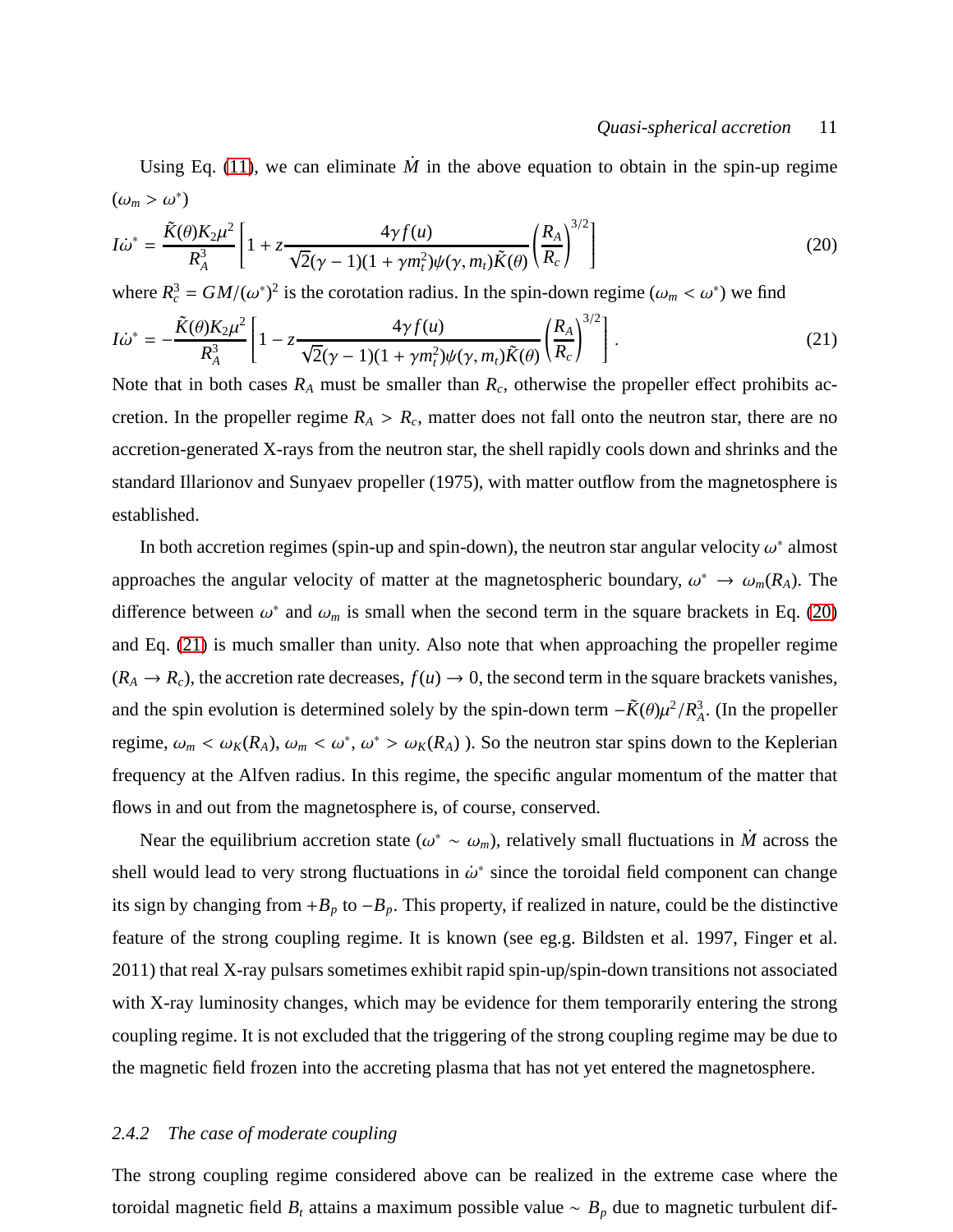fusion. Usually, the coupling of matter with the magnetosphere is mediated by different plasma instabilities whose characteristic times are too short for substantial toroidal field growth. As we discussed above in Section [2.1,](#page-4-0) the shell is very hot near the bottom, so without cooling at the magnetospheric boundary it is marginally stable with respect to the interchange instability, according to the calculations by Arons and Lea (1976a). Due to Compton cooling by X-ray emission from the neutron star poles, plasma enters the magnetosphere with a characteristic time-scale determined by the instability increment. Since the most likely instability is the Rayleigh-Taylor instability, the growth rate scales as the Keplerian angular frequency  $\omega_K = \sqrt{GM/R^3}$ . The time-scale of the instability can be normalized as

$$
t_{inst} = \frac{1}{\omega_K(R_A)},\tag{22}
$$

The toroidal magnetic field increases with time as

<span id="page-11-2"></span>
$$
B_t = K_1(\theta)B_p(\omega_m - \omega^*)t_{inst} \tag{23}
$$

where  $K_1(\theta)$  is a numerical coefficient which takes into account the degree and angular dependence of the coupling of matter with the magnetosphere in which the angle between the neutron star spin axis and the magnetic dipole axis is  $\theta$ . Then, the neutron star spin frequency change in this regime reads

<span id="page-11-3"></span>
$$
I\dot{\omega}^* = K_1(\theta)K_2 \frac{\mu^2}{R_A^3} \frac{\omega_m - \omega^*}{\omega_K(R_A)}.
$$
\n(24)

Using the definition of  $R_A$  [Eq. [\(11\)](#page-7-0)] and  $\omega_K$ , the spin-down formula can be recast to the form

<span id="page-11-4"></span>
$$
I\dot{\omega}^* = Z\dot{M}R_A^2(\omega_m - \omega^*)
$$
\n(25)

Here the dimensionless coefficient *Z* is

<span id="page-11-1"></span>
$$
Z = \frac{K_1(\theta)}{f(u)} \frac{\sqrt{2}(\gamma - 1)}{4\gamma} \psi(\gamma, m_t)(1 + \gamma m_t^2).
$$
 (26)

Taking into account that the matter falling onto the neutron star surface brings angular momentum  $z\dot{M}R_A^2\omega^*$  (see Eq. [\(18\)](#page-9-1) above), we arrive at

<span id="page-11-0"></span>
$$
I\dot{\omega}^* = Z\dot{M}R_A^2(\omega_m - \omega^*) + z\dot{M}R_A^2\omega^*
$$
\n(27)

Clearly, to remove angular momentum from the neutron star through this kind of a static shell, *Z* must be larger than *z*. Then the neutron star can spin-down episodically (we shall precise this statement below). Oppositely, if  $Z < z$ , the neutron star can only spin up.

When a hot shell cannot be formed (at high accretion rates or small relative wind velocities, see e.g. Sunyaev (1978)), free-fall Bondi accretion with low angular momentum is realized. No angular momentum can be removed from the neutron star magnetosphere. Then  $Z = z$  and Eq. [\(27\)](#page-11-0)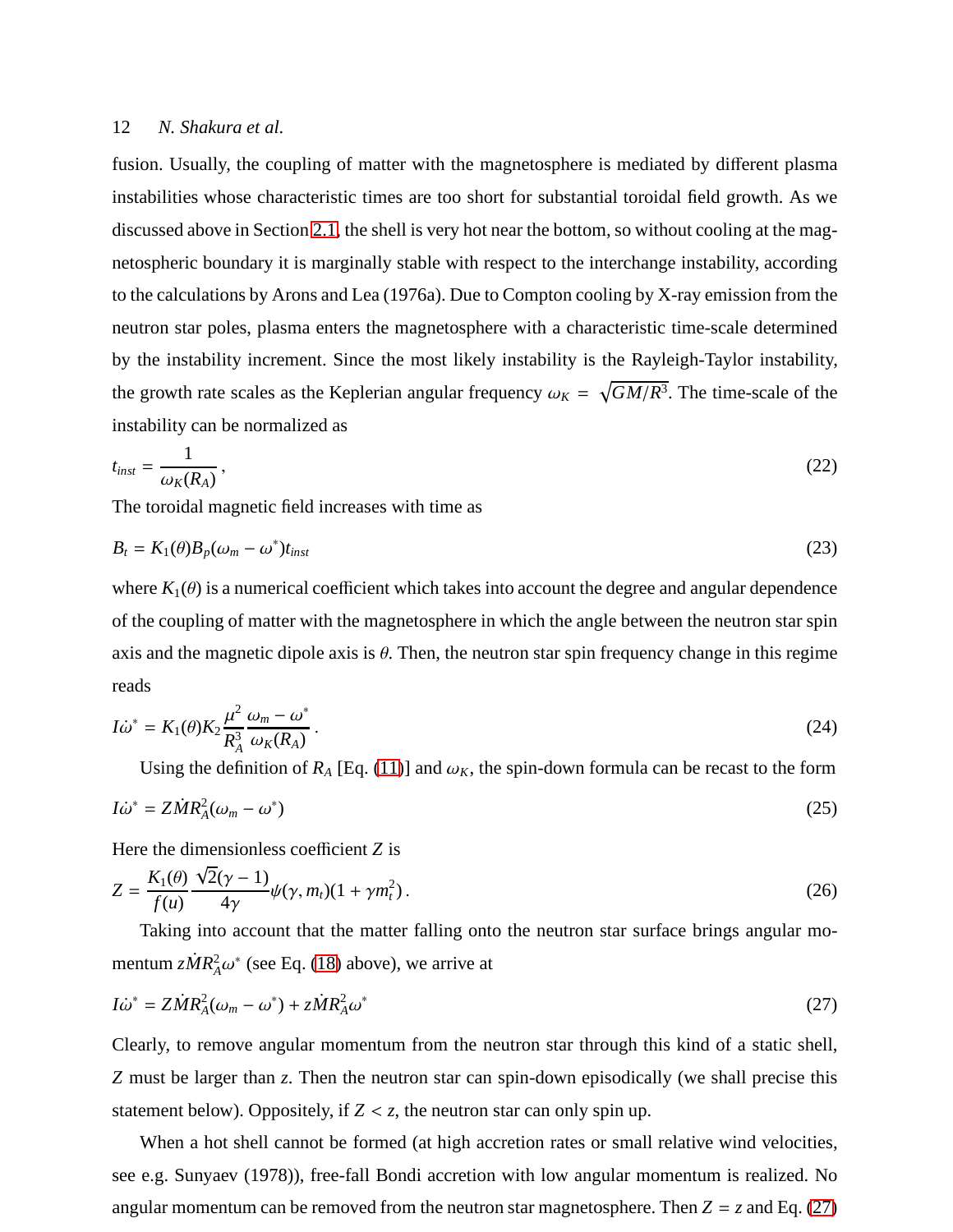takes the simple form  $I\dot{\omega}^* = Z\dot{M}R_A^2\omega_m$ , and the neutron star in this regime can spin-up up to about  $\omega_K(R_A)$  independent of the sign of the difference of the angular frequencies  $\omega_m - \omega^*$  at the magnetopsheric boundary. Due to conservation of specific angular momentum,  $\omega_m = \omega_B (R_B/R_A)^2$ , so in this case the spin evolution of the NS is described by equation

$$
I\dot{\omega}^* = Z\dot{M}\omega_B R_B^2\,,\tag{28}
$$

where *Z* plays the role of the specific angular momentum of the captured matter. For example, in early work by Illarionov & Sunyaev 1975  $Z \approx 1/4$ . However, detailed numerical simulations of Bondi-Littleton accretion in 2D (e.g. Fryxell and Taam, 1988, Ho et al. 1989) and in 3D (e.g. Ruffert, 1997, 1999) revealed that due to inhomogeneities in the incoming flow, a non-stationary regime with an alternating sign of the captured matter angular momentum can be realized. So the sign of *Z* can be negative as well, and alternating spin-up/spin-down regimes can be observed. Such a scenario is frequently invoked to explain the observed torque reversals in X-ray pulsars (see the discussion in Nelson et al. 1997). We repeat that this could indeed be the case for large X-ray luminosities  $> 4 \times 10^{36}$  erg/s when a convective quasi-hydrostatic shell cannot exist due to strong Compton cooling near the magnetospheric boundary.

When a hot shell is formed (at moderate X-ray luminositities below  $\sim 4 \times 10^{36}$  erg/s, see Eq. [\(59\)](#page-19-0) below), the angular momentum from the neutron star magnetosphere can be transferred away through the shell by turbulent viscosity and convective motions. So we substitute  $\omega_m$  from Eq. [\(13\)](#page-8-1) into Eq. [\(27\)](#page-11-0) to obtain

<span id="page-12-0"></span>
$$
I\dot{\omega}^* = Z\dot{M}\tilde{\omega}\omega_B R_B^2 \left(\frac{R_A}{R_B}\right)^{2-n} - Z(1 - z/Z)\dot{M}R_A^2 \omega^* \,. \tag{29}
$$

This is the main formula which we shall use below. To proceed further, however, we need to determine the dimensionless coefficients of this equation. In the next section we shall find the important factor  $f(u)$  that enters the formulae for both *Z* and  $R_A$ , so the only unknown dimensionless parameter of the problem will be the coefficient  $K_1(\theta)$ .

## **3 APPROXIMATE STRUCTURE OF THE INTERCHANGE INSTABILITY REGION**

The plasma enters the magnetosphere of the slowly rotating neutron star due to the interchange instability. The boundary between the plasma and the magnetosphere is stable at high temperatures  $T > T_{cr}$ , but becomes unstable at  $T < T_{cr}$ , and remains in a neutral equilibrium at  $T = T_{cr}$  (Elsner and Lamb, 1976). The critical temperature is: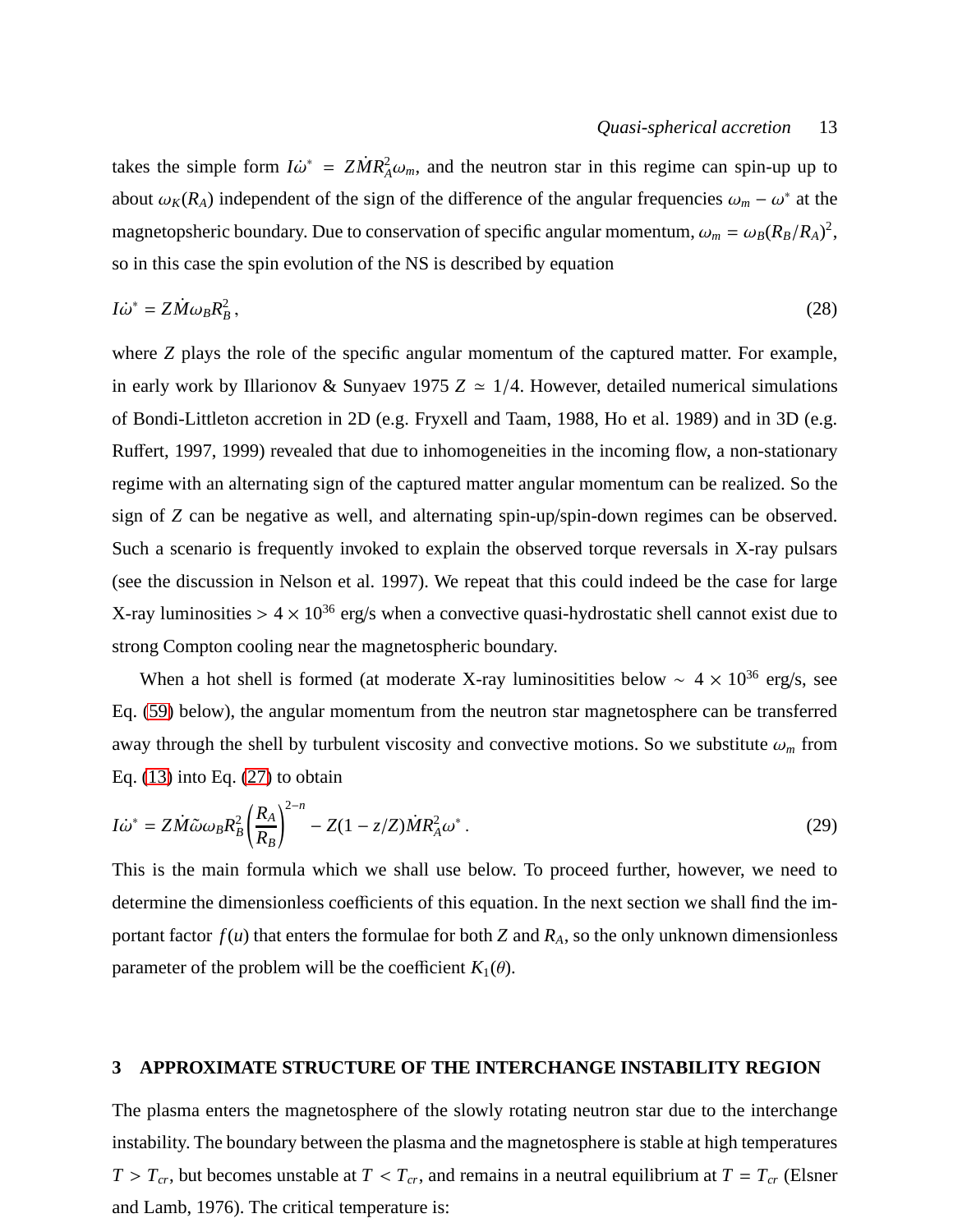$$
\mathcal{R}T_{cr} = \frac{1}{2(1+\gamma m_t^2)} \frac{\cos \chi \mu_m GM}{\kappa R_A} \tag{30}
$$

Here  $\kappa$  is the local curvature of the magnetosphere,  $\chi$  is the angle the outer normal makes with the radius-vector at a given point, and the contribution of turbulent pulsations in the plasma to the total pressure is taken into account by factor  $(1 + \gamma m_t^2)$ . The effective gravity acceleration can be written as

$$
g_{eff} = \frac{GM}{R_A^2} \left( 1 - \frac{T}{T_{cr}} \right). \tag{31}
$$

The temperature in the quasi-static shell is given by Eq. [\(4\)](#page-5-1), so the condition for the magnetosphere instability can then be rewritten as:

$$
\frac{T}{T_{cr}} = \frac{2(\gamma - 1)(1 + \gamma m_t^2)}{\gamma} \psi(\gamma, m_t) \frac{\kappa R_A}{\cos \chi} < 1. \tag{32}
$$

According to Arons and Lea (1976a), when the external gas pressure decreases with radius as  $P \sim R^{-5/2}$ , the form of the magnetosphere far from the polar cusp can be described to within 10% accuracy as  $(\cos \lambda)^{0.2693}$  (here  $\lambda$  is the polar angle counting from the magnetospheric equator). The instability first appears near the equator, where the curvature is minimal. Near the equatorial plane  $(\lambda = 0)$ , for a poloidal dependence of the magnetosphere  $\approx (\cos \lambda)^{0.27}$  we get for the curvature  $k_pR_A = 1 + 1.27$ . The toroidal field curvature at the magnetospheric equator is  $k_t = 1$ . The tangent sphere at the equator cannot have a radius larger than the inverse poloidal curvature, therefrom  $\kappa R_A = 1.27$  at  $\lambda = 0$ . This is somewhat larger than the value of  $\kappa R_A = \gamma/(2(\gamma - 1)) = 5/4 = 1.25$  ( for  $\gamma = 5/3$  in the absence of turbulence or for fully isotropic turbulence), but within the accuracy limit<sup>[1](#page-13-0)</sup>. The contribution from anisotropic turbulence decreases the critical temperature; for example, for  $\gamma = 5/3$ , in the case of strongly anisotropic turbulence  $m_{\parallel} = 1$ ,  $m_{\perp} = 0$ , at  $\lambda = 0$  we obtain *T*/*T*<sub>*cr*</sub> ∼ 2, i.e. anisotropic turbulence increases the stability of the magnetosphere. So initially the plasma-magnetospheric boundary is stable, and after cooling to  $T < T_{cr}$  the plasma instability sets in, starting in the equatorial zone, where the curvature of the magnetospheric surface is minimal.

Let us consider the development of the interchange instability when cooling (predominantly the Compton cooling) is present. The temperature changes as (Kompaneets, 1956, Weymann, 1965)

<span id="page-13-1"></span>
$$
\frac{dT}{dt} = -\frac{T - T_x}{t_C} \tag{33}
$$

<span id="page-13-0"></span>where the Compton cooling time is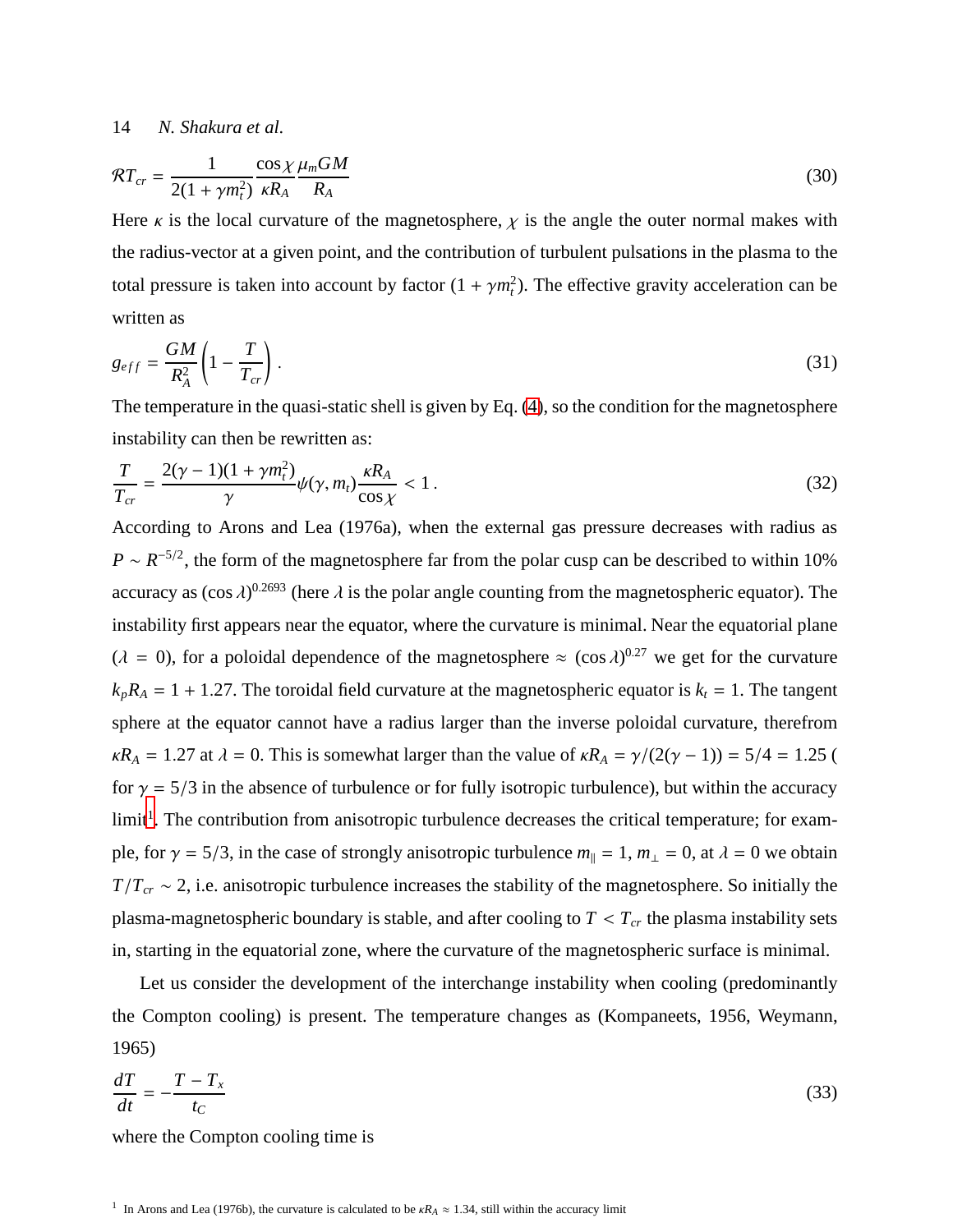*Quasi-spherical accretion* 15

<span id="page-14-1"></span>
$$
t_C = \frac{3}{2\mu_m} \frac{\pi R_A^2 m_e c^2}{\sigma_T L_x} \approx 10.6[s] R_9^2 \dot{M}_{16}^{-1} \,. \tag{34}
$$

Here  $m_e$  is the electron mass,  $\sigma_T$  is the Thomson cross section,  $L_x = 0.1 \dot{M}c^2$  is the X-ray luminosity, *T* is the electron temperature (which is equal to ion temperature; the timescale of electron-ion energy exchange is the shortest one),  $T_x$  is the X-ray temperature and  $\mu_m = 0.6$  is the molecular weight. The photon temperature is  $T_x = (1/4)T_{cut}$  for a bremsstrahlung spectrum with an exponential cut-off at  $T_{cut}$ , typically  $T_x = 3 - 5$  keV. The solution of equation Eq. [\(33\)](#page-13-1) reads:

$$
T = T_x + (T_{cr} - T_x)e^{-t/t_c} \tag{35}
$$

It is seen that for  $t \approx 2t_C$  the temperature decreases to  $T_x$ . In the linear approximation and noticing that  $T_{cr} \sim 30 \text{ keV} \gg T_x \sim 3 \text{ keV}$ , the effective gravity acceleration increases linearly with time:

$$
g_{eff} \approx \frac{GM}{R_A^2} \frac{t}{t_C} \,. \tag{36}
$$

Correspondingly, the rate of instability increases with time as

$$
u_i = \int g_{eff} dt = \frac{1}{2} \frac{GM}{R_A^2} t^2 \,. \tag{37}
$$

Let us introduce the mean rate of the instability growth

$$
\langle u_i \rangle = \frac{\int u dt}{t} = \frac{1}{6} \frac{GM}{R_A^2} \frac{t^2}{t_C} = \frac{1}{6} \frac{GM}{R_A^2 t_C} \left( \frac{\zeta R_A}{\zeta u_i} \right)^2 \,. \tag{38}
$$

Here  $\zeta \leq 1$  and  $\zeta R_A$  is the characteristic scale of the instability that grows with the rate  $\langle u_i \rangle$ . So for the mean rate of the instability growth in the linear stage we find

<span id="page-14-0"></span>
$$
\langle u_i \rangle = \left(\frac{\zeta^2 GM}{6t_C}\right)^{1/3} = \frac{\zeta^{2/3}}{12^{1/3}} \sqrt{\frac{2GM}{R_A}} \left(\frac{t_{ff}}{t_C}\right)^{1/3} \,. \tag{39}
$$

Here we have introduced the free-fall time as

$$
t_{ff} = \frac{R_A^{3/2}}{\sqrt{2GM}}.\tag{40}
$$

Clearly, later in the non-linear stage the rate of instability growth approaches the free-fall velocity. We consider the linear stage first of all, since at this stage the temperature is not too low (although the entropy starts decreasing with radius), and it is in this zone that the effective angular momentum transfer from the magnetosphere to the shell occurs. At later stages of the instability development, the entropy drop is too strong for convection to begin.

Let us estimate the accuracy of our approximation by retaining the second-order terms in the exponent expansion. Then the mean instability growth rate is

$$
\langle u_i \rangle = \left( \frac{\zeta^2 G M}{6t_C} \right)^{1/3} \left[ 1 - 2\zeta^{1/3} \left( \frac{t_{ff}}{t_C} \right)^{2/3} \right].
$$
\n(41)

Clearly, the smaller accretion rate, the smaller the ratio  $t_{ff}/t_c$ , and the better our approximation.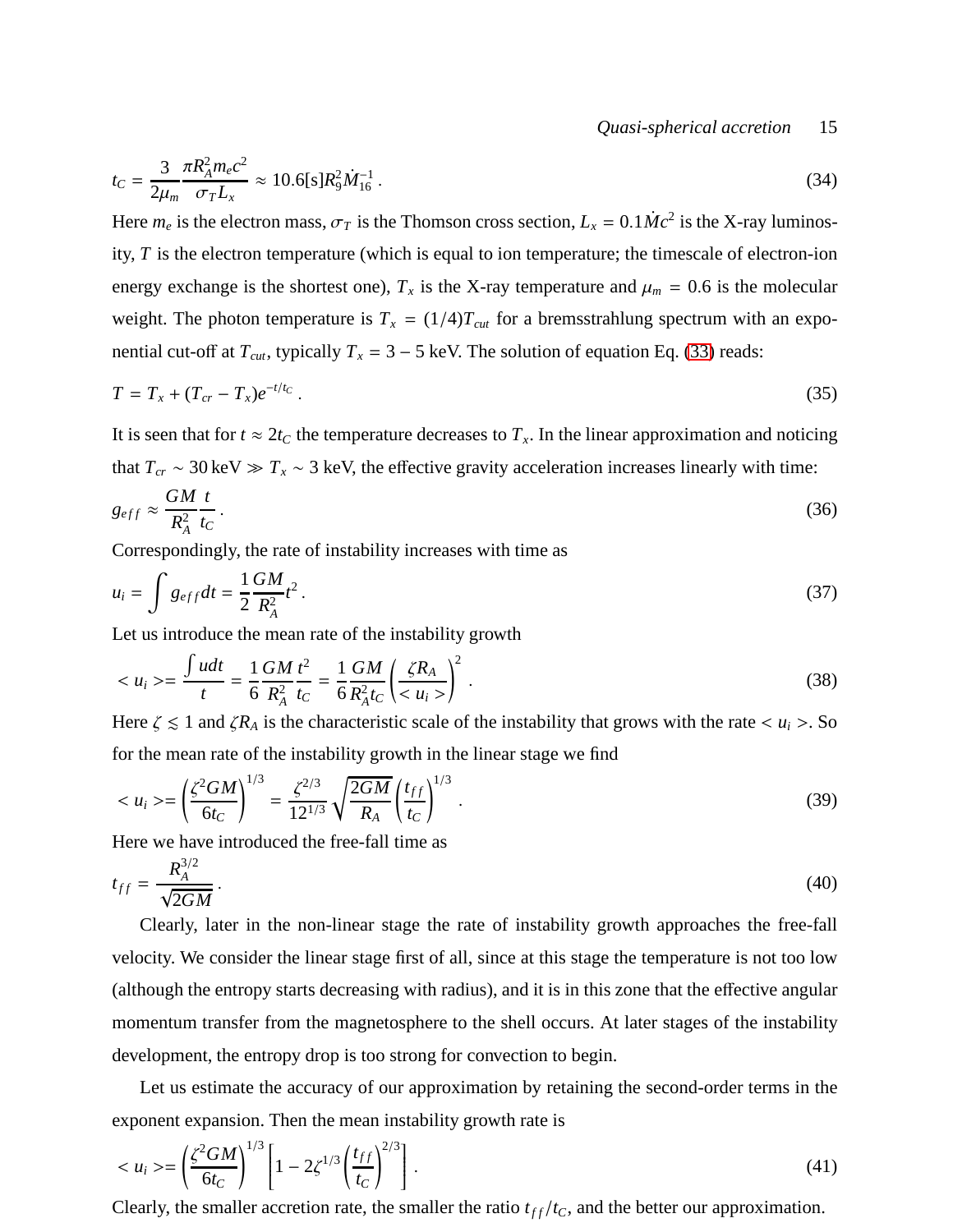Now we are in a position to specify the important dimensionless factor  $f(u)$ :

<span id="page-15-0"></span>
$$
f(u) = \frac{u_i}{u_{ff}(R_A)}\tag{42}
$$

Substituting Eq. [\(39\)](#page-14-0) and Eq. [\(42\)](#page-15-0) into Eq. [\(11\)](#page-7-0), we find for the Alfven radius in this regime:

<span id="page-15-1"></span>
$$
R_A \approx 0.9 \times 10^9 \text{[cm]} \left( \frac{4\gamma\zeta}{(\gamma - 1)(1 + \gamma m_t^2)\psi(\gamma, m_t)} \frac{\mu_{30}^3}{\dot{M}_{16}} \right)^{2/11} \,. \tag{43}
$$

We stress the difference of the obtained expression for the Alfven radius with the standard one,  $R_A \sim \mu^{4/7}/\dot{M}^{-2/7}$ , which is obtained by equating the dynamical pressure of falling gas to the magnetic field pressure; this difference comes from the dependence of  $f(u)$  on the magnetic moment and mass accretion rate in the settling accretion regime.

Plugging Eq. [\(43\)](#page-15-1) into Eq. [\(42\)](#page-15-0), we obtain an explicit expression for  $f(u)$ :

<span id="page-15-2"></span>
$$
f(u) \approx 0.33 \left( \frac{(\gamma - 1)(1 + \gamma m_t^2) \psi(\gamma, m_t)}{4 \gamma \zeta} \right)^{1/33} \dot{M}_{16}^{4/11} \mu_{30}^{-1/11} \,. \tag{44}
$$

# **4 SPIN-UP**/**SPIN-DOWN TRANSITIONS**

Now let us consider how the spin-up/spin-down torques vary with changing *M*. We stress again that we consider the shell through which matter accretes to be essentially subsonic. It is the leakage of matter through the magnetospheric boundary that in fact determines the actual accretion rate onto the neutron star. This is mostly dependent on the density at the bottom of the shell. On the other hand, the density structure of the shell is directly related to the density of captured matter at the bow shock region, so density variations downstream the shock are rapidly translated into density variations near the magnetopsheric boundary. This means that the actual accretion rate variations must be essentially independent (for circular or low-eccentricity orbits) of the orbital phase but are mostly dependent on variations of the wind density. In contrast, possible changes in  $R_B$  (for example, due to wind velocity variations or to the orbital motion of the neutron star) do not affect the accretion rate through the shell but strongly affect the value of the spin-up torque (see Eq. [\(29\)](#page-12-0)).

Eq. [\(29\)](#page-12-0) can be rewritten in the form

<span id="page-15-3"></span>
$$
I\dot{\omega}^* = A\dot{M}^{\frac{3+2n}{11}} - B\dot{M}^{3/11} \,. \tag{45}
$$

For the fiducial value  $\dot{M}_{16} \equiv \dot{M}/10^{16}$  g/s, the accretion-rate independent coefficients are (in CGS units)

<span id="page-15-4"></span>
$$
A \approx 5.325 \times 10^{31} (0.034)^{2-n} K_1(\theta) \tilde{\omega} \delta^n (1+(5/3)m_t^2) \left(\frac{\zeta}{(1+(5/3)m_t^2)\psi(5/3, m_t)}\right)^{\frac{13-6n}{33}} \mu_{30}^{\frac{13-6n}{11}} v_8^{-2n} \left(\frac{P_b}{10d}\right)^{-1} (46)
$$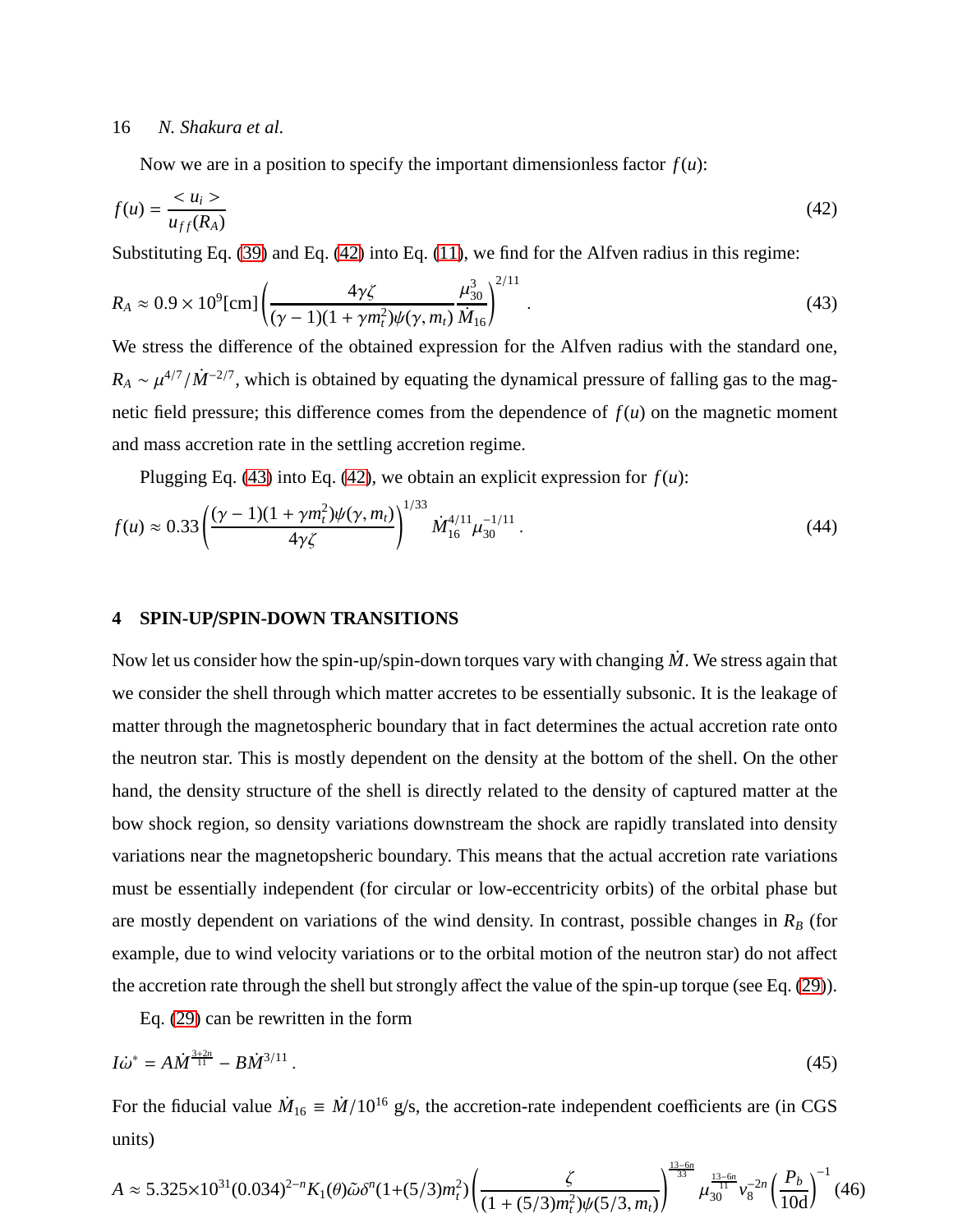*Quasi-spherical accretion* 17

$$
B = 5.4 \times 10^{32} (1 - z/Z) K_1(\theta) \left( \frac{\zeta}{(1 + (5/3)m_t^2)\psi(5/3, m_t)} \right)^{\frac{13}{33}} \mu_{30}^{\frac{13}{31}} \left( \frac{P^*}{100s} \right)^{-1}
$$
(47)

(from now on in numerical estimates we assume  $\gamma = 5/3$ ). The dimensionless factor  $\delta < 1$  takes into account the actual location of the gravitaional capture radius, which is smaller than the Bondi value for a cold stellar wind (Hunt, 1971). This radius can also be smaller due to radiative heating of the stellar wind by X-ray emission from the neutron star surface (see below). In the numerical coefficients we have used the expression for *Z* with account for Eq. [\(44\)](#page-15-2), and Eq. [\(43\)](#page-15-1) for the Alfvenic radius.

Below we shall consider the case  $Z - z > 0$ , i.e.  $B > 0$ , otherwize only spin-up of the neutron star is possible.

First of all, we note that the function  $\dot{\omega}^*(\dot{M})$  reaches minimum at some  $\dot{M}_{cr}$ , By differentiating Eq. [\(45\)](#page-15-3) with respect to  $\dot{M}$  and equating to zero, we find

$$
\dot{M}_{cr} = \left[\frac{B}{A}\frac{3}{(3+2n)}\right]^{\frac{11}{2n}}\tag{48}
$$

At  $\dot{M} = \dot{M}_{cr}$  the value of  $\dot{\omega}^*$  reaches an absolute minimum (see Fig. [1\)](#page-17-0).

It is convenient to introduce the dimensionless parameter

$$
y \equiv \frac{\dot{M}}{\dot{M}_{cr}}\tag{49}
$$

and rewrite Eq. [\(45\)](#page-15-3) in the form

<span id="page-16-0"></span>
$$
I\dot{\omega}^* = A\dot{M}_{cr}^{\frac{3+2n}{11}} y^{\frac{3+2n}{11}} \left(1 - \left(\frac{\mathbf{y_0}}{\mathbf{y}}\right)^{\frac{2n}{11}}\right),\tag{50}
$$

where the frequency derivative vanishes at  $y = y_0$ :

$$
y_0 = \left(\frac{3+2n}{3}\right)^{\frac{11}{2n}}.\tag{51}
$$

The qualitative behaviour of  $\dot{\omega}^*$  as a function of y is shown in Fig. [1.](#page-17-0)

Let us then vary Eq. [\(50\)](#page-16-0) with respect to *y*:

<span id="page-16-1"></span>
$$
I(\delta\dot{\omega}^*) = I \frac{\partial \dot{\omega}^*}{\partial y}(\delta y) = \frac{3 + 2n}{11} A M_{cr}^{\frac{3 + 2n}{11}} y^{-\frac{8 - 2n}{11}} \left( 1 - \frac{1}{y^{\frac{2n - 1}{11}}} \right) (\delta y).
$$
 (52)

We see that depending on whether  $y > 1$  or  $y < 1$ , *correlated changes* of  $\delta \dot{\omega}^*$  with X-ray flux should have different signs. Indeed, for GX 1+4 in González-Galán et al  $(2011)$  a positive correlation of the observed δ*P* with δ*M*˙ was found using *Fermi* data. This means that there is a negative correlation between  $\delta \omega^*$  and  $\delta \dot{M}$ , suggesting *y* < 1 in this source.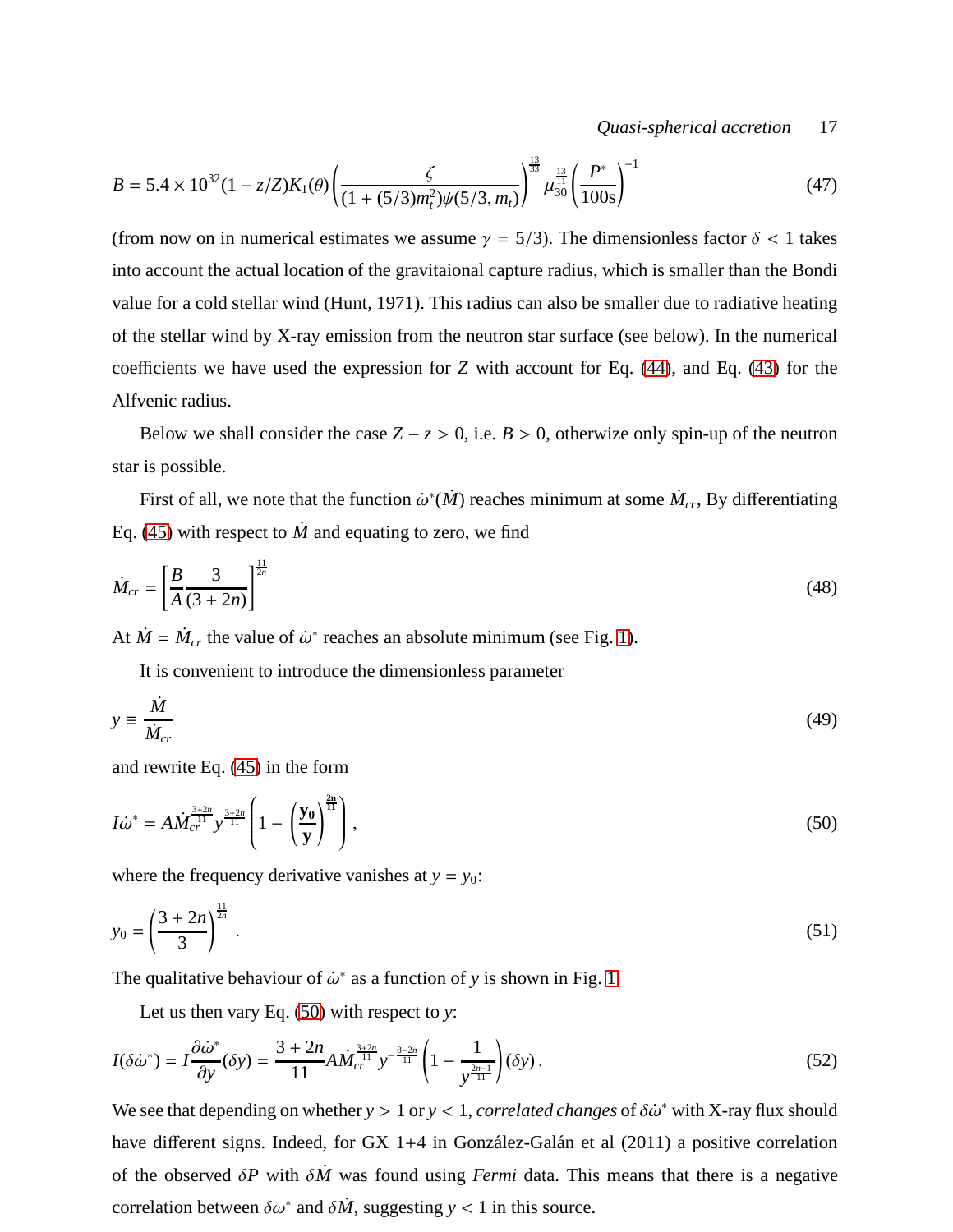

<span id="page-17-0"></span>**Figure 1.** A schematic plot of  $\omega^*$  as a function of *y* [Eq. [\(50\)](#page-16-0)]. In fact, as  $y \to 0$ ,  $\omega^*$  approaches some negative  $\omega^*$ , since the neutron star enters the propeller regime at small accretion rates.

# <span id="page-17-2"></span>**5 DETERMINATION OF THE NEUTRON STAR MAGNETIC FIELD AND OTHER PARAMETERS IN THE SETTLING ACCRETION REGIME**

Most X-ray pulsars rotate close to their equilibrium periods, i.e. the average  $\dot{\omega}^* = 0$ . Near the equilibrium, in the settling accretion regime from Eq. [\(45\)](#page-15-3) we obtain:

<span id="page-17-3"></span>
$$
\mu_{30}^{(eq)} \approx \left[\frac{0.0986 \cdot (0.034)^{(2-n)}\tilde{\omega}(1+(5/3)m_t^2)}{1-z/Z}\right]^{\frac{11}{6n}} \left(\frac{P_*/100s}{P_b/10d}\right)^{\frac{11}{6n}} \left(\frac{\dot{M}_{16}(1+(5/3)m_t^2)\psi(5/3,m_t)}{\zeta}\right)^{\frac{1}{3}} \left(\frac{\sqrt{\delta}}{v_8}\right)^{\frac{11}{3}} (53)
$$

Once the magnetic field of the neutron star is estimated for any specific system, we can calculate the value of the Alfven radius  $R_A$  [Eq. [\(43\)](#page-15-1)] and the important numerical coefficient  $f(u)$ [Eq. [\(44\)](#page-15-2)]. The coupling constant  $K_1(\theta)$  is evaluated from Eq. [\(46\)](#page-15-4), in which the left-hand side can be independently calculated using Eq. [\(52\)](#page-16-1) measured at  $y = y_0$  (where  $\dot{\omega}^* = 0$ ):

<span id="page-17-1"></span>
$$
A = \frac{I\left(\frac{\partial \dot{\omega}^*}{\partial y}\right)\Big|_{y_0}}{\left(\frac{3+2n}{11}\right) \frac{\dot{M}^{\frac{3+2n}{11}}}{y_0} \left(1 - y_0^{\frac{-(2n-1)}{11}}\right)}.
$$
\n(54)

The coefficient *Z* is then determined from Eq. [\(26\)](#page-11-1). The dimensionless factor relating the toroidal and poloidal magnetic field is also important. Near the equilibrium we have  $\omega_m - \omega^* = -(z/Z)\omega^*$ , so Eq. [\(23\)](#page-11-2) can be written as

<span id="page-17-4"></span>
$$
\frac{B_t}{B_p} = K_1(\theta) \left(\frac{z}{Z}\right) \left(\frac{\omega^*}{\omega_K(R_A)}\right) = \frac{10f(u)z}{\sqrt{2}(1+(5/3)m_t^2)\psi(5/3,m_t)} \left(\frac{\omega^*}{\omega_K(R_A)}\right). \tag{55}
$$

Calculated values for all parameters and coefficients discussed above are listed for specific wind-fed pulsars in Table 1 below.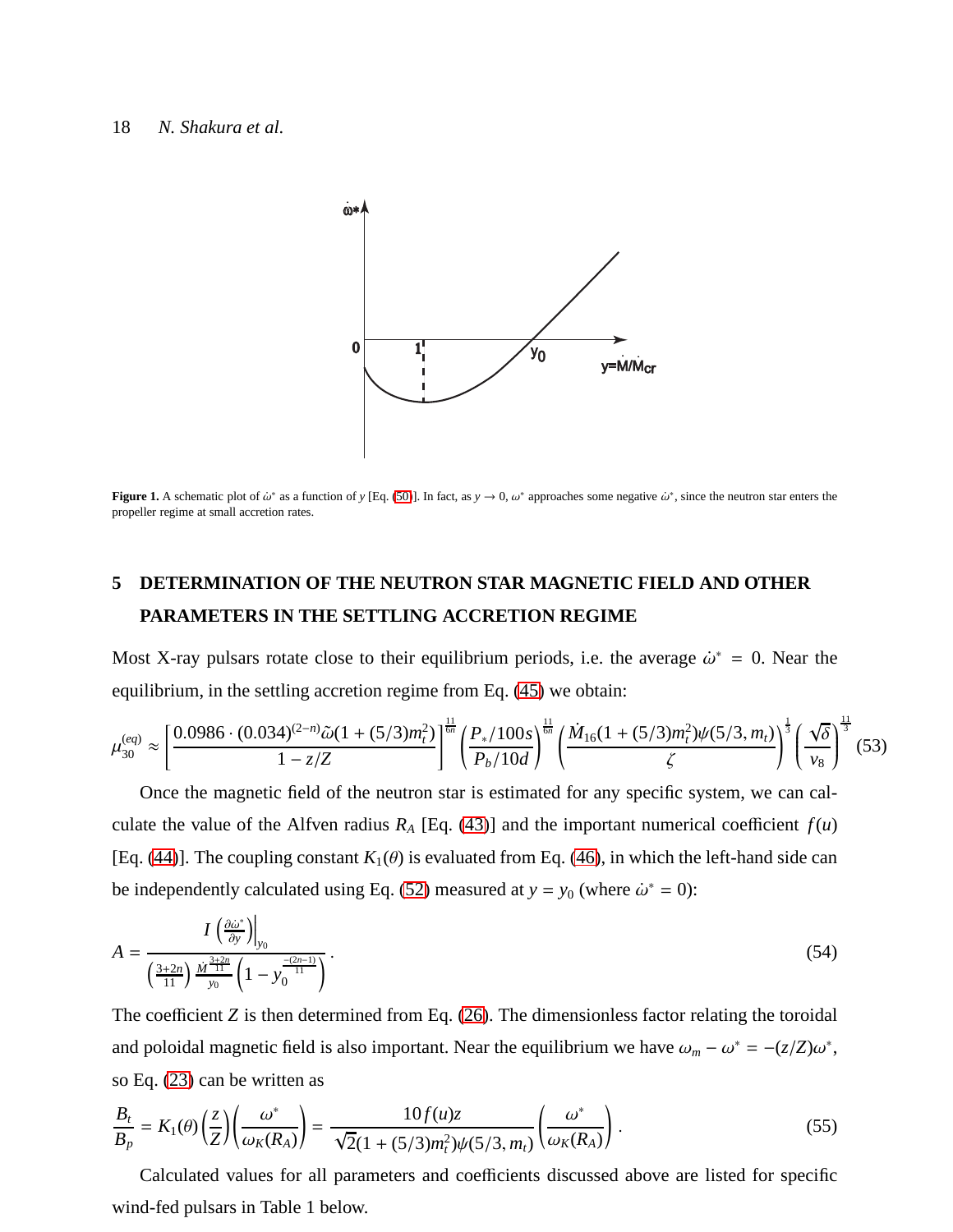#### **5.1 Low-luminosity X-ray pulsars with torque reversal**

Let us consider X-ray pulsars with persistent spin-up and spin-down episodes. We shall assume that a convective shell is present during both spin-up (with higher luminosity) and spin-down (with lower luminosity), provided that at the spin-up stage the mass accretion rate does not exceed  $\dot{M}_*$ as derived above.

Suppose that in such pulsars we can measure the average value of  $\dot{\omega}^*|_{su}$  and  $\dot{\omega}^*|_{sd}$  as well as the average X-ray flux during spin-up and spin-down, respectively.

Let at some specific value  $y_1 < y_0$  the source be observed to spin-down:

<span id="page-18-0"></span>
$$
I\dot{\omega}^*|_{sd} = A\dot{M}_{cr}^{\frac{3+2n}{11}} y_1^{\frac{3+2n}{11}} \left( 1 - \left(\frac{y_0}{y_1}\right)^{2n/11} \right) > 0 \,, \quad y_1 < y_0 = \left(\frac{3+2n}{3}\right)^{\frac{11}{2n}} \,.
$$
\n(56)

At some  $y_2 > y_0$ , the neutron star starts to spin-up:

<span id="page-18-1"></span>
$$
I\dot{\omega}^*|_{su} = A\dot{M}_{cr}^{\frac{3+2n}{11}} y_2^{\frac{3+2n}{11}} \left(1 - \left(\frac{y_0}{y_2}\right)^{2n/11}\right) < 0, \quad y_2 > y_0 \tag{57}
$$

Using the observed spin-down/spin-up ratio  $\dot{\omega}^*|_{sd}/\dot{\omega}^*|_{su} = X$  and the corresponding X-ray luminosity ratio  $L_x(sd)/L_x(su) = y_1/y_2 = x < 1$ , we find by dividing Eq. [\(56\)](#page-18-0) with Eq. [\(57\)](#page-18-1) and after substituting  $y_2 = y_1/x$ 

$$
|X| = x^{\frac{3+2n}{11}} \left| \frac{1 - \left(\frac{y_0}{y_1}\right)^{2n/11}}{1 - \left(\frac{y_0}{y_1/x}\right)^{2n/11}} \right| \,. \tag{58}
$$

Solving this equation, we obtain  $y_1$  and  $y_2$  through the observed quantities  $|X|$  and x. We stress that so far we have not used the absolute values of the X-ray luminosity (the mass accretion rate), only the ratio of the X-ray fluxes during spin-up and spin-down.

Here we should emphasize an important point. When the accretion rate through the shell exceeds some critical value  $\dot{M} > \dot{M}^*$ , the flow near the Alfven surface may become supersonic, a free-fall gap appears above the magnetosphere, and the angular momentum can not be removed from the magnetosphere. In that case the settling accretion regime is no longer realized, a shock is formed in the flow near the magnetosphere (the case studied by Burnard et al. 1982). Depending on the character of the inhomogeneities in the captured stellar wind, the specific angular momentum of the accreting matter can be prograde or retrograde, so alternating spin-up and spin-down episodes are possible. Thus the transition from the settling accretion regime (at low X-ray luminosities) to Bondi-Littleton accretion (at higher X-ray luminosities) can actually occur before *y* reaches *y*0. Indeed, by assuming a maximum possible value of the dimensioless velocity of matter settling  $f(u)=0.5$  (for angular momentum removal from the magnetosphere to be possible, see Appendix D for more detail), we find from Eq. [\(44\)](#page-15-2) :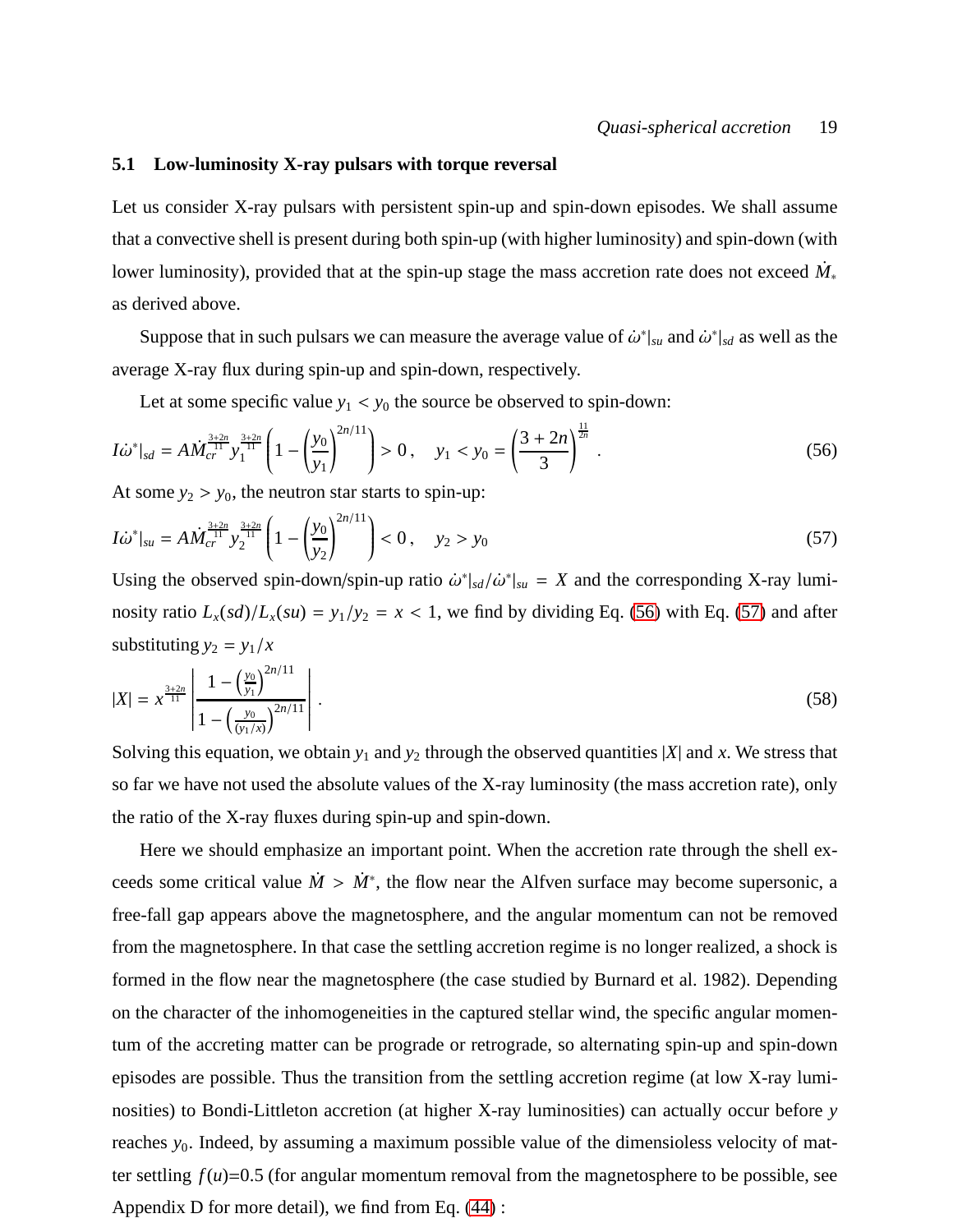<span id="page-19-0"></span>
$$
\dot{M}_{16}^* \approx 3.7 \left( \frac{\zeta}{(1 + (5/3)m_t^2)\psi(5/3, m_t)} \right)^{1/12} \mu_{30}^{1/4} \,. \tag{59}
$$

A similar estimate for the critical mass accretion rate for settling accretion can be obtained from a comparison of the characteristic Compton cooling time with the convective time at the Alfven radius.

# **6 SPECIFIC X-RAY PULSARS**

In this Section, as an illustration of the possible applicability of our model to real sources, we consider three particular slowly rotating moderatly luminous X-ray pulsars: GX 301-2, Vela X-1, and GX 1+4. The first two pulsars are close to the equilibrium rotation of the neutron star, showing spin-up/spin-down excursions near the equilibrium frequency (apart from the spin-up/spin-down jumps, which may be, we think, due to episodic switch-ons of the strong coupling regime when the toroidal magnetic field component becomes comparable to the poloidal one, see Section [2.4.1\)](#page-8-2). The third one, GX 1+4, is a typical example of a pulsar displaying long-term spin-up/spin-down episodes. During the last 30 years, it shows a steady spin-down with luminosity-(anti)correlated frequency fluctuations (see González-Galán et al. 2011 for a more detailed discussion). Clearly, this pulsar can not be considered to be in equilibrium.

#### **6.1 GX 301-2**

GX301–2 (also known as 4U1223–62) is a high-mass X-ray binary, consisting of a neutron star and an early type B optical companion with mass  $\simeq 40M_{\odot}$  and radius  $\simeq 60R_{\odot}$ . The binary period is 41.5 days (Koh et al. 1997). The neutron star is a  $\sim$  680 s X-ray pulsar (White et al. 1976), accreting from the strong wind of its companion ( $\dot{M}_{loss} \sim 10^{-5} M_{\odot}/yr$ , Kaper et al. 2006). The photospheric escape velocity of the wind is  $v_{esc} \approx 500$  km/s. The semi-major axis of the binary system is  $a \approx 170R_{\odot}$  and the orbital eccentricity  $e \approx 0.46$ . The wind terminal velocity was found by Kaper et al. (2006) to be about 300 km/s, smaller than the photospheric escape velocity.

GX 301-2 shows strong short-term pulse period variability, which, as in many other windaccreting pulsars, can be well described by a random walk model (deKool & Anzer 1993). Earlier observations between 1975 and 1984 showed a period of ∼ 700s while in 1984 the source started to spin up (Nagase 1989). BATSE observed two rapid spin-up episodes, each lasting about 30 days, and it was suggested that the long-term spin-up trend may have been due entirely to similar brief episodes as virtually no net changes in the frequency were found on long time-scales (Koh et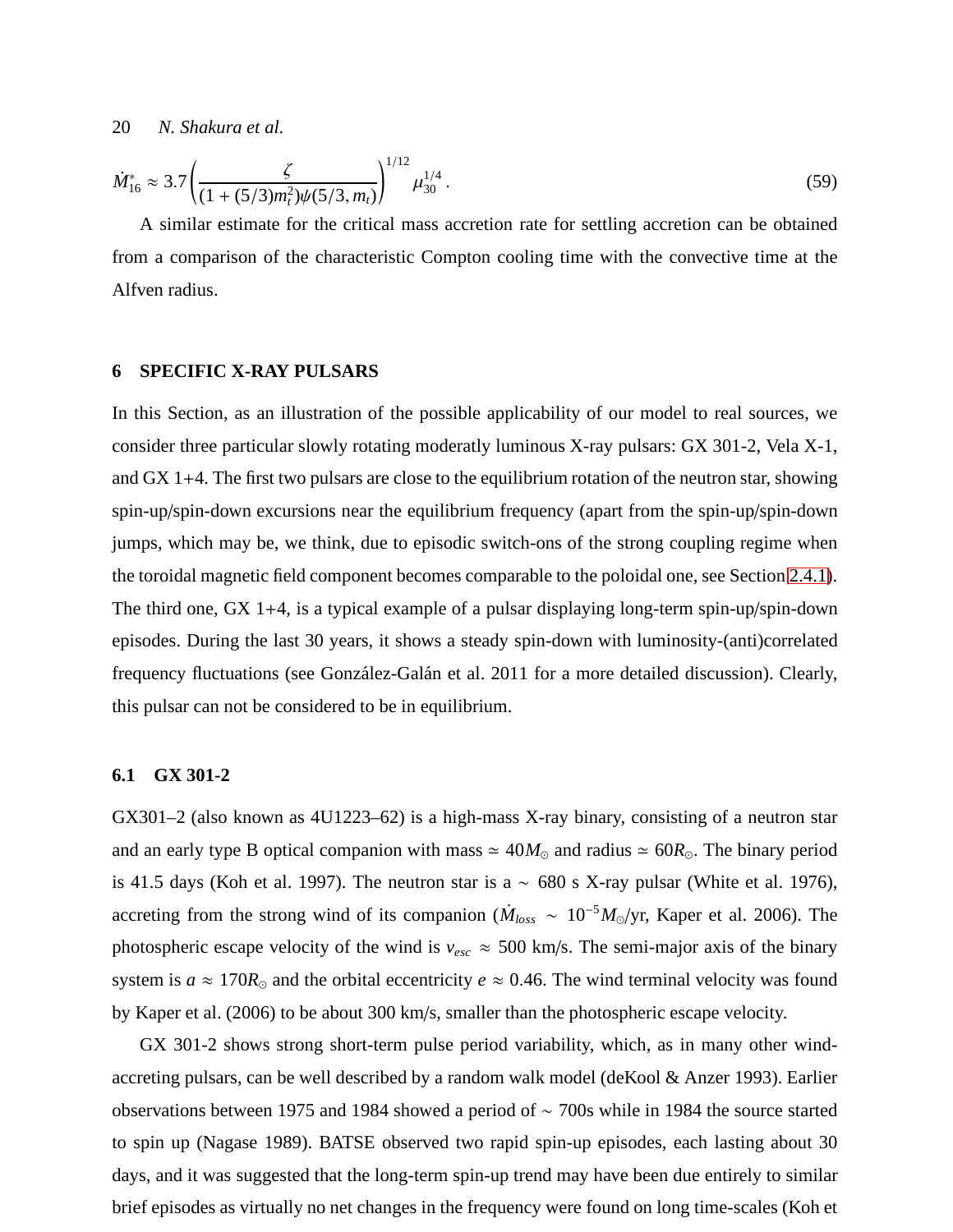### *Quasi-spherical accretion* 21



<span id="page-20-0"></span>**Figure 2.** Torque-luminosity correlation in GX 301-2,  $\dot{\omega}^*$  as a function of BATSE data (20-40 keV pulsed flux) near the equilibrium frequency, see Doroshenko et al. (2010). The assumed X-ray flux at equilibrium (in terms of the dimensionless parameter *y*) is also shown by the vertical dotted line.

al. 1997; Bildsten et al. 1997). The almost 10 years of spin-up were followed by a reversal of spin in 1993 (Pravdo & Ghosh 2001) after which the source has been continuously spinning down (La Barbera et al. 2005; Kreykenbohm et al. 2004, Doroshenko et al. 2010). Rapid spin-up episodes sometimes appear in the Fermi/GBM data on top of the long-term spin-down trend (Finger et al. 2011). It can not be excluded that these rapid spin-up episodes, as well as the ones observed in the BATSE data, reflect a temporary entrance into the strong coupling regime, as discussed in Section 2.4.1. Cyclotron line measurements (La Barbera et al. 2005) yield the magnetic field estimate near the neutron star surface  $B_0 \approx 4.4 \times 10^{12}$  G ( $\mu = 1/2B_0R_0^3$  $_0^3 = 2.2 \times 10^{30}$  G cm<sup>3</sup> for the assumed neutron star radius  $R_0 = 10$  km).

In Fig. [2](#page-20-0) we have plotted  $\dot{\omega}^*$  as a function of the observed pulsed flux (20-40 keV) according to BATSE data (see Doroshenko et al. 2010 for more detail). To obtain the magnetic field estimate and other parameters (first of all, the coefficient *A*, see Eq. [\(54\)](#page-17-1)) as described above in Section [5,](#page-17-2) we need to know the value of *M*<sup>i</sup> and the derivative  $\partial \dot{\omega}^* / \partial \dot{M}$  or  $\partial \dot{\omega}^* / \partial y$ . The estimate of *M*<sup>i</sup> can be inferred from the X-ray flux provided the distance to the source is known, and generally this is a major uncertainty. We shall assume that near equilibrium a hot quasi-spherical shell exists in this pulsar, i.e. the accretion rate is  $3 \times 10^{16}$  g/s, i.e. not higher than the critical value  $\dot{M}_* \simeq 4 \times 10^{16}$  g/s [Eq. [\(59\)](#page-19-0)]. While the absolute value of the mass accretion rate is necessary to estimate the magnetic field according to Eq. [\(53\)](#page-17-3) (however, the dependence is rather weak,  $\sim \dot{M}^{1/3}$ ), the derivative  $\partial \dot{\omega}^* / \partial y$ can be derived from the  $\dot{\omega}^*$  – X-ray flux plot, since in the first approximation the accretion rate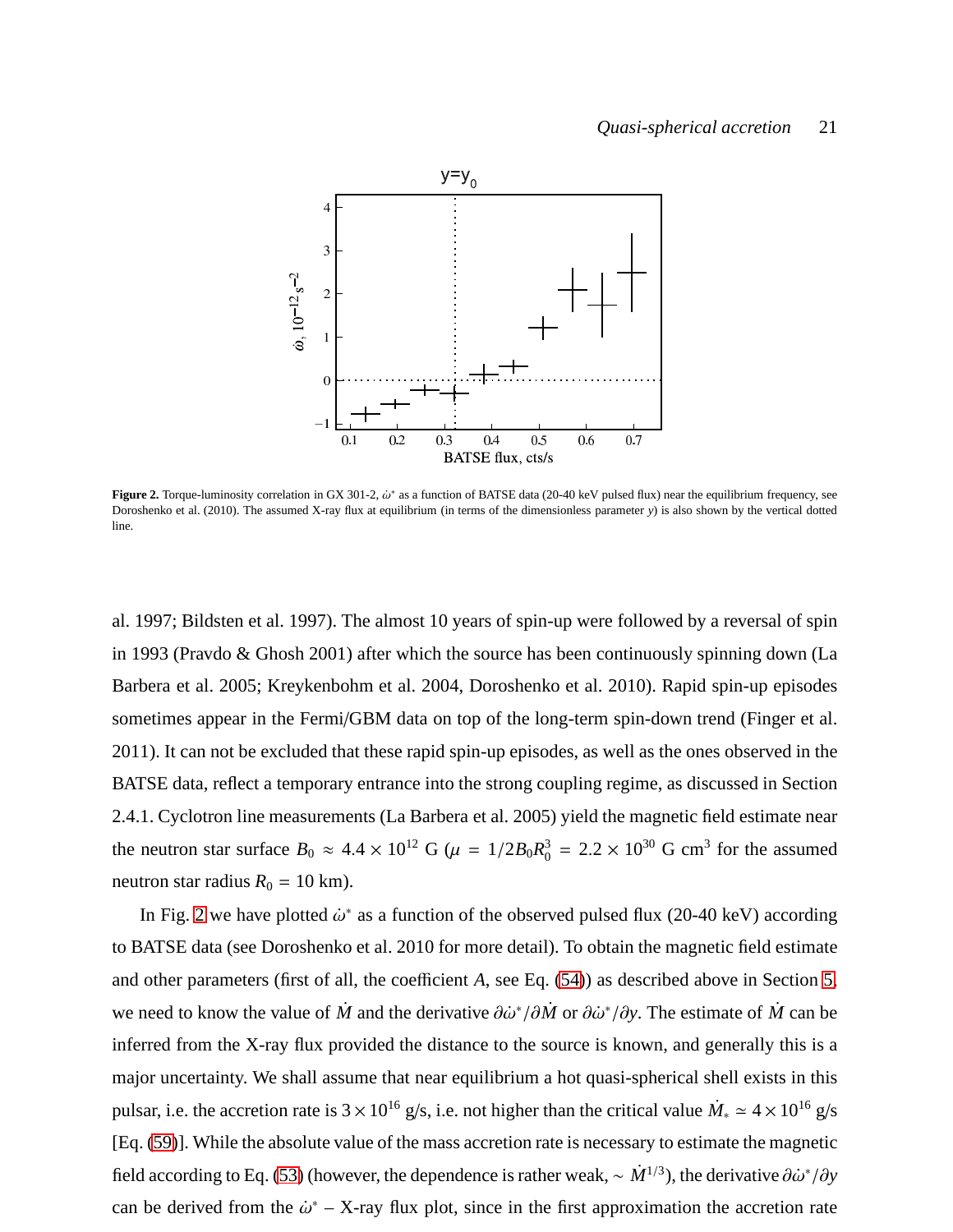

<span id="page-21-0"></span>Figure 3. The same as in Fig. [2](#page-20-0) for Vela X-1 (Doroshenko 2011, private communication).

is proportional to the observed pulsed X-ray flux. Near the equilibrium (the torque reversal point with  $\dot{\omega}^* = 0$ , we find from a linear fit in Fig. [2](#page-20-0)  $\partial \dot{\omega}^* / \partial y \approx 4 \times 10^{-13}$  rad/s<sup>2</sup>.

The obtained parameters  $(\mu, Z, K_1(theta)$ , etc.) for this pulsar are listed in Table 1. We note that the magnetic field estimate resulting from our model for  $n = 2$  (boldfaced in Table 1) is fairly close to the value inferred from the cylcotron line measurements. We also note that for the case  $n = 3/2$  the coupling constants *Z* and  $K_1(\theta)$  turn out to be unrealistically large and the derived magentic field is very small, suggesting that assuming anisotropic turbulence is more realistic than using isotropic turbulence with the viscosity described by the Prandtl law.

#### **6.2 Vela X-1**

Vela X-1 (=4U 0900-40) is the brightest persistent accretion-powered pulsar in the 20-50 keV energy band with an average luminosity of  $L<sub>x</sub> \approx 4 \times 10^{36}$  erg/s (Nagase 1989). It consists of a massive neutron star (1.88 *M*⊙, Quaintrell et al. 2003) and the B0.5Ib super giant HD 77581, which eclipses the neutron star every orbital cycle of ∼ 8.964 d (van Kerkwijk et al. 1995). The neutron star was discovered as an X-ray pulsar with a spin period of ∼283 s (Rappaport 1975), which has remained almost constant since the discovery of the source. The optical companion has a mass and radius of ∼ 23 *M*<sup>⊙</sup> and ∼ 30 *Rsun* respectively (van Kerkwijk et al. 1995). The photospheric escape velocity is  $v_{esc} \approx 540$  km/s. The orbital separation is  $a \approx 50 R_{\odot}$  and the orbital eccentricity  $e \approx 0.1$ . The primary almost fills its Roche lobe (as also evidenced by the presence of elliptical variations in the optical light curve, Bochkarev et al. (1975)). The mass-loss rate from the primary star is 10−<sup>6</sup> *<sup>M</sup>*⊙/yr (Nagase et al. 1986) via a fast wind with a terminal velocity of <sup>∼</sup>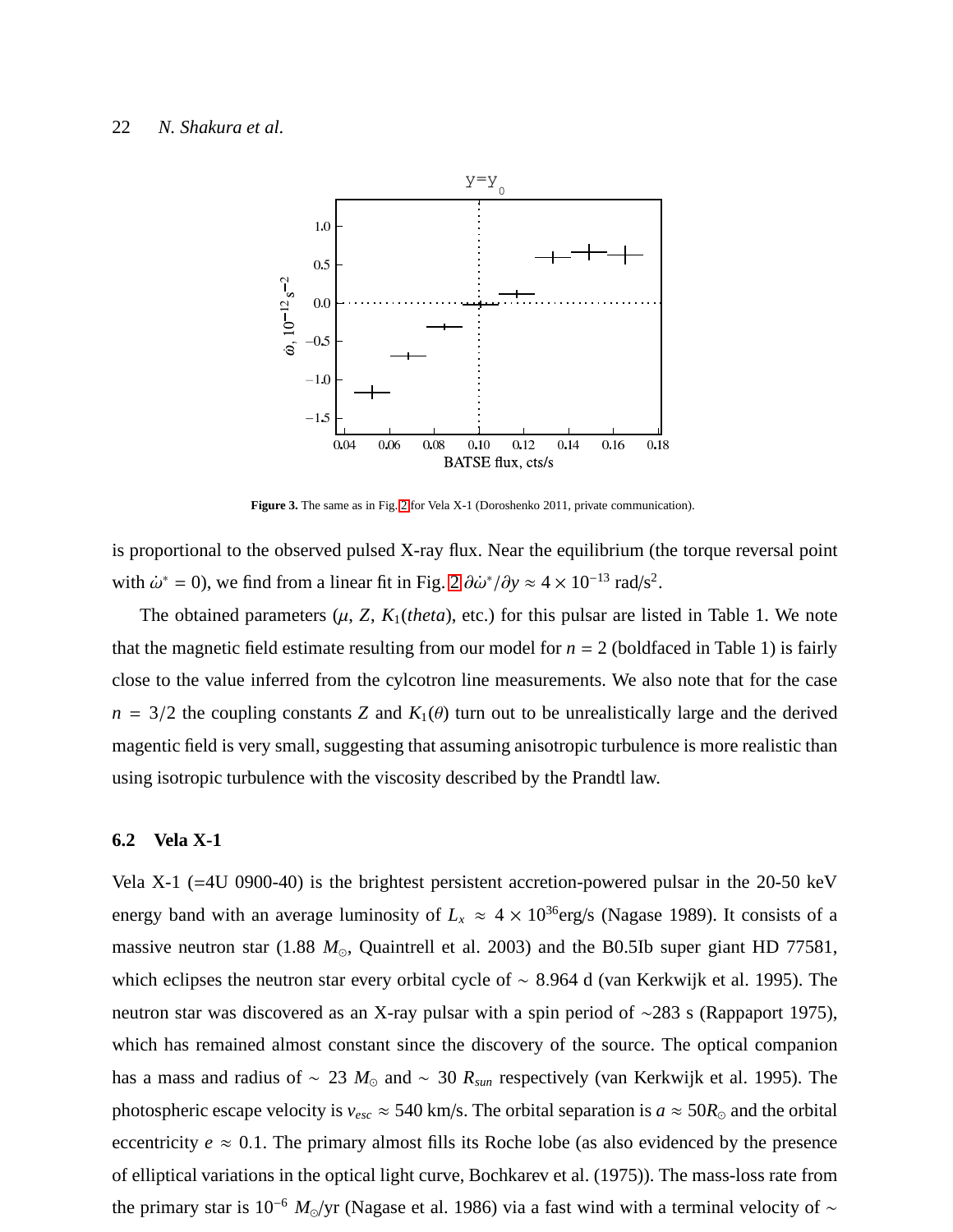1100 km/s (Watanabe et al. 2006), which is typical for this class. Despite the fact that the terminal velocity of the wind is rather large, the compactness of the system makes it impossible for the wind to reach this velocity before interacting with the neutron star, so the relative velocity of the wind with respect to neutron star is rather low,  $\sim$  700 km/s.

Cyclotron line measurements (Staubert 2003) yields the magnetic field estimate  $B_0 \approx 3 \times 10^{12}$  G  $(\mu = 1.5 \times 10^{30} \text{ G cm}^3 \text{ for the assumed neutron star radius } 10 \text{ km})$ . We shall assume that in this pulsar  $\dot{M} \simeq 3 \times 10^{16}$  $\dot{M} \simeq 3 \times 10^{16}$  $\dot{M} \simeq 3 \times 10^{16}$  g/s (again for the existence of the shell to be possible). In Fig. 3 we have plotted  $\dot{\omega}^*$  as a function of the observed pulsed flux (20-40 keV) according to BATSE data (Doroshenko 2011, private communication). As in the case of GX 301-2, from a linear fit we find at the spinup/spin-down transition point  $\partial \dot{\omega}^* / \partial y \approx 5.5 \times 10^{-13}$  rad/s<sup>2</sup>.

The obtained parameters for Vela X-1 are listed in Table 1. As in the case of GX 1+4, the magnetic field estimate given by our model for an almost iso-angular-momentum rotation law  $(n = 2, \text{boldfaced in Table 1})$  is close to the value inferred from the cyclotron line measurements.

# **6.3 GX 1**+**4**

GX 1+4 was the first source to be identified as a symbiotic binary containing a neutron star (Davidsen, Malina & Bowyer 1977). The pulse period is ~ 140 s and the donor is an MIII giant (Davidsen et al. 1977). The system has an orbital period of 1161 days (Hinkle et al. 2006) making it the widest known LMXB by at least one order of magnitude. The donor is far from filling its Roche lobe and accretion onto the neutron star is by capture of the stellar wind of the companion.

The system has a very interesting spin history. During the 1970's it was spinning up at the fastest rate ( $\dot{\omega}_{su} \sim 3.8 \cdot 10^{-11}$  rad/s) among the known X-ray pulsars at the time (e.g. Nagase 1989). After several years of non-detections in the early 1980's, it reappeared again, now spinning down at a rate similar in magnitude to that of the previous spin-up. This spin-reversal has been interpreted in terms of a retrograde accretion disc forming in the system (Makishima et al. 1988, Dotani et al. 1989, Chakrabarty et al. 1997). A detailed spin-down history of the source is discussed in the recent paper by González-Galán et al. (2011). Using our model this behavior can, however, be readily explained by quasi-spherical accretion.

As the pulsar in GX 1+4 is not in equilibrium, we cannot directly use our method to estimate the magnetic field of the neutron star as described in Section [5.](#page-17-2) However, as GX 1+4 is currently experiencing a long-term spin-down trend, the first (spin-up) term in Eq. [\(45\)](#page-15-3) must be smaller than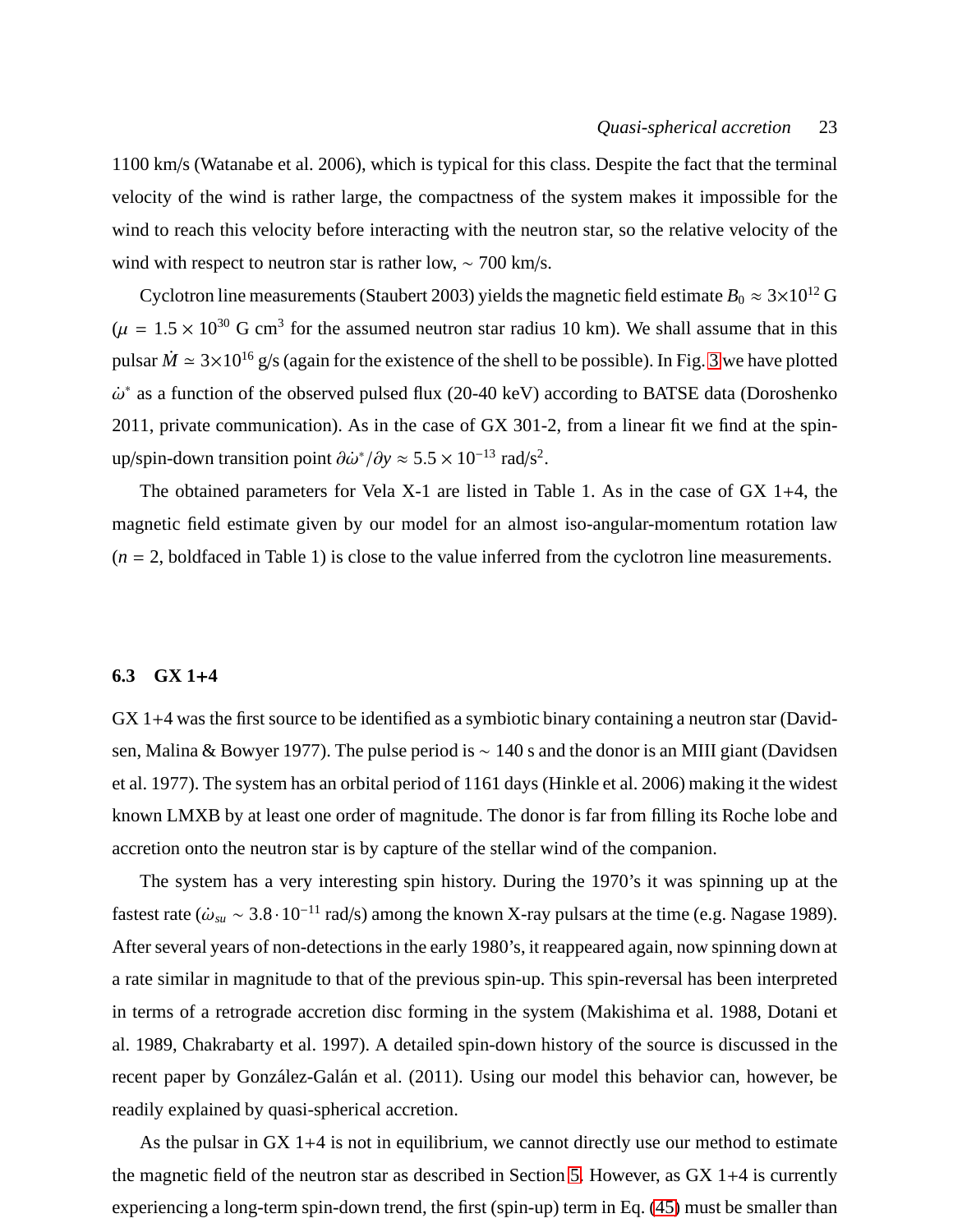

<span id="page-23-0"></span>**Figure 4.** Pulsar frequency (upper panel), deviation of the frequency from the linear fit (middle panel) and pulsed flux in GX 1+4 from *Fermi GBM* data (M. Finger, private communication; see also González-Gálan et al (2011))

.

the second (spin-down) term, which yields a lower limit on the value of the magnetic field (see Table 1).

Let us use Eq. [\(52\)](#page-16-1) to quantitatively explain the observed anti-correlation between the pulsar frequency fluctuations and the X-ray flux, as observed in GX 1+4 (González-Galán et al. 2011). We use a fragment of four-day average *Fermi*/GBM data on GX 1+4 (M. Finger, private communication; see also González-Gálan et al (2011)). The pulsar is currently observed at the steady spin-down stage with a mean  $\dot{\omega}_{sd} \approx -2.34 \times 10^{-11}$  rad/s (the upper panel). In the middle panel of Fig. [4,](#page-23-0) deviations from the linear fit are shown. Note that the frequency excursions around the mean value is a few microseconds, while the pulsar frequency is much higher, a few milliseconds. This means that the frequency derivative is negative at all points within the time interval shown, i.e. no occasional spin-ups were observed, even at the highest X-ray flux levels.

Specifically, let us consider the prominent pulsar frequency change observed between MJD 55100 and MJD 55200 for around  $\Delta t = 80$  days. During this time period, the frequency of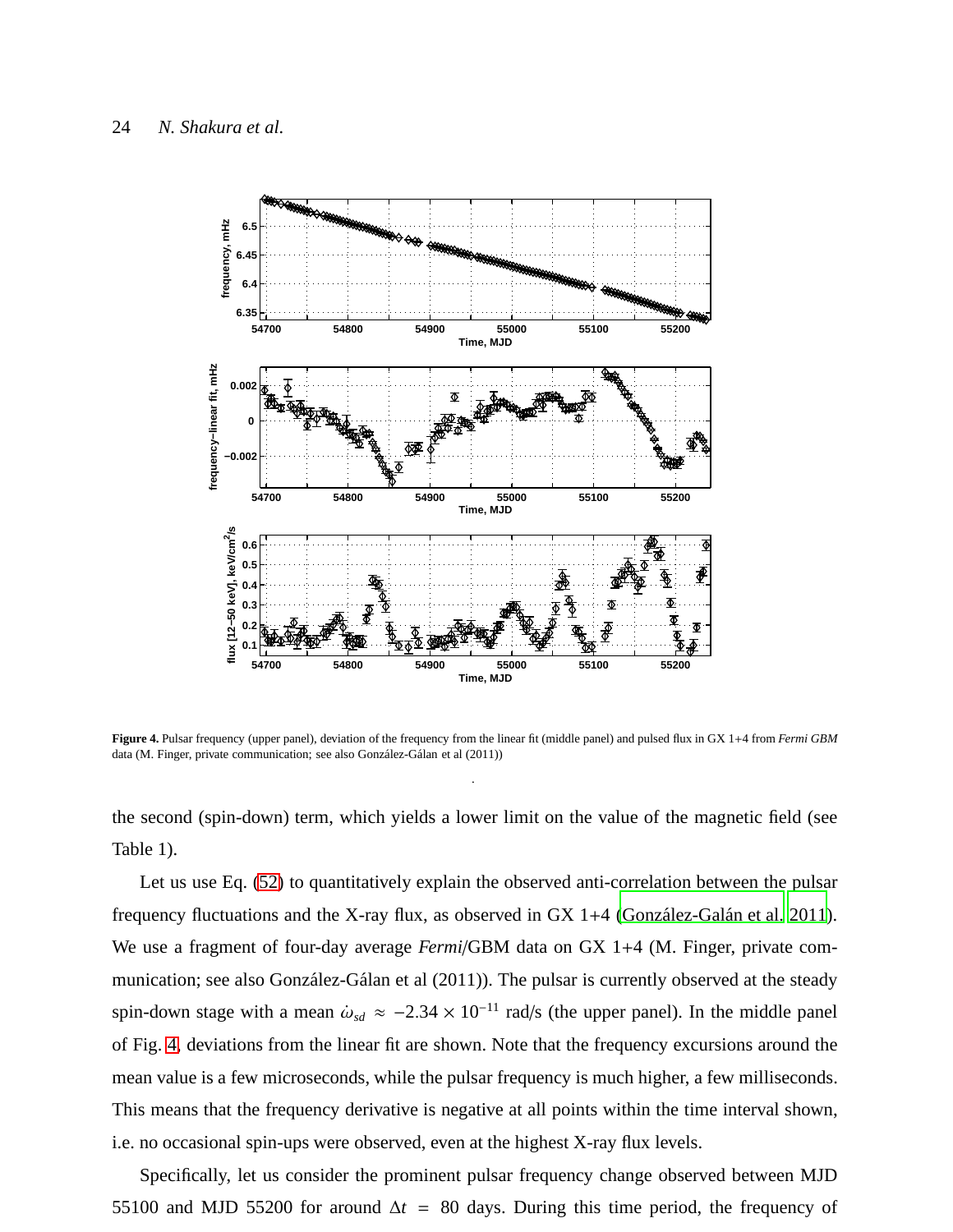the pulsar decreased by  $\Delta\omega^* \approx -3.6 \times 10^{-5}$  rad (see Fig. [4\)](#page-23-0). From here we find  $\delta\dot{\omega}^*(obs)$  = ∆ω ∗ /∆*<sup>t</sup>* ≈ −5.<sup>2</sup> <sup>×</sup> <sup>10</sup>−<sup>12</sup> rad/s. Thus, the observed fractional change in the pulsar spin-down rate is  $(\delta \dot{\omega}^* / | \dot{\omega}^* |)_{obs} \approx -0.2.$ 

On the other hand, by dividing Eq. [\(52\)](#page-16-1) with Eq. [\(50\)](#page-16-0) we find the expected relative fluctuations of  $\dot{\omega}^*$  at a given mean accretion rate (or dimensionless X-ray luminosity y):

$$
\frac{\delta \dot{\omega}^*}{|\dot{\omega}^*|_{theor}} = \frac{3 + 2n}{11} \frac{\delta \dot{M}}{\dot{M}} \left[ \frac{1 - y^{-\frac{2n-1}{11}}}{1 - \left(\frac{y_0}{y}\right)^{\frac{2n}{11}}}\right]
$$
(60)

From Fig. [4](#page-23-0) (bottom panel) the range of the fluctuations relative to the mean value  $(\delta \dot{M} / \dot{M}) \simeq$  $(0.6 - 0.2)/0.4 \approx 1$ . Then, for the assumed *n* = 2, the expected amplitude of the relative frequency derivative fluctuation would match the observed value if  $y \approx 0.2 - 0.3$ . Important is that we find *y* < 1, as must be the case for the observed negative sign of the torque-luminosity correlations.

Note here that the drop in flux-level during about 20 days at around MJD 55140-55160 should be translated to a decrease in  $\dot{\omega}^*$ , which is clearly seen in the upper panel of Fig. [4.](#page-23-0) A more detailed analysis using the entire *Fermi* data-set should be performed.

Further, note that the short-term spin-up episodes, sometimes observed on top of the steady spin-down behaviour (at about MJD 49700, see Fig. 2 in Chakrabarty et al. (1997)) are correlated with an enhancement of the X-ray flux, in contrast to the negative frequency-flux correlation discussed above. During these short spin-ups,  $\dot{\omega}^*$  is about half the average  $\dot{\omega}^*_{su}$  observed during the steady spin-up state of GX 1+4. The X-ray luminosity during these episodic spin-ups is approximately five times larger than the mean X-ray luminosity during the steady spin-down. We remind the reader that once  $\dot{M} > \dot{M}_*$ , a free-fall gap appears above the magnetosphere, and the neutron star can only spin up. When the X-ray flux drops again, the settling accretion regime is reestablished and the neutron star resumes its spinning-down.

## **7 DISCUSSION**

## **7.1 Physical conditions inside the shell**

For an accretion shell to be formed around the neutron star magnetosphere it is necessary that the matter crossing the bow shock does not cool down too rapidly and thus starts to fall freely. This means that the radiation cooling time *tcool* must be longer than the characteristic time of plasma motion.

The plasma heats up in the strong shock to the temperature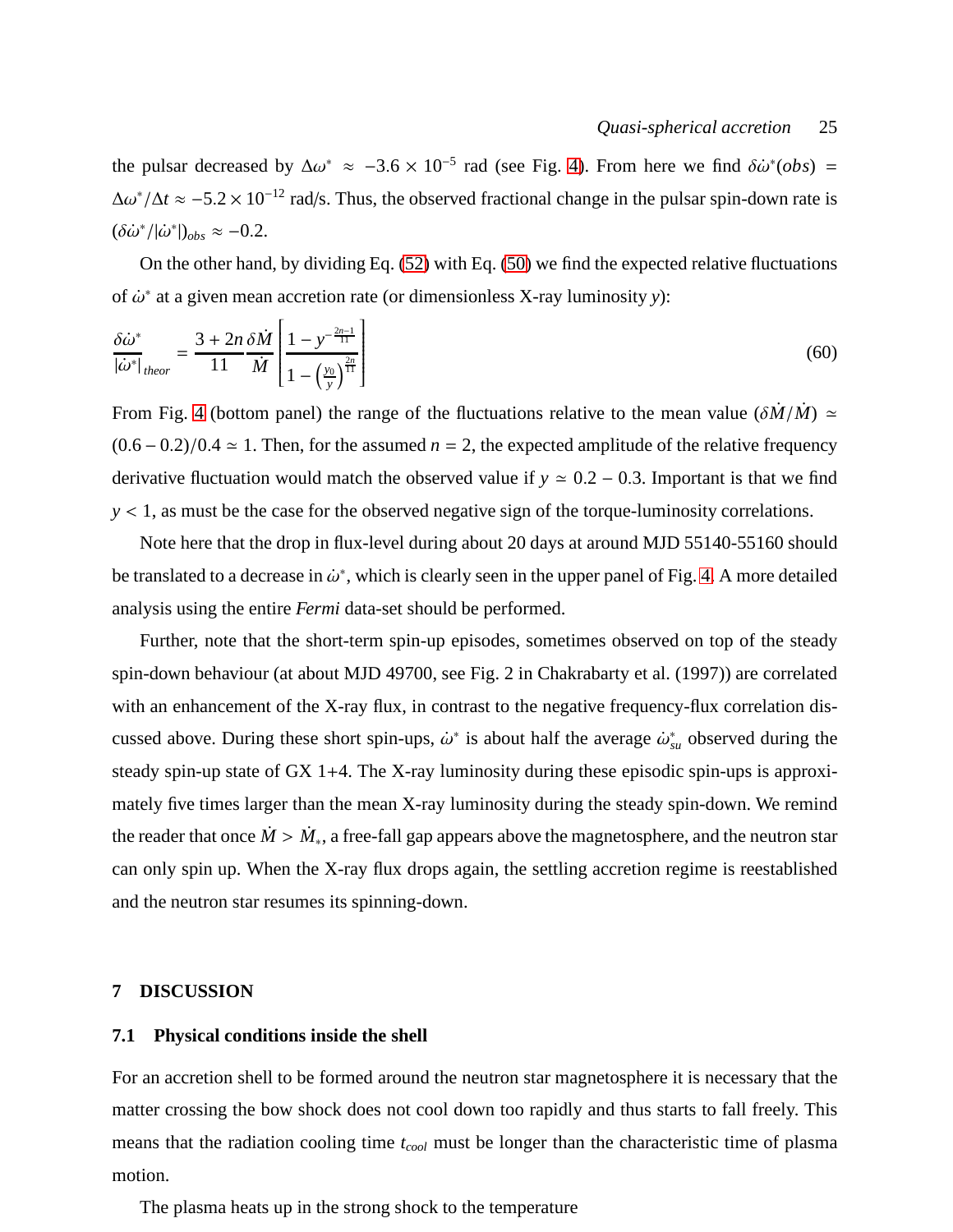Table 1. Parameters for the pulsars in Section 6. References for the observed spin periods, binary periods and spin down rate (for GX 1+4) are given in the text as well as discussions on the values used for the wind velocities with respect to the neutron star. The parameters Z, K1(Θ) and f(u) are defined in Section 2.4.2. Numerical estimates are given for dimensionless parameters  $\delta = 1, \zeta = 1, \tilde{\omega} = 1, \gamma = 5/3$  and without turbulence  $(m<sub>t</sub> = 0)$ . The numbers in boldface are the preferred values for a near iso-angular-momentum rotation law.

| Pulsar                                            | $GX301 - 2$        |                | $VelaX - 1$          |                  | $GX1 + 4$ |           |
|---------------------------------------------------|--------------------|----------------|----------------------|------------------|-----------|-----------|
| Measured parameters                               |                    |                |                      |                  |           |           |
| $P_*(s)$                                          | 680                |                | 283                  |                  | 140       |           |
| $P_B(d)$                                          | 41.5               |                | 8.96                 |                  | 1161      |           |
| $v_w(km/s)$                                       | 300                |                | 700                  |                  | 200       |           |
| $\frac{\partial \dot{\omega}}{\partial y} _{y_0}$ | $4 \cdot 10^{-13}$ |                | $5.5 \cdot 10^{-13}$ |                  |           |           |
| $\dot{M}_{16}(\dot{M}/10^{16})$                   | 3                  |                | 3                    |                  | 1         |           |
| Derived parameters                                |                    |                |                      |                  |           |           |
|                                                   | $n = 2$            | $n = 3/2$      | $n = 2$              | $n = 3/2$        | $n = 2$   | $n = 3/2$ |
| $\mu_{30}$                                        | 2.7                | 0.1            | 1.8                  | 0.16             | >1.17     | > 0.02    |
| f(u)                                              | 0.42               | 0.57           | 0.43                 | 0.54             |           |           |
| $K_1(\Theta)$                                     | 39                 | 3700           | 36                   | 1150             |           |           |
| Ζ                                                 | 13                 | 910            | 12                   | 300              |           |           |
| $B_t/B_p$                                         | 0.1                | 0.01           | 0.2                  | 0.03             |           |           |
| $R_A$ (cm)                                        | $2 \cdot 10^{9}$   | $3 \cdot 10^8$ | $1.6 \cdot 10^{9}$   | $4.2 \cdot 10^8$ |           |           |
| $\omega^*/\omega_K(R_A)$                          | 0.06               | 0.004          | 0.1                  | 0.01             |           |           |

<span id="page-25-0"></span>
$$
T_{ps} = \frac{3}{16} \mu_m \frac{v_w^2}{\mathcal{R}} \approx 1.36 \times 10^5 [\text{K}] \left( \frac{v_w}{100 \text{km/s}} \right)^2.
$$
 (61)

The radiative cooling time of the plasma is

$$
t_{cool} = \frac{3kT}{2\mu_m n_e \Lambda} \tag{62}
$$

where  $\rho$  is the plasma density,  $n_e = Y_e \rho / m_p$  is the electron number density ( $\mu_m = 0.6$  and  $Y_e \approx 0.8$ for fully ionized plasma with solar abundance);  $\Lambda$  is the cooling function which can be approximated as

$$
\Lambda(T) = \begin{cases}\n0, T < 10^4 \text{ K} \\
1.0 \times 10^{-24} T^{0.55}, 10^4 \text{ K} < T < 10^5 \text{ K} \\
6.2 \times 10^{-19} T^{-0.6}, 10^5 \text{ K} < T < 4 \times 10^7 \text{ K} \\
2.5 \times 10^{-27} T^{0.5}, T > 4 \times 10^7 \text{ K}\n\end{cases} \tag{63}
$$

(Raymond, Cox & Smith 1976; Cowie, McKee & Ostriker 1981).

Compton cooling becomes effective from the radius where the gas temperature *T*, determined by the hydrostatic formula Eq. [\(4\)](#page-5-1), is lower than the X-ray Compton temperature *T<sup>x</sup>* . The Compton cooling time (see Eq. [\(34\)](#page-14-1)) is:

$$
t_C \approx 1060 \text{[s]} \dot{M}_{16}^{-1} \left(\frac{R}{10^{10} \text{cm}}\right)^2 \,. \tag{64}
$$

Above the radius where  $T_x = T$ , Compton heating dominates. Taking the actual temperature close to the adiabatic one [Eq. [\(4\)](#page-5-1)], we find  $R_x \approx 2 \times 10^{10}$  cm. We note that both the Compton and photoionization heating processes are controlled by the photoionization parameter  $\xi$  (Tarter et al. 1969, Hatchett et al. 1976)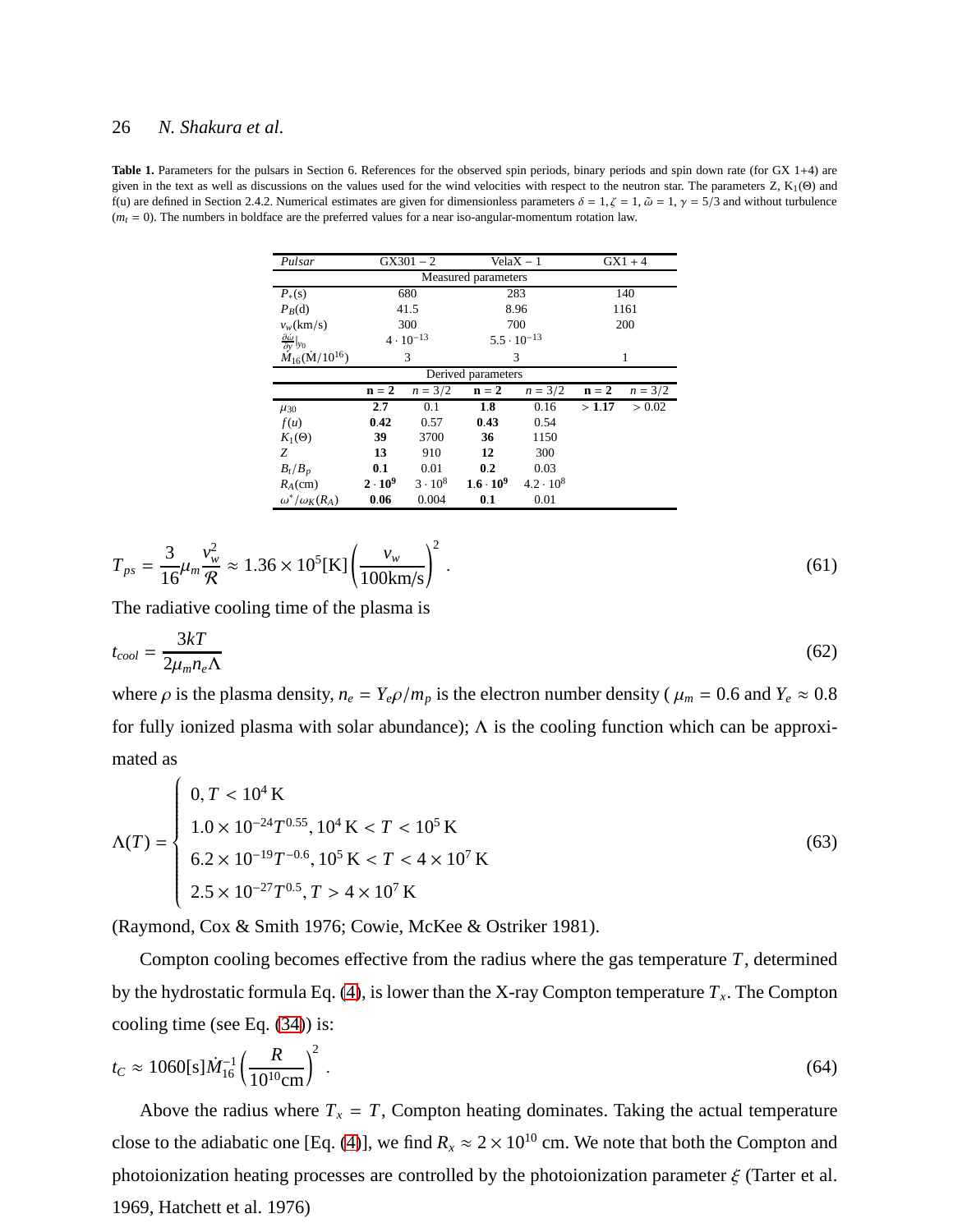## *Quasi-spherical accretion* 27

$$
\xi = \frac{L_x}{n_e R^2} \,. \tag{65}
$$

In most part of the accretion flux,  $n \sim R^{-3/2}$ , so  $\xi \sim R^{-1/2}$  and independent of the X-ray luminosity through the mass continuity equation. For characteristic values we find:

$$
\xi \approx 5 \times 10^5 f(u) R_{10}^{-1/2} \,. \tag{66}
$$

If Compton processes were effective everywhere, this high value of the parameter  $\xi$  would imply that the plasma is Compton-heated up to keV-temperatures out to very large distances  $\sim 10^{12}$  cm. However, at large distances the Compton heating time becomes longer than the characteristic time of gas accretion:

$$
\frac{t_C}{t_{accr}} = \frac{t_C f(u) u_{ff}}{R} \approx 20 f(u) \dot{M}_{16}^{-1} R_{10}^{1/2} ,\qquad (67)
$$

which shows that Compton heating is ineffective. The gas temperature is determined by photoionization heating only and the gas can only be heated up to  $T_{max} \approx 5 \times 10^5$  K (Tarter et al. 1969), which is substantially lower than  $T_x \sim 3$  keV. The sound velocity corresponding to  $T_{max}$  is approximately 80 km/s.

The effective gravitational capture radius corresponding to the sound velocity of the gas in the photoionization-heated zone is

<span id="page-26-0"></span>
$$
R_B^* = \frac{2GM}{c_s^2} = \frac{2GM}{\gamma RT_{max}/\mu_m} \approx 3.5 \times 10^{12} \text{cm} \left(\frac{T_{max}}{5 \times 10^5 \text{K}}\right)^{-1} \,. \tag{68}
$$

Everywhere up to the bow shock photoionization keeps the temperature at a value  $\approx T_{max}$ .

If the stellar wind velocity exceeds 80 km/s, a standard bow shock is formed at the Bondi radius with a post-shock temperature given by Eq. [\(61\)](#page-25-0). If the stellar wind velocity is lower than this value, the shock disappears and quasi-spherical accretion occurs from  $R_B^*$ .

The photoionization heating time at the effective Bondi radius  $3 \times 10^{12}$  cm is

$$
t_{pi} \approx \frac{(3/2)kT_{max}/\mu_m}{(h\nu_{eff} - \zeta_{eff})n_{\gamma}\sigma_{eff}c} \approx 2 \times 10^4 [s]\dot{M}_{16}^{-1}.
$$
 (69)

(here  $h\nu_{eff} \sim 10 \text{ keV}$  is the characteristic photon energy,  $\zeta$  is the effective photoionization potential,  $\sigma_{eff} \sim 10^{-24}$  cm<sup>2</sup> is the typical photoionization cross-section,  $n_{\gamma} = L/(4\pi R^2 h v_{eff} c)$  is the photon number density). The photoionization to accretion time ratio at the effective Bondi radius is then

$$
\frac{t_{pi}}{t_{accr}} \approx 0.07 f(u)\dot{M}_{16}^{-1} \,. \tag{70}
$$

At wind velocities  $v_w > 80$  km/s the bow shock stands at the classical Bondi radius  $R_B$  inside the effective Bondi radius  $R_B^*$  determined by Eq. [\(68\)](#page-26-0). The cooling time of the shocked plasma at  $R_B$  expressed through the wind velocity  $v_w$  is: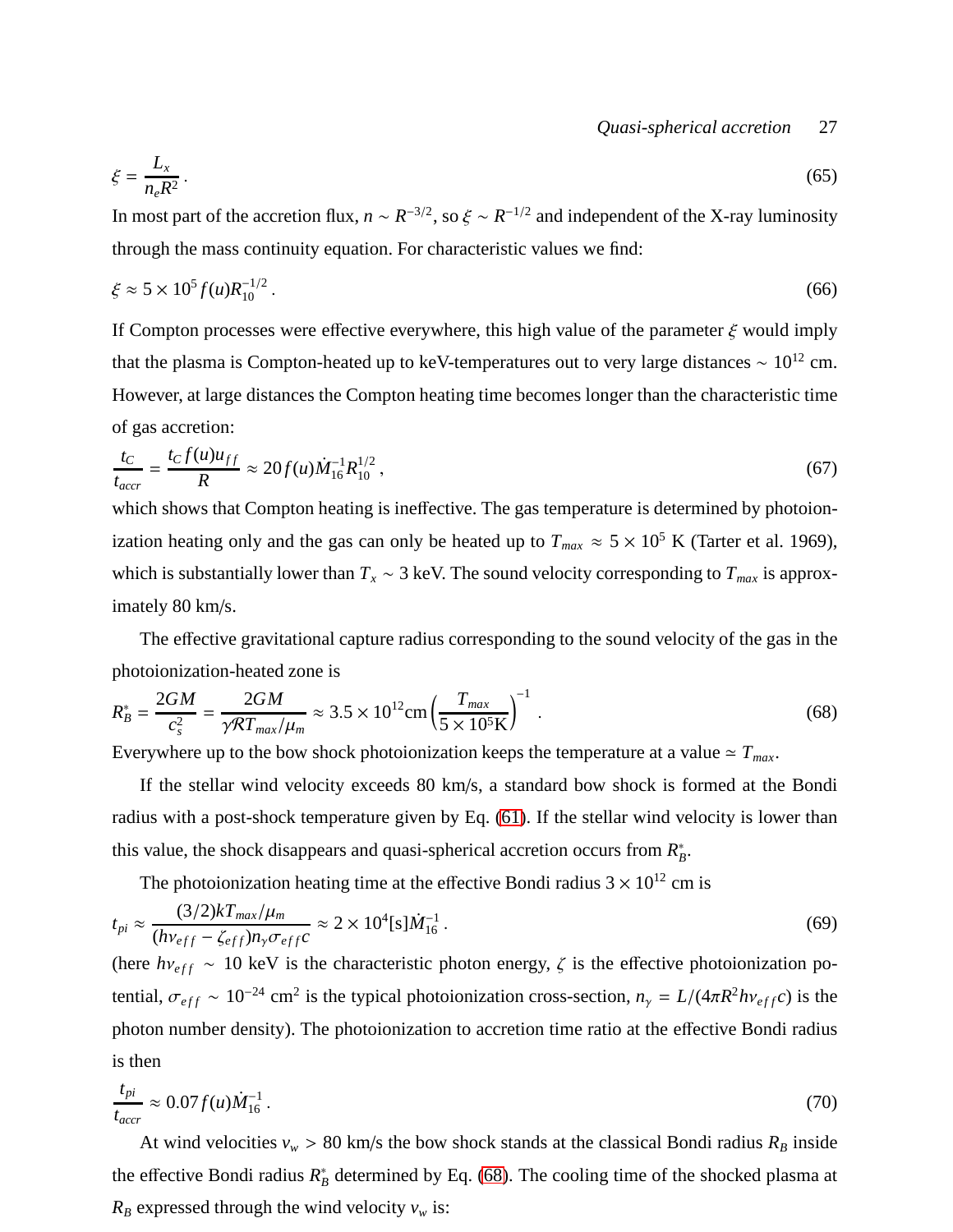$$
t_{cool} \approx 4.7 \times 10^4 \text{[s]} \dot{M}_{16}^{-1} v_7^{0.2} \,. \tag{71}
$$

The photoionization heating time in the post-shock region can also be expressed through the stellar wind velocity:

$$
t_{pi} \approx 3.5 \times 10^4 \text{[s]} \dot{M}_{16}^{-1} v_7^{-4} \,. \tag{72}
$$

The comparison of these two timescales implies that at low velocities radiative cooling is important and the regime of free-fall accretion with conservation of specific angular momentum is realized.

So, at low wind velocities the plasma cools down and starts to fall freely. As the cold plasma approaches the gravitating center, photoionization heating becomes important and rapidly heats up the plasma to  $T_{max} \approx 5 \times 10^5$  K. Should this occur at a radius where  $T_{max} < GM/(RR)$ , the plasma continues its free fall down to the magnetosphere, still with the temperature  $T_{max}$ , with the subsequent formation of a shock above the magnetosphere. However, if *Tmax* is above the adiabatic temperatures at this radius, the settling accretion regime will be established even for low wind velocities.

For high-wind stellar velocities  $v_w \ge 100$  km/s, the post-shock temperature is higher than  $T_{max}$ , photoionization is unimportant, and the settling accretion regime is established if the radiation cooling time is longer than the accretion time. From a comparison of these timescales, we find the critical accretion rate as a function of of the wind velocity below which the settling accretion regime is possible:

$$
\dot{M}_{16}^{**} \lesssim 0.12 v_7^{3.2} \,. \tag{73}
$$

Here we stress the difference of the critical acccretion rate  $\dot{M}^*$  from  $\dot{M}^*$  derived earlier. At  $\dot{M} > \dot{M}^{**}$ , the plasma rapidly cools down in the gravitational capture region and free-fall accretion begins (unless photoionization heats up the plasma above the adiabatic value at some radius), while at  $\dot{M} > \dot{M}^* \simeq 4 \times 10^{16}$  g/s determined by Eq. [\(59\)](#page-19-0) a free-fall gap appears immediately above the neutron star magnetosphere.

#### **7.2 On the possibility of the propeller regime**

The very slow rotation of the neutron stars in GX 1+4, GX 301-2 and Vela X-1 ( $\omega^*(R_A) < \omega_K(R_A)$ ) makes it hard to establish the propeller regime where matter is ejected with parabolic velocities from the magnetosphere during spin-down episodes.

Let us therefore start with estimating the important ratio of viscous tensions (∼ *BtBp*) to the gas pressure (∼ *B* 2 *p* ) at the magnetospheric boundary. This ratio is proportional to *Bt*/*B<sup>p</sup>* (see Eq. [\(55\)](#page-17-4))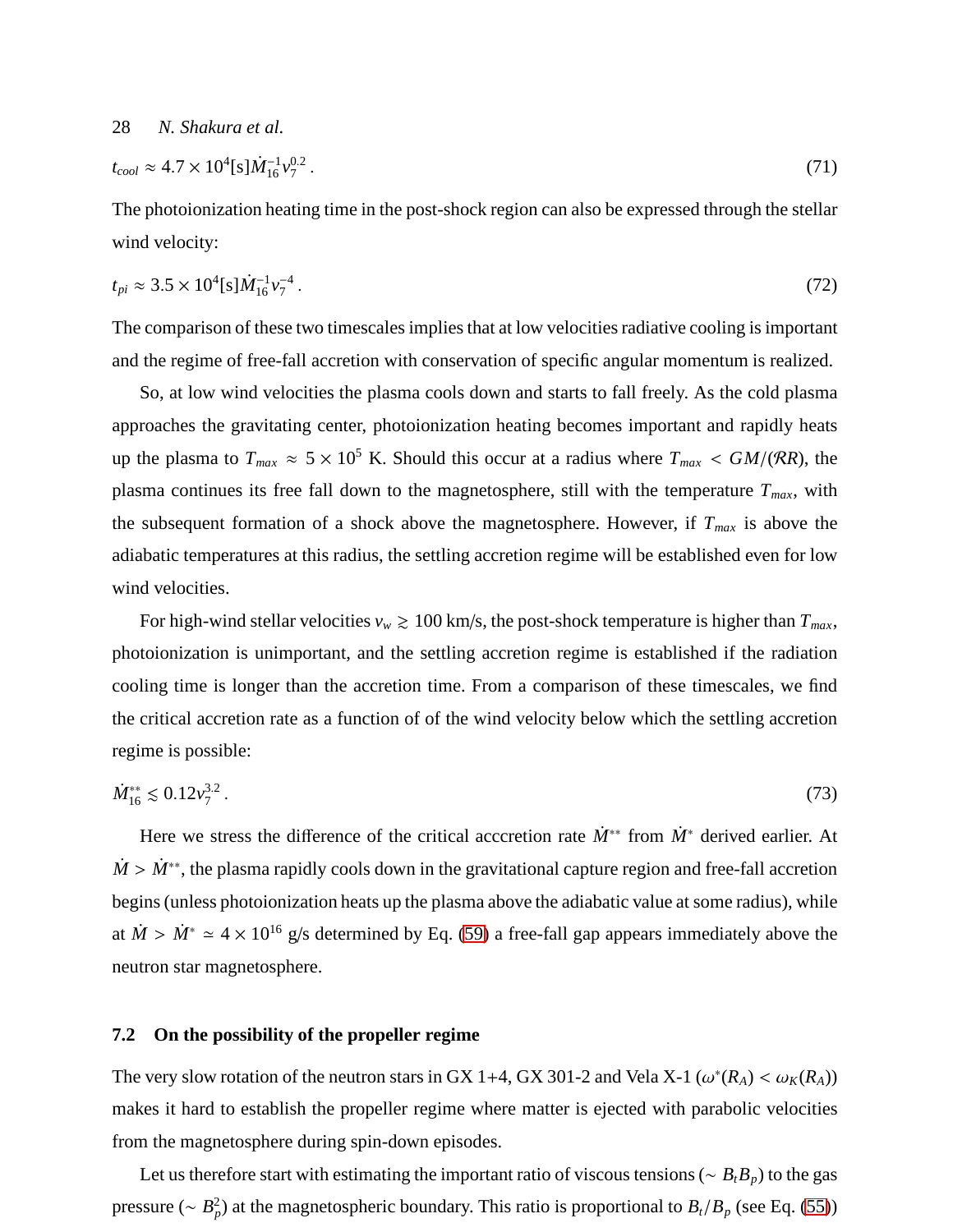and is always much smaller than 1 (see Table 1), i.e. only large-scale convective motions with the characteristic hierarchy of eddies scaled with radius can be established in the shell. When  $\omega^*$  >  $\omega_K(R_A)$ , the propeller regime (without accretion) must set in. In that case the maximum possible braking torque is  $\sim -\mu^2/R_A^3$  $A^3$  due to the strong coupling between the plasma and the magnetic field. Note that in the propeller state, interaction of the plasma with the magnetic field is in the strong coupling regime, i.e. where the toroidal magnetic field component  $B_t$  is comparable to the poloidal one  $B_p$ . It can not be excluded that a hot iso-angular-momentum envelope could exist in this case as well, which would then remove angular momentum from the rotating magnetosphere. If the characteristic cooling time of the gas in the envelope is short in comparison to the falling time of matter, the shell disappears and one can expect the formation of a 'storaging' thin Keplerian disc around the neutron star magnetosphere (Sunyaev & Shakura 1977). There is no accretion of matter through such a disc. It only serves to remove angular momentum from the magnetosphere.

#### **7.3 E**ff**ects of the hot shell on the X-ray energy and power spectrum**

The spectra of X-ray pulsars are dominated by emission generated in the accretion column. The hot optically thin shell produces its own thermal emission, but even if all gravitational energy were released in the shell, the ratio of the X-ray luminosity from the shell to that of the accretion column would be about the ratio of the magnetosphere radius to the NS radius, i.e. one percent or less. In reality, it is much smaller. The shell should scatter X-ray radiation from the accretion column, but for this effect to be substantial, the Comptonization parameter *y* must be of the order of one. The Thomson depth in the shell is, however, very small. Indeed, from the mass continuity equation and Eq. [\(43\)](#page-15-1) for the Alfven radius and Eq. [\(44\)](#page-15-2) for the factor  $f(u)$ , we get:

$$
\tau_T = \int_{R_A}^{R_B} n_e(R) \sigma_T dR \approx 3.2 \times 10^{-3} \dot{M}_{16}^{8/11} \mu_{30}^{-2/11}.
$$

Therefore, for the temperature near the magnetosphere [Eq. [\(4\)](#page-5-1)] the parameter *y* is

$$
y = \frac{4kT}{m_e c^2} \tau_T \approx 2.4 \times 10^{-3}.
$$

This means that the X-ray spectrum of the accretion column should not be significantly affected by scattering in the hot shell.

The large-scale convective motions in the shell introduce an intrinsic time-scale of the order of the free-fall time that could give rise to features (e.g. QPOs) in the power spectrum of variability. QPOs were reported in some X-ray pulsars (see Marykutty et al. 2010 and references therein). However, the expected frequency of the QPOs arising in our model would be of the order of mHz, much shorter than those reported.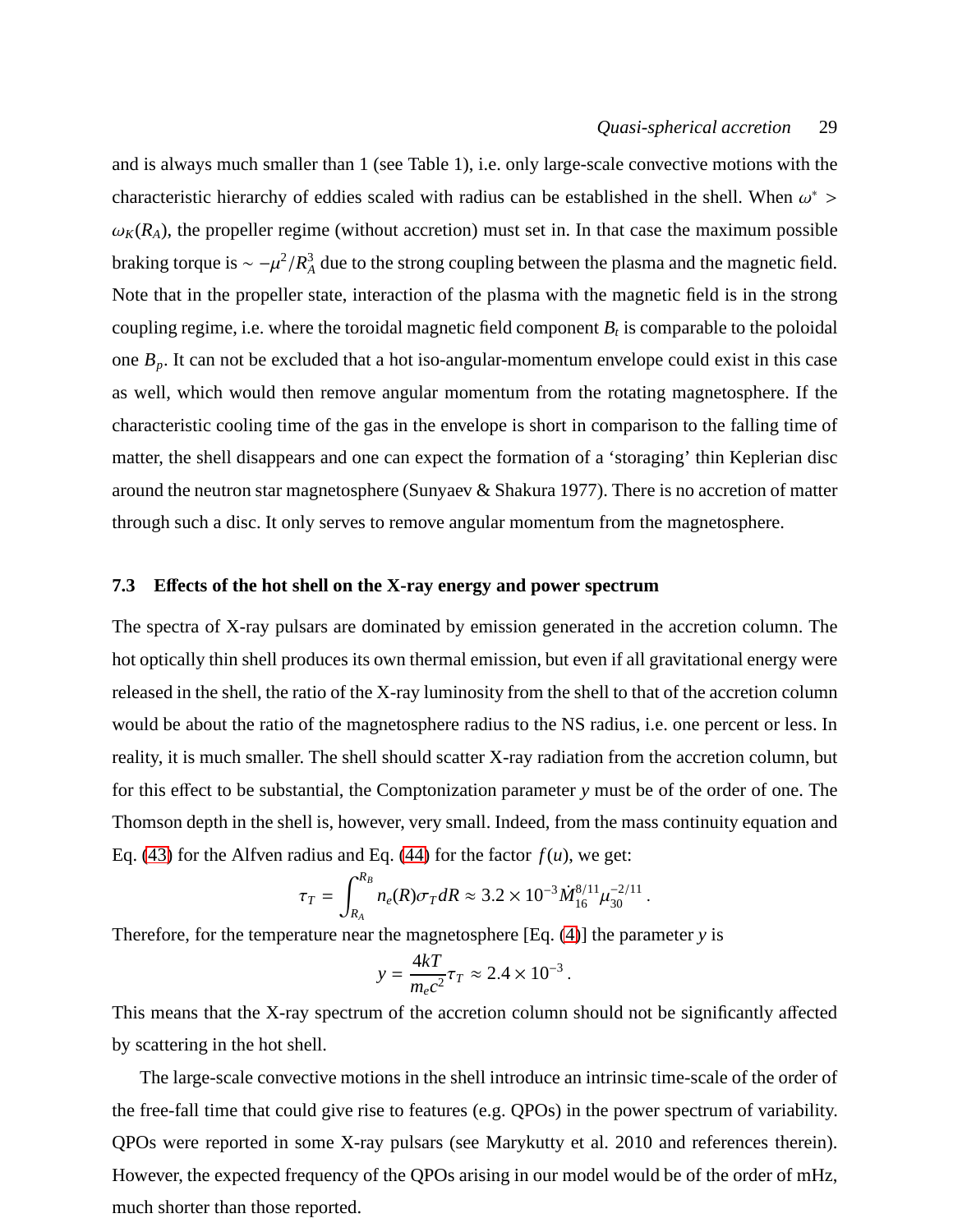A stronger effect can be the appearance of a dynamical instability of the shell on this time scale due to increased Compton cooling and hence increased mass accretion rate in the shell. This may result in a complete collapse of the shell resulting in an X-ray outburst with duration similar to the free-fall time scale of the shell (∼ 1000 s). Such a transient behaviour is observed in supergiant fast X-ray transients (SFXTs) (see Ducci et al. 2010). This interesting issue depends on the specific parameters of the shell and needs to be further investigated.

#### **7.4 Can accretion discs (prograde or retrograde) be present in these pulsars?**

The analysis of real pulsars carried out earlier suggested that in a convective shell an iso-angularmomentum distribution is the most plausible. Therefore, we shall below consider only this case, i.e. the rotation law  $\omega \sim R^{-2}$ . As follows from Eq. [\(29\)](#page-12-0), at  $\dot{\omega}^* = 0$  the equilibrium angular frequency of the neutron star is

$$
\omega_{eq}^* = \omega_B \frac{1}{1 - z/Z} \left(\frac{R_B}{R_A}\right)^2 \,. \tag{74}
$$

We stress that such an equilibrium in our model is possible only when a shell is present. At high accretion rates  $\dot{M} > \dot{M}_* \simeq 4 \times 10^{16}$  g/s accretion proceeds in the free-fall regime (with no shell present).

Using Eq. [\(53\)](#page-17-3), the equlibrium period for quasi-spherical settling accretion can be recasted to the form

$$
P_{eq} \approx 1000[s]\mu_{30}^{12/11} \left(\frac{P_b}{10d}\right) \left(\frac{\zeta}{(1+(5/3)m_t^2)\psi(5/3,m_t)\dot{M}_{16}}\right)^{4/11} \left(\frac{v_8}{\sqrt{\delta}}\right)^4 \frac{(1-z/Z)}{\tilde{\omega}(1+(5/3)m_t^2)}.
$$
(75)

For standard disc accretion, the equilibrium period is

$$
P_{eq,d} \approx 7 \, \mathrm{S} \mu_{30}^{6/7} \, \dot{M}_{16}^{-3/7} \,, \tag{76}
$$

and the long periods observed in some X-ray pulsars can be explained assuming a very high magnetic field of the neutron star. Retrograde accretion discs are also discussed in the literature (see, e.g., Nelson et al. (1997) and references therein). Torque reversals produced by prograde/retrograde discs can in principle lead to very long periods for X-ray pulsars even with standard magnetic fields. Retrograde discs can be formed due to inhomogeneities in the captured stellar wind (Ruffert 1997, 1999). This might be the case at high accretion rates when hot quasi-spherical shell cannot exist. In the case of GX 1+4, however, it is highly unlikely to observe a retrograde disk on a time scale much longer than the orbital period (see a more detailed discussion of this issue in Gozález-Galán et al. (2011)). In the case of GX 301-2 and Vela X-1, the observed positive torque-luminosity correlation (see Figs. [2](#page-20-0) and [3\)](#page-21-0) rules out a retrograde disc as well.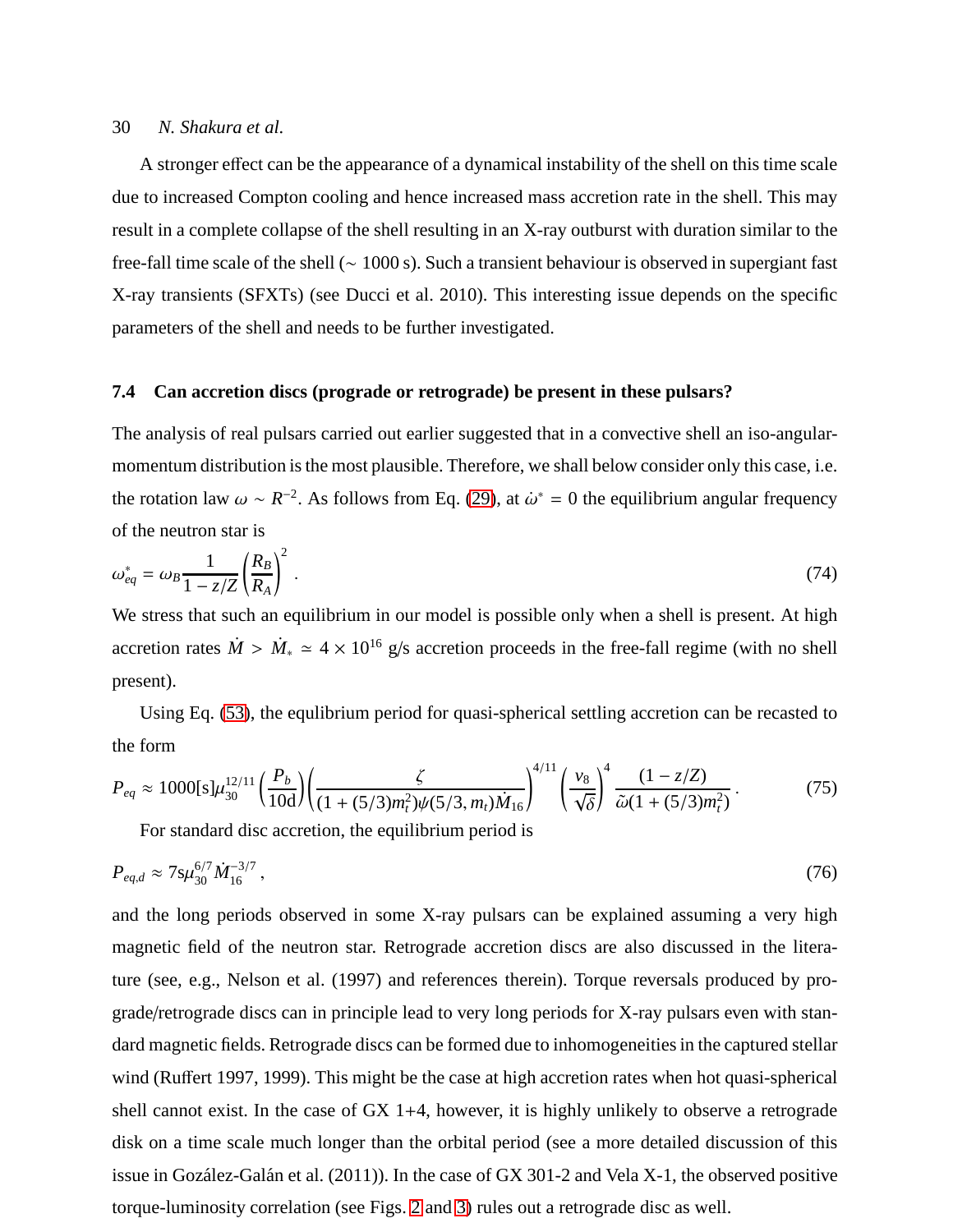To conclude the discussion, we should mention that real systems (including those considered here) demonstrate a complex quasi-stationary behaviour with dips, outbursts, etc. These considerations are beyond the scope of this paper and definitely deserve further observational and theoretical studies.

## **8 CONCLUSIONS**

In this paper we have presented a theoretical model for quasi-spherical subsonic accretion onto slowly rotating magnetized neutron stars. In this model the accreting matter is gravitationally captured from the stellar wind of the optical companion and subsonically settles down onto the rotating magnetosphere forming an extended quasi-static shell. This shell mediates the angular momentum removal from the rotating neutron star magnetosphere during spin-down states by large-scale convective motions. A detailed analysis and comparison with observations of two specific X-ray pulsars GX 301-2 and Vela X-1 demonstrating torque-luminosity correlations near the equilibrium neutron star spin period shows that most likely strongly anisotropic convective motions are established, with an almost iso-angular-momentum distribution of rotational velocities  $\omega \sim R^{-2}$ . A statistical analysis of long-period X-ray pulsars with Be-components in SMC (Chashkina & Popov 2011) also favored the rotation law  $\omega \sim R^{-2}$ . The accretion rate through the shell is determined by the ability of the plasma to enter the magnetosphere. The settling regime of accretion which allows angular momentum removal from the neutron star magnetosphere can be realized for moderate accretion rates  $\dot{M} < \dot{M}_{*} \simeq 4 \times 10^{16}$  g/s. At higher accretion rates a free-fall gap above the neutron star magnetosphere appears due to rapid Compton cooling, and accretion becomes highly non-stationary.

From observations of the spin-up/spin-down rates (the angular rotation frequency derivative  $\dot{\omega}^*$ , or  $\partial \dot{\omega}^* / \partial \dot{M}$  near the torque reversal) of long-period X-ray pulsars with known orbital periods it is possible to determine the main dimensionless parameters of the model, as well as to estimate the magnetic field of the neutron star. Such an analysis revealed good agreement between the magnetic field estimates in the pulsars GX 301-2 and Vela X-1 obtained using our model and derived from the cyclotron line measurements.

In our model, long-term spin-up/spin-down as observed in some X-ray pulsars can be quantitatively explained by a change in the mean mass accretion rate onto the neutron star (and the corresponding mean X-ray luminosity). Clearly, these changes are related to the stellar wind properties.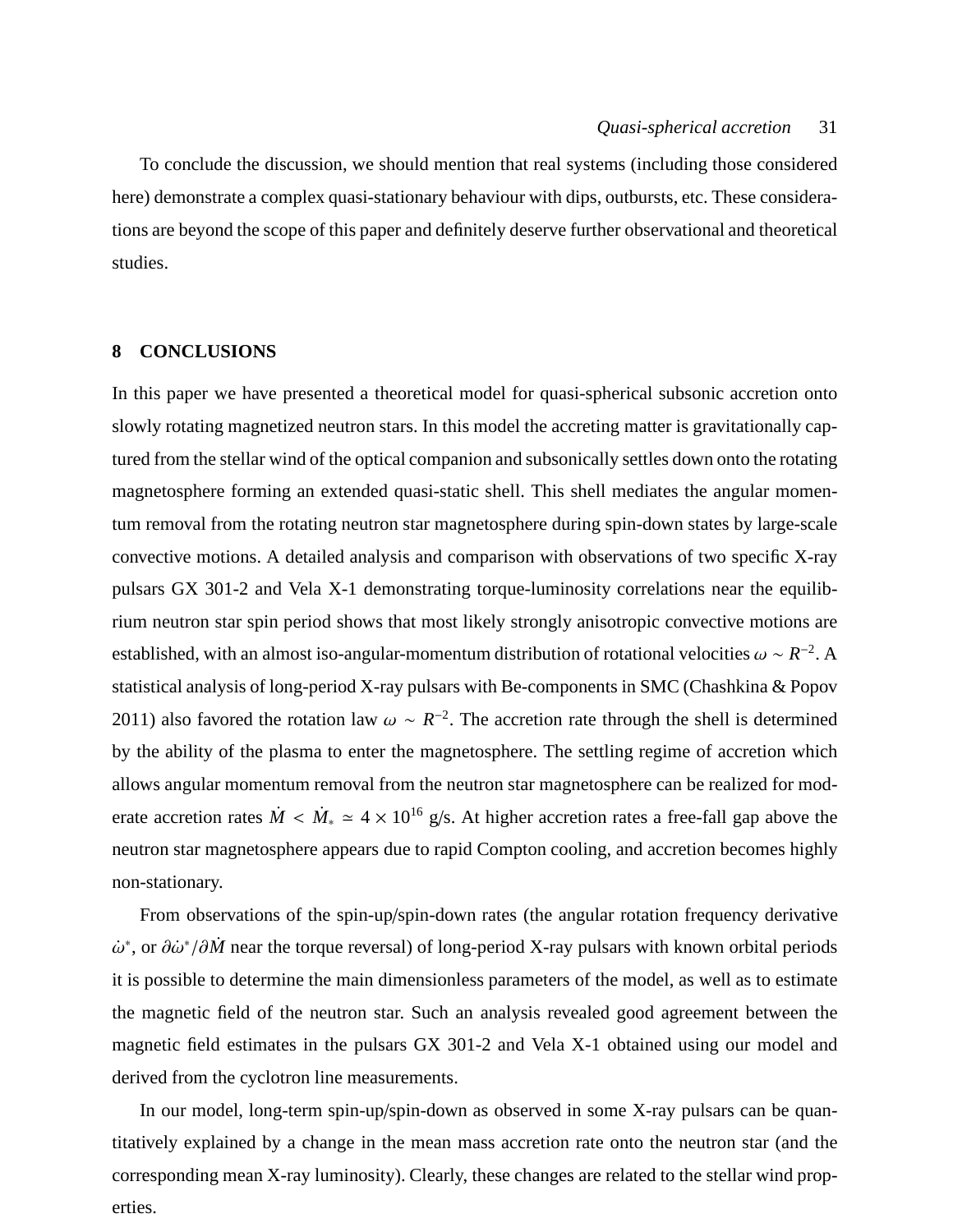The model also predicts the specific behaviour of the variations in  $\delta\dot{\omega}^*$ , observed on top of a steady spin-up or spin-down, as a function of mass accretion rate fluctuations  $\delta \dot{M}$ . There is a critical accretion rate  $\dot{M}_{cr}$  below which an anti-correlation of  $\delta \dot{\omega}^*$  with  $\delta \dot{M}$  should occur (the case of GX 1+4 at the steady spin-down state currently observed), and above which  $\delta\dot{\omega}^*$  should correlate with  $\delta \dot{M}$  fluctuations (the case of Vela X-1, GX 301-2, and GX 1+4 in the steady spinup state). The model explains quantitatively the relative amplitude and the sign of the observed frequency fluctuations in GX 1+4.

# **APPENDIX A: THE STRUCTURE OF A QUASI-SPEHRICAL ACCRETING ROTATING SHELL**

## **A1 Basic equations**

Let us first write down the Navier-Stokes equations in spherical coordinates  $R, \theta, \phi$ . Due to the huge Reynolds numbers in the shell ( $\sim 10^{15} - 10^{16}$  for a typical accretion rate of  $10^{17}$  g/s and magnetospheric radius  $\sim 10^8$  cm), there must be turbulence. In this case the Navier-Stokes equations are usually called the Reynolds equations. In the general case, the turbulent viscosity can depend on the coordinates, so the equations take the form:

1. Mass continuity equation:

<span id="page-31-0"></span>
$$
\frac{\partial \rho}{\partial t} + \frac{1}{R^2} \frac{\partial}{\partial R} \left( R^2 \rho u_R \right) + \frac{1}{R \sin \theta} \frac{\partial}{\partial \theta} \left( \sin \theta \rho u_\theta \right) + \frac{1}{R \sin \theta} \frac{\partial \rho u_\phi}{\partial \phi} = 0. \tag{A1}
$$

2. The *R*-component of the momentum equation:

<span id="page-31-1"></span>
$$
\frac{\partial u_R}{\partial t} + u_R \frac{\partial u_R}{\partial R} + \frac{u_\theta}{R} \frac{\partial u_R}{\partial \theta} + \frac{u_\phi}{R \sin \theta} \frac{\partial u_R}{\partial \phi} - \frac{u_\phi^2 + u_\theta^2}{R} = -\frac{GM}{R^2} + N_R
$$
(A2)

3. The  $\theta$ -component of the momentum equation:

$$
\frac{\partial u_{\theta}}{\partial t} + u_{R} \frac{\partial u_{\theta}}{\partial R} + \frac{u_{\theta}}{R} \frac{\partial u_{\theta}}{\partial \theta} + \frac{u_{\phi}}{R \sin \theta} \frac{\partial u_{\theta}}{\partial \phi} + \frac{u_{R} u_{\theta} - u_{\phi}^{2} \cot \theta}{R} = N_{\theta}
$$
(A3)

4. The  $\phi$ -component of the momentum equation:

$$
\frac{\partial u_{\phi}}{\partial t} + u_{R} \frac{\partial u_{\phi}}{\partial R} + \frac{u_{\theta}}{R} \frac{\partial u_{\phi}}{\partial \theta} + \frac{u_{\phi}}{R \sin \theta} \frac{\partial u_{\phi}}{\partial \phi} + \frac{u_{R} u_{\phi} + u_{\phi} u_{\theta} \cot \theta}{R} = N_{\phi}
$$
(A4)

Here the force components (including viscous force and gas pressure gradients) read:

$$
\rho N_R = \frac{1}{R^2} \frac{\partial}{\partial R} \left( R^2 W_{RR} \right) + \frac{1}{\sin \theta R} \frac{\partial}{\partial \theta} \left( W_{R\theta} \sin \theta \right) + \frac{1}{\sin \theta R} \frac{\partial}{\partial \phi} W_{R\phi} - \frac{W_{\theta\theta}}{R} - \frac{W_{\phi\phi}}{R}
$$
(A5)

$$
\rho N_{\theta} = \frac{1}{R^2} \frac{\partial}{\partial R} \left( R^2 W_{\theta R} \right) + \frac{1}{\sin \theta R} \frac{\partial}{\partial \theta} \left( W_{\theta \theta} \sin \theta \right) + \frac{1}{\sin \theta R} \frac{\partial}{\partial \phi} W_{\theta \phi} - \cot \theta \frac{W_{\theta \theta}}{R}
$$
(A6)

$$
\rho N_{\phi} = \frac{1}{R^3} \frac{\partial}{\partial R} \left( R^3 W_{\phi R} \right) + \frac{1}{\sin \theta R} \frac{\partial}{\partial \theta} \left( W_{\phi \theta} \sin \theta \right) + \frac{1}{\sin \theta R} \frac{\partial}{\partial \phi} W_{\phi \phi} \tag{A7}
$$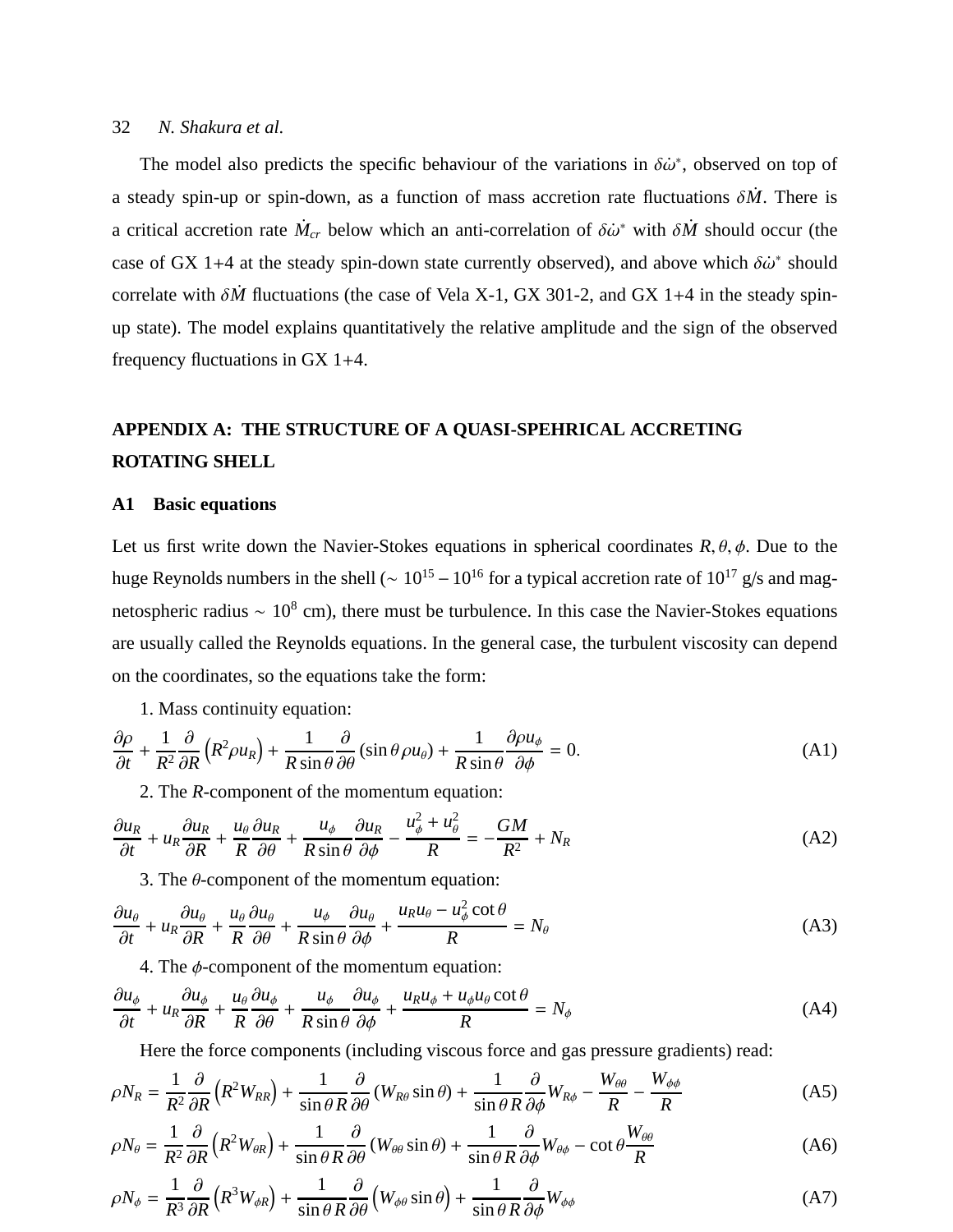#### *Quasi-spherical accretion* 33

The components of the stress tensor include a contribution from both the gas pressure *P<sup>g</sup>* (assumed to be isotropic) and the turbulent pressure  $P<sup>t</sup>$  (generally anisotropic). In their definition we shall follow the classical treatment by Landau and Lifshitz (1986), but with the inclusion of anisotropic turbulent pressure:

$$
W_{RR} = -P_g - P_{RR}^t + 2\rho v_t \frac{\partial u_R}{\partial R} - \frac{2}{3}\rho v_t \text{div} \mathbf{u}
$$
 (A8)

$$
W_{\theta\theta} = -P_g - P_{\theta\theta}^t + 2\rho v_t \left(\frac{1}{R}\frac{\partial u_\theta}{\partial \theta} + \frac{u_R}{R}\right) - \frac{2}{3}\rho v_t \text{div}\mathbf{u}
$$
 (A9)

$$
W_{\phi\phi} = -P_g - P_{\phi\phi}^t + 2\rho v_t \left( \frac{1}{R \sin \theta} \frac{\partial u_\phi}{\partial \phi} + \frac{u_R}{R} + \frac{u_\theta \cot \theta}{R} \right) - \frac{2}{3} \rho v_t \text{div} \mathbf{u}
$$
(A10)

$$
W_{R\theta} = \rho v_t \left( \frac{1}{R} \frac{\partial u_R}{\partial \theta} + \frac{\partial u_\theta}{\partial R} - \frac{u_\theta}{R} \right) \tag{A11}
$$

$$
W_{\theta\phi} = \rho v_t \left( \frac{1}{R \sin \theta} \frac{\partial u_\theta}{\partial \phi} + \frac{1}{R} \frac{\partial u_\phi}{\partial \theta} - \frac{u_\phi \cot \theta}{R} \right)
$$
(A12)

$$
W_{R\phi} = \rho v_t \left( \frac{1}{R \sin \theta} \frac{\partial u_R}{\partial \phi} + \frac{\partial u_\phi}{\partial R} - \frac{u_\phi}{R} \right)
$$
(A13)

In our problem the anistropy of the turbulence is such that  $P_{RR}^t = P_{\parallel}^t$  $P_{\theta\theta}^t = P_{\phi\phi}^t = P_{-\phi}^t$  $<sup>t</sup><sub>⊥</sub>$ . The</sup> turbulent pressure components can be expressed through turbulent Mach numbers and will be given in Appendix D.

div**u** in spherical coordinates is:

$$
\operatorname{div} \mathbf{u} = \frac{1}{R^2} \frac{\partial}{\partial R} \left( R^2 u_R \right) + \frac{1}{R \sin \theta} \frac{\partial}{\partial \theta} \left( \sin \theta u_\theta \right) + \frac{1}{R \sin \theta} \frac{\partial u_\phi}{\partial \phi}.
$$
 (A14)

#### **A2 Symmetries of the problem**

We shall consider axially-symmetric ( $\frac{\partial}{\partial \phi} = 0$ ), stationary ( $\frac{\partial}{\partial t}$ = 0), and only radial accretion  $(u_\theta = 0)$ . Under these conditions, from the continuity equation Eq. [\(A1\)](#page-31-0) we obtain:

$$
\dot{M} = 4\pi R^2 \rho u_R = const.
$$
\n(A15)

The constant here is determined from the condition of plasma leakage through the magnetosphere.

Let us rewrite the Reynolds equations under the above assumptions. The *R*-component of the momentum Eq. [\(A2\)](#page-31-1) equation becomes:

<span id="page-32-0"></span>
$$
\rho \left( u_R \frac{\partial u_R}{\partial R} - \frac{u_\phi^2}{R} \right) = -\rho \frac{GM}{R^2} + \frac{1}{R^2} \frac{\partial}{\partial R} \left( R^2 W_{RR} \right) + \frac{1}{\sin \theta R} \frac{\partial}{\partial \theta} \left( W_{R\theta} \sin \theta \right) - \frac{W_{\theta\theta}}{R} - \frac{W_{\phi\phi}}{R} \tag{A16}
$$

The  $\theta$ -component of the momentum equation:

$$
-\rho \frac{u_{\phi}^{2} \cot \theta}{R} = \frac{1}{R^{2}} \frac{\partial}{\partial R} \left( R^{2} W_{\theta R} \right) + \frac{1}{\sin \theta R} \frac{\partial}{\partial \theta} \left( W_{\theta \theta} \sin \theta \right) - \cot \theta \frac{W_{\theta \theta}}{R}
$$
(A17)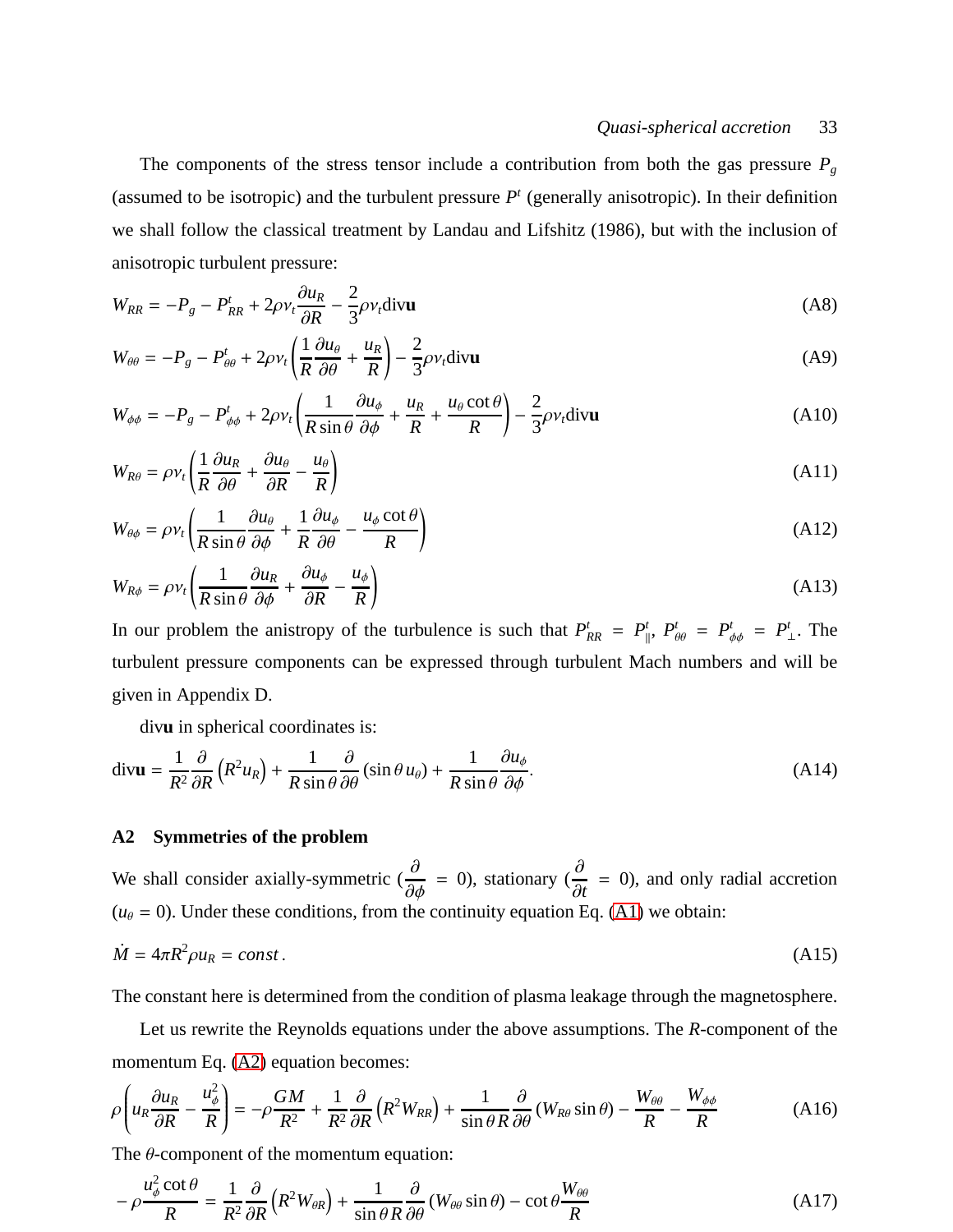The  $\phi$ -component of the momentum equation:

<span id="page-33-2"></span>
$$
\rho \left( u_R \frac{\partial u_\phi}{\partial R} + \frac{u_R u_\phi}{R} \right) = \frac{1}{R^3} \frac{\partial}{\partial R} \left( R^3 W_{\phi R} \right) + \frac{1}{\sin \theta R} \frac{\partial}{\partial \theta} \left( W_{\phi \theta} \sin \theta \right) \tag{A18}
$$

The components of the stress tensor with anisotropic turbulence take the form:

<span id="page-33-0"></span>
$$
W_{RR} = -P_g - P_{\parallel}^t - \frac{4}{3}\rho v_t \left(\frac{u_R}{R} - \frac{\partial u_R}{\partial R}\right)
$$
(A19)

$$
W_{\theta\theta} = -P_g - P^t_{\perp} + \frac{2}{3}\rho v_t \left(\frac{u_R}{R} - \frac{\partial u_R}{\partial R}\right) \tag{A20}
$$

<span id="page-33-1"></span>
$$
W_{\phi\phi} = -P_g - P^t_{\perp} + \frac{2}{3}\rho v_t \left(\frac{u_R}{R} - \frac{\partial u_R}{\partial R}\right)
$$
(A21)

$$
W_{R\theta} = \rho v_t \frac{1}{R} \frac{\partial u_R}{\partial \theta} \tag{A22}
$$

<span id="page-33-3"></span>
$$
W_{\theta\phi} = \rho v_t \left( \frac{1}{R} \frac{\partial u_\phi}{\partial \theta} - \frac{u_\phi \cot \theta}{R} \right) \tag{A23}
$$

<span id="page-33-4"></span>
$$
W_{R\phi} = \rho v_t \left( \frac{\partial u_\phi}{\partial R} - \frac{u_\phi}{R} \right) \tag{A24}
$$

Generally, there are two separate cases – with isotropic turbulence and anisotropic turbulence, which shall be treated differently. First we consider the simplest case of isotropic turbulence with Prandtl law for turbulent viscosity. The more general case of anisotropic turbulence will be discussed separately in Appendix B.

#### **A3 Viscosity prescription for isotropic turbulence**

We consider an axisymmetric flow with a very large Reynolds number. By generalizing the Prandtl law for the turbulent velocity obtained for plane parallel flows, the turbulent velocity scales as  $u_t \sim l_t R(\partial \omega / \partial R)$ . From the similarity laws of gas-dynamics we assume  $l_t \sim R$ , so

$$
u_t = C_1 R^2 \left| \frac{\partial \omega}{\partial R} \right| \,. \tag{A25}
$$

We note that in our case the turbulent velocity is determined by convection, so  $u_t \leq 0.5u_{ff}$  (see Appendix D). This implies that the constant  $C_1$  scales as

$$
C_1 \sim u_t/\langle u_\phi \rangle, \tag{A26}
$$

and can be very large since  $\langle u_{\phi} \rangle \ll u_t$ . So the turbulent viscosity coefficient reads:

<span id="page-33-5"></span>
$$
v_t = \langle u_t l_t \rangle = C_2 C_1 R^3 \left| \frac{\partial \omega}{\partial R} \right| \tag{A27}
$$

Here  $C_2 \approx 1/3$  is a numerical factor originating from statistical averaging. Below we shall combine  $C_1$  and  $C_2$  into the new coefficient  $C = C_1 C_2$ , which can be much larger than one. Due to interaction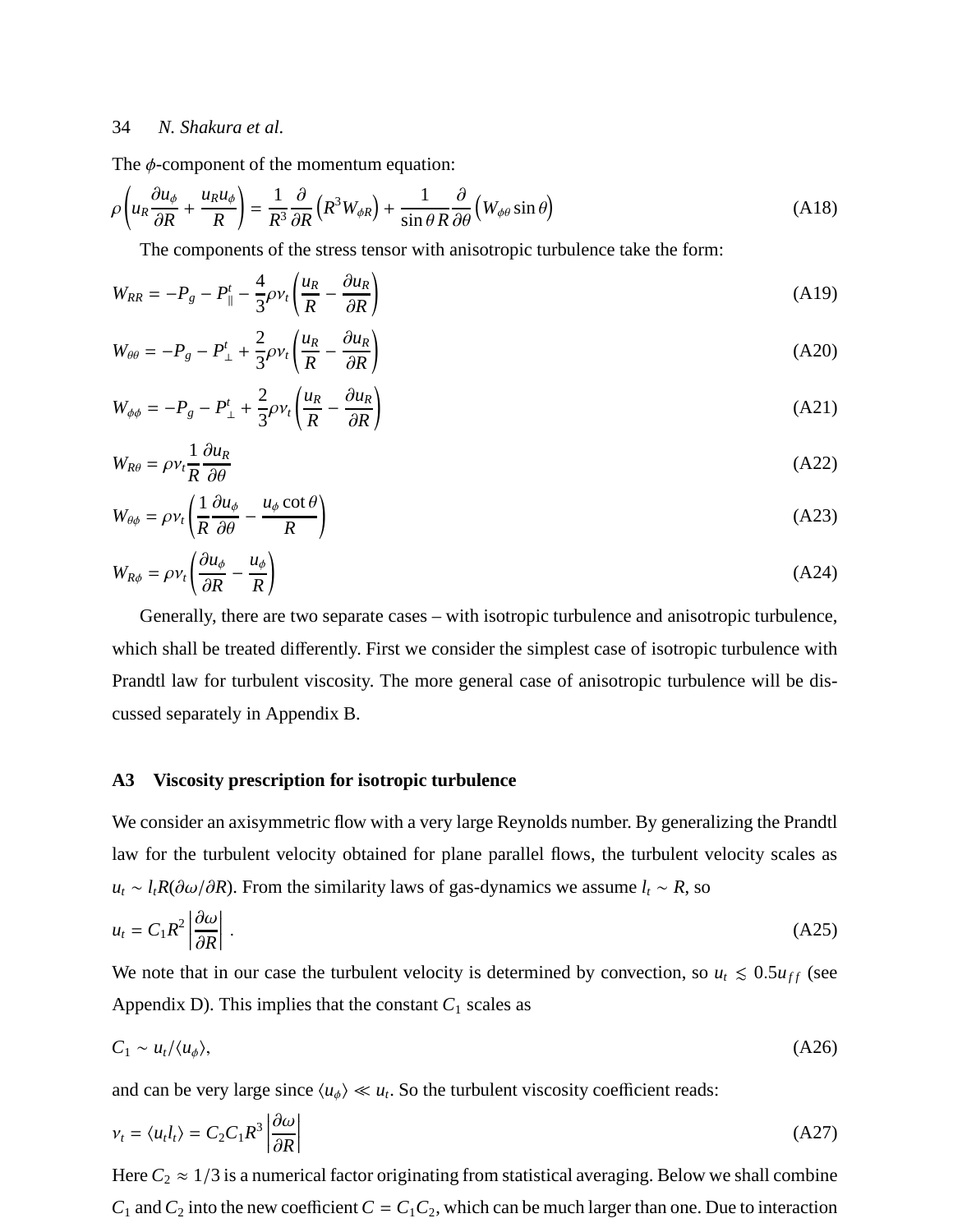of convection cells in the sheared flux the amplitude of turbulent motions is thus much larger than the average rotation velocity.

#### **A4 The angular momentum transport equation and the rotation law inside the shell**

A similar problem (that of a rotating sphere in a viscous fluid) was solved in Landau and Lifshitz (1986). It was found that the variables are separated and  $u_{\phi}(R, \theta) = U_{\phi}(R) \sin \theta$ . Note that the angular velocity  $\omega(R) = U_{\phi}(R)/R$  is independent of  $\theta$ . Our problem is different from that of the sphere in a viscous fluid in several respects: 1) there is a force of gravity present, 2) the turbulent viscosity varies with *R* and can in principle depend on  $\theta$ , and 3) there is radial motion of matter (accretion). These differences lead, as will be shown below, to the radial dependence  $U_{\phi}(R) \propto$  $R^{-1/2}$ . (We recall that for a rotating sphere in a viscous fluid  $U_{\phi} \propto R^{-2}$ ).

Let us start with solving Eq. [\(A18\)](#page-33-2). First, we note that for  $u_{\phi}(\theta) \sim \sin \theta$ , according to Eq. [\(A23\)](#page-33-3),  $W_{\theta\phi}$  = 0. Next, making use of the continuity equation Eq. [\(D8\)](#page-42-0) and the definition of angular velocity, we rewrite Eq. [\(A18\)](#page-33-2) in the form of angular momentum transfer by viscous forces:

<span id="page-34-0"></span>
$$
\frac{\dot{M}}{R}\frac{\partial}{\partial R}\omega R^2 = \frac{4\pi}{R}\frac{\partial}{\partial R}R^3 W_{R\phi}
$$
\n(A28)

Now we can integrate Eq. [\(A28\)](#page-34-0) with respect to *R* to get

<span id="page-34-2"></span>
$$
\dot{M}\omega R^2 = 4\pi R^3 W_{R\phi} + D\,,\tag{A29}
$$

where *D* is an integration constant. In the case of isotropic turbulence, the viscous stress component (force per unit area) from Eq. [\(A24\)](#page-33-4) is

$$
W_{R\phi} = \rho v_t R \frac{\partial \omega}{\partial R} \tag{A30}
$$

so we obtain

<span id="page-34-1"></span>
$$
\dot{M}\omega R^2 = 4\pi \rho v_t R^4 \frac{\partial \omega}{\partial R} + D \,. \tag{A31}
$$

This equation for angular mometum transport by turbulent viscosity is similar to that for disc accretion (Shakura and Sunyaev 1973), but different due to spherical symmetry of the problem under consideration.

The left part of Eq. [\(A31\)](#page-34-1) is simply advection of specific angular momentum averaged over the sphere  $(1/2 \int_0^{\pi} \omega R^2 \sin^2 \theta \sin \theta d\theta = 1/3 \omega R^2)$  by the average motion toward the gravitational center (accretion).  $\dot{M}$  is negative as well as  $\frac{\partial \omega}{\partial R}$ . The first term on the right describes transport of angular momentum outwards by turbulent viscous forces.

The constant *D* is determined from the equation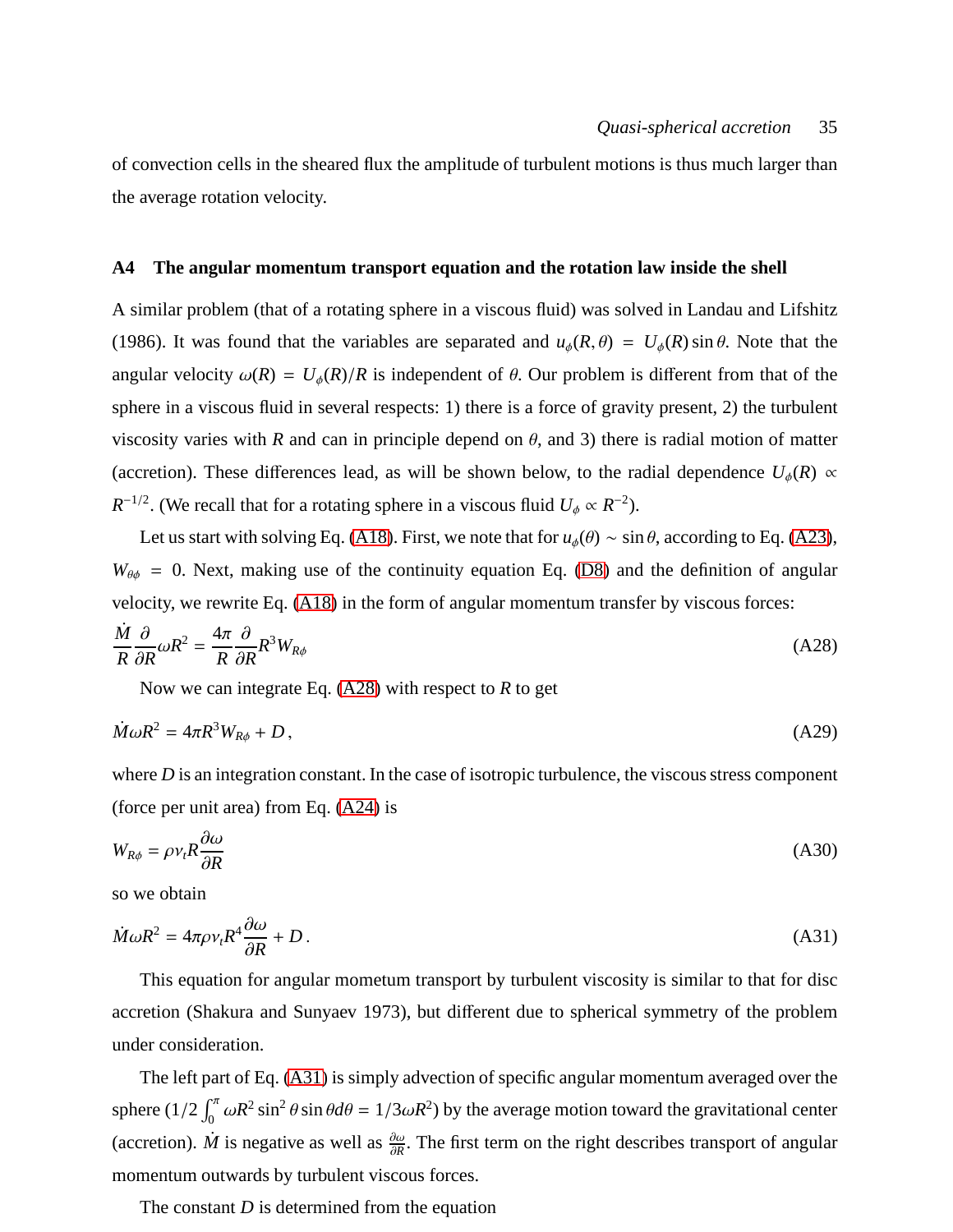<span id="page-35-0"></span>
$$
D = K_1(\theta) K_2 \frac{\mu^2}{R_A^3} \frac{\omega_m - \omega^*}{\omega_K(R_A)}
$$
(A32)

(see Eq.  $(24)$  in the text). We consider accretion onto a magnetized neutron star. When  $D < 0$ , the advection term in the left part of Eq. [\(A31\)](#page-34-1) dominates over viscous angular momentum transfer outwards. Oppositely, when  $D > 0$ , the viscous term in the right part of Eq. [\(A31\)](#page-34-1) dominates. In the case of  $\dot{M} = 0$  (no plasma enters the magnetosphere), there is only angular momentum transport outwards by viscous forces.

Now let us rewrite Eq. [\(A32\)](#page-35-0) in the form

$$
D = K_1(\theta) K_2 \frac{\mu^2}{R_A^6} R_A^3 \frac{\omega_m - \omega^*}{\omega_K(R_A)}
$$
(A33)

and use the pressure balance condition

$$
P(R_A) = P_g(R_A)(1 + \gamma m_t^2) = \frac{B^2(R_A)}{8\pi} = \frac{K_2}{2\pi} \frac{\mu^2}{R_A^6} \,. \tag{A34}
$$

Using the mass conitnuity equation in the form

$$
|\dot{M}| = 4\pi R^2 \rho f(u) \sqrt{GM/R},
$$

and the expression for the gas pressure Eq. [\(8\)](#page-6-0), we write the integration constant  $D/|M|$  in the form

$$
\frac{D}{|\dot{M}|} = K_1 \frac{(\gamma - 1)}{\gamma} \psi(\gamma, m_t) \frac{(\omega_m - \omega^*) R_A^2}{2 \sqrt{2} f(u)} (1 + \gamma m_t^2).
$$
\n(A35)

Let us consider the case near the neutron star rotation equilibrium  $\dot{\omega}^* = 0$ . In this case according to Eq.  $(27)$ 

<span id="page-35-1"></span>
$$
\omega_m - \omega^* = -\frac{z}{Z}\omega^*,\tag{A36}
$$

so using definition *Z* [Eq. [\(26\)](#page-11-1)], we obtain:

$$
\frac{D}{|\dot{M}|} = -zR_A^2 \omega^* \,. \tag{A37}
$$

We emphasize that the value of the constant *D* is fully determined by the dimensionless specific angular momentum of matter at the Alfven radius *z*.

# **A5 Angular rotation law**

Let us use Eq. [\(A31\)](#page-34-1) to find the rotation law  $\omega(R)$ . At large distances  $R \gg R_A$  (we remind the reader that  $R_A$  is the bottom radius of the shell) the constant  $D$  is small relative to the other terms, so we can set  $D \approx 0$ . Thus, to obtain the rotation law we shall neglect this constant in the right part of Eq. [\(A31\)](#page-34-1). Next, we substitute Eq. [\(A27\)](#page-33-5) and make use of the solution for the density (which, as we shall show below, remains the same as in the hydrostatic solution)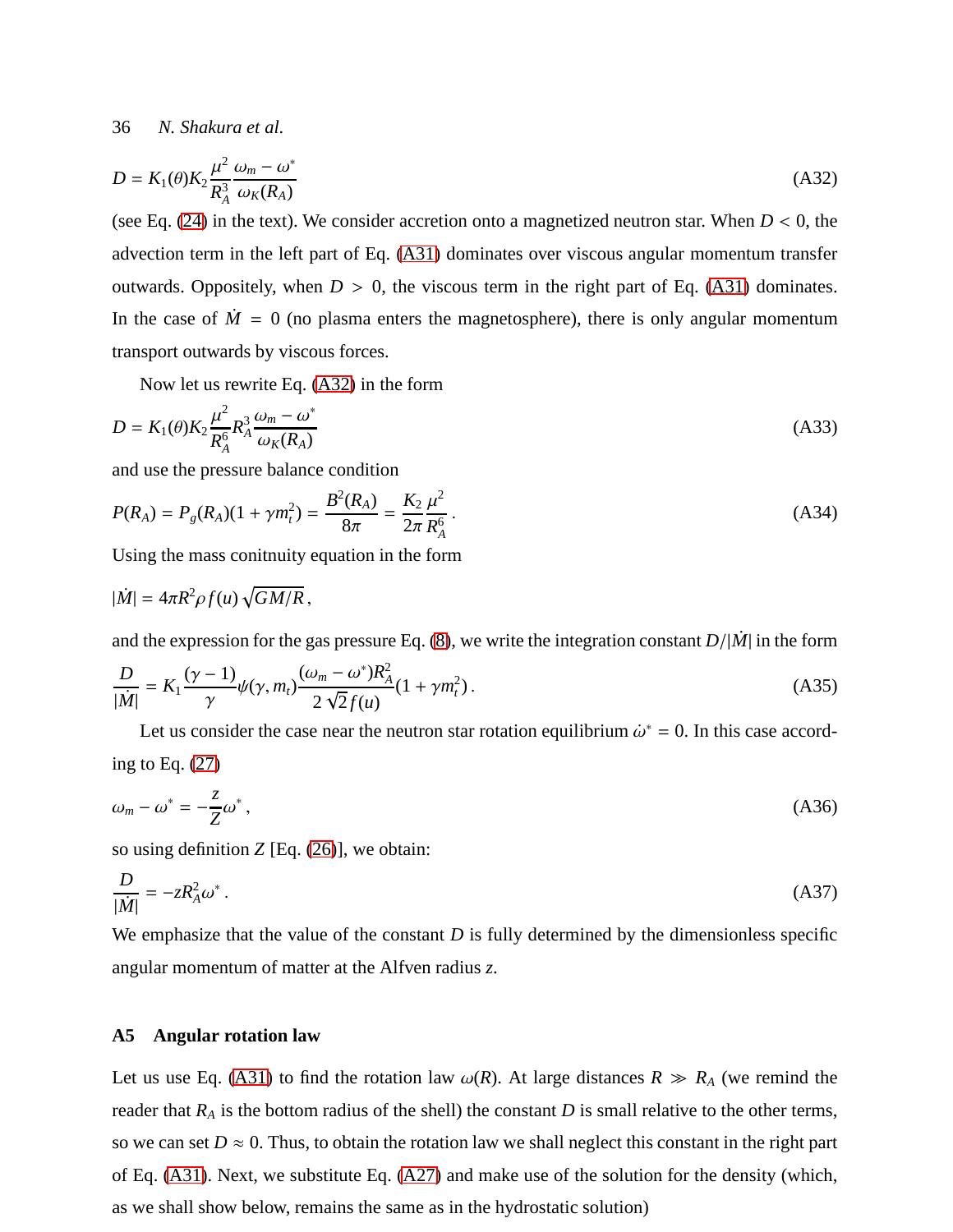*Quasi-spherical accretion* 37

<span id="page-36-3"></span>
$$
\rho(R) = \rho(R_A) \left(\frac{R_A}{R}\right)^{3/2} \tag{A38}
$$

in Eq. [\(A31\)](#page-34-1) to obtain

$$
\left|\dot{M}\right|\omega R^2 = 4\pi\rho(R_A)\left(\frac{R_A}{R}\right)^{3/2}CR^7\left(\frac{\partial\omega}{\partial R}\right)^2\,. \tag{A39}
$$

After integrating this equation, we find

<span id="page-36-0"></span>
$$
2\omega^{1/2} = \pm \frac{4}{3} \frac{K^{1/2}}{R^{3/4}} + D_1 \tag{A40}
$$

where

$$
K = \frac{|\dot{M}|}{4\pi \rho (R_A) C R_A^{3/2}}
$$
 (A41)

and  $D_1$  is some integration constant. In Eq. [\(A40\)](#page-36-0) we use only the positive solution (the minus sign with constant  $D_1 > 0$  would correspond to a solution with the angular velocity growing outwards, which is possible if the pulsar rotation is zero). If  $D_1 \neq 0$ , at large  $R \gg R_A$  (in the zone close to the bow shock) the solid body rotation law would lead to  $\omega \to const \approx \omega_B$ . (However, we remind the reader that our discussion is not applicable close to the bow shock region.) At small distances from the Alfvenic surface the effect of this constant is small and we shall neglect it in the calculations below. Then we find

<span id="page-36-1"></span>
$$
\omega(R) = \frac{4}{9} \frac{|\dot{M}|}{4\pi \rho(R_A)CR_A^3} \left(\frac{R_A}{R}\right)^{3/2} \tag{A42}
$$

i.e. the quasi-Keplerian law  $\omega(R) = \omega_m(R_A/R)^{3/2}$ . The constant  $\omega_m$  in the solution given by Eq. [\(A42\)](#page-36-1) is obtained after substituting  $\dot{M}$  from the continuity equation at  $R = R_A$  into Eq. [\(A42\)](#page-36-1):

<span id="page-36-2"></span>
$$
\omega_m \equiv \tilde{\omega}\omega(R_A) = \frac{4}{9}\tilde{\omega}\frac{|u_R(R_A)|}{CR_A} \,. \tag{A43}
$$

(Here we have introduced the correction factor  $\tilde{\omega} > 1$  to account for the deviation of the exact solution from the Keplerian law near *RA*).

As  $u_R(R_A)$  is smaller than the free-fall velocity, the above formula implies that  $\omega_m < \omega_K(R_A)$ , lower than the Keplerian angular frequency. For self-consistency the coefficient *C* in the Prandtl law is determined, according to Eq. [\(A43\)](#page-36-2), by the ratio of the radial velocity  $u_R$  to the rotational velocity of matter  $U_{\phi}$ :

$$
C = \frac{4}{9} \tilde{\omega} \frac{|u_R(R_A)|}{\omega_m R_A} = \frac{4}{9} \tilde{\omega} \frac{|u_R(R_A)|}{U_\phi(R_A)}.
$$
\n(A44)

Note that this ratio is independent of the radius *R* and is actually constant across the shell. Indeed, the radial dependence of the velocity  $u_R$  follows from the continuity equation with account for the density distribution Eq. [\(A38\)](#page-36-3)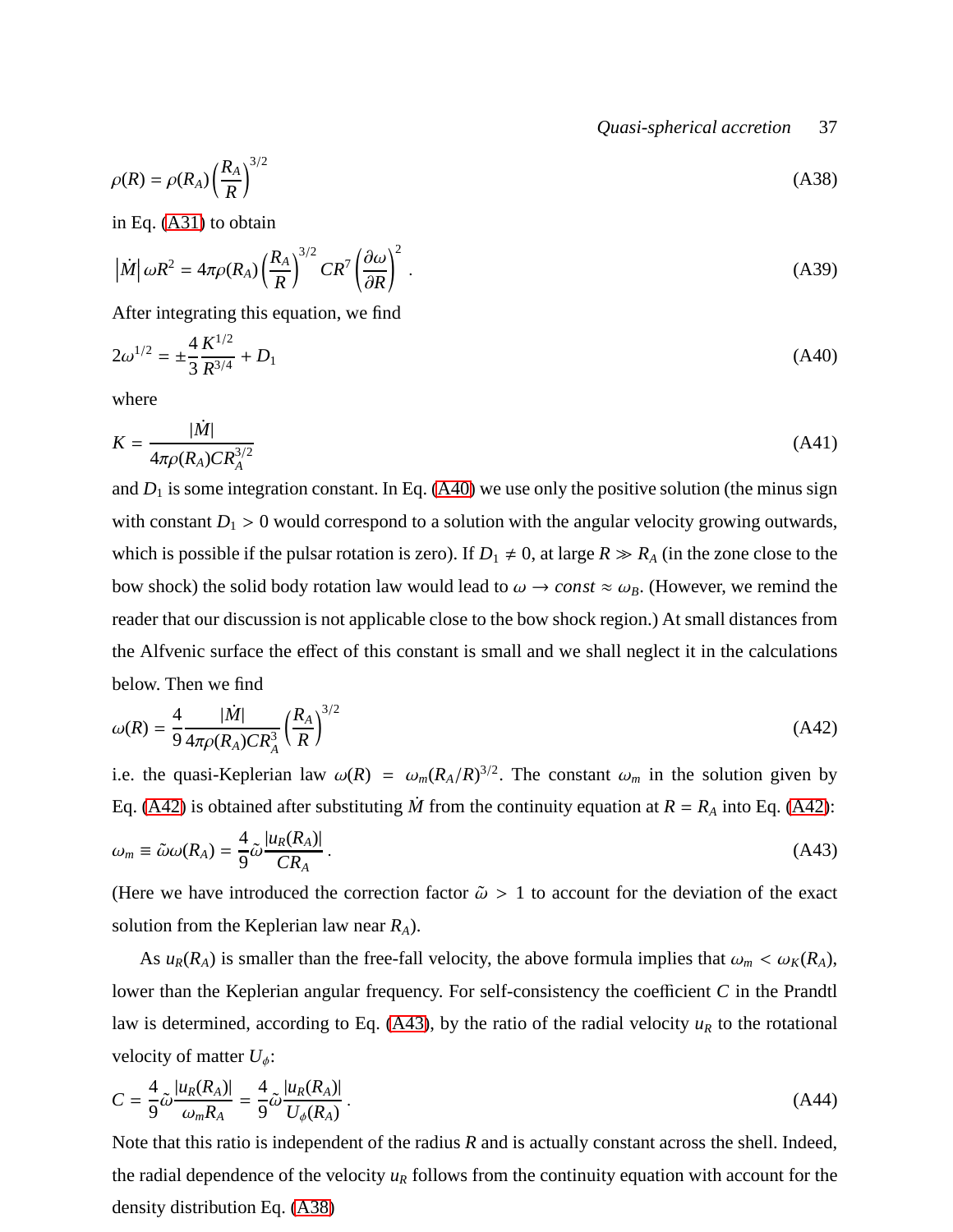$$
u_R(R) = u_R(R_A) \left(\frac{R_A}{R}\right)^{1/2} \tag{A45}
$$

For the quasi-Keplerian law  $u_{\phi}(R) \sim 1/R^{1/2}$ , so the ratio  $u_R/U_{\phi}$  is constant. Finally, the angular frequency of the shell rotation near the magnetosphere  $\omega_m$  is related to the angular frequency of the motion of matter near the bow-shock as

$$
\omega_m = \tilde{\omega}\omega_B \left(\frac{R_B}{R_A}\right)^{3/2} \tag{A46}
$$

In fact, when approaching  $R_A$ , the integration constant  $D$  (which we neglected at large distances  $R \gg R_A$ ) should be taken into account. The rotational law will thus be different from the Keplerian one.

We stress the principal difference between this regime of accretion and disc accretion. For disc accretion the radial velocity is much smaller than the turbulent velocity, and the tangential velocity is almost Keplerian and is much larger than the turbulent velocity. The radial velocity in the quasispherical case is not determined by the rate of the angular momentum removal. It is determined only by the "permeability" of the neutron star magnetosphere for infalling matter. In our case we assumed it to be of the order of the convection velocity. The tangential velocity for the obtained quasi-Keplerian law is much smaller than the velocity of convective motions in the shell. Note also that in the case of disc accretion the turbulence can be parametrized by only one dimensionless parameter  $\alpha \approx u_t^2/u_s^2$  with  $0 < \alpha < 1$  (Shakura & Sunyaev 1973). The matter in an accretion disc differentially rotates with a supersonic (almost Keplerian) velocity, while in our case the shell rotates differentially with a substantially subsonic velocity at any radius, and the turbulence in the shell is essentially subsonic. Of course, our case with an extended shell is strongly different from the regime of freely falling matter with a standing shock above the magnetosphere (Arons & Lea 1976a).

## **A6 The case without accretion**

Now let us consider the case when the plasma can not enter the magnetosphere and no accretion onto the neutron star occurs. This case is similar to the subsonic propeller regime considered by Davies and Pringle (1981). Eq. [\(A31\)](#page-34-1) then takes the form:

$$
0 = 4\pi \rho v_t R^4 \frac{\partial \omega}{\partial R} + D \,. \tag{A47}
$$

(We remind the reader that the constant *D* is determined by the spin-down rate of the neutron star,  $D = I\dot{\omega}^* < 0$ ). Solving this equation as above, we find for the rotation law in this case: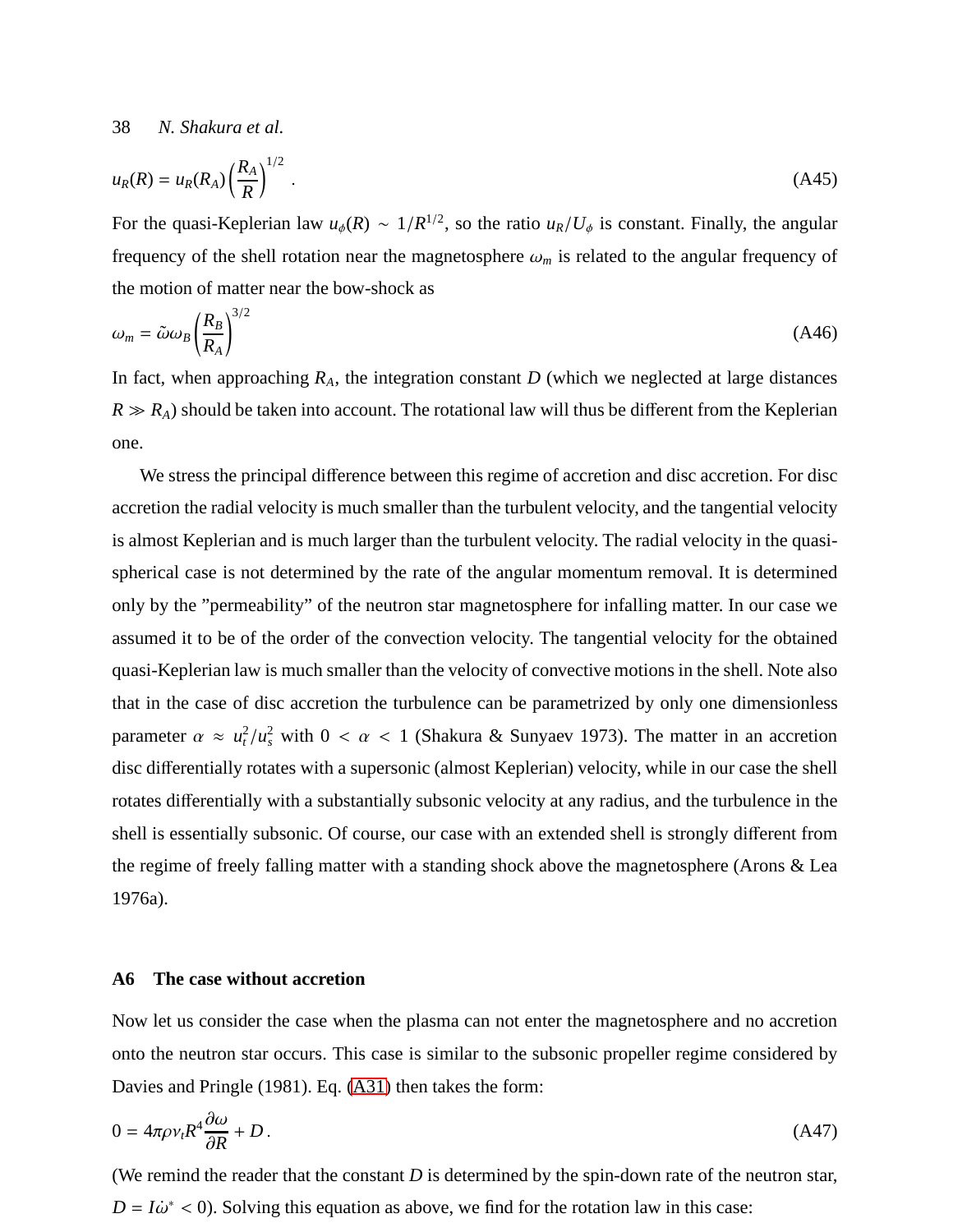*Quasi-spherical accretion* 39

$$
\omega(R) = \omega_m \left(\frac{R_A}{R}\right)^{7/4},\tag{A48}
$$

where

$$
\omega_m = \frac{I|\dot{\omega}^*|}{7\pi\rho(R_A)\nu_t(R_A)R_A^3} \,. \tag{A49}
$$

From Eq. [\(A27\)](#page-33-5) we find

$$
\nu_t(R_A) = \frac{7}{4} C \omega_m R_A^2 \,,\tag{A50}
$$

so for  $\omega_m$  we obtain:

$$
\omega_m = \frac{2}{7} \left( \frac{I |\dot{\omega}^*|}{\pi C \rho (R_A) R_A^5} \right)^{1/2} \,. \tag{A51}
$$

On the other hand,  $\omega_m$  is now related to the bow-shock region parameters as

$$
\omega_m = \omega_B \left(\frac{R_B}{R_A}\right)^{7/4} \,. \tag{A52}
$$

## **APPENDIX B: THE CASE WITH ANISOTROPIC TURBULENCE**

The Prandl rule for viscosity used above that relates the scale and velocity of turbulent pulsations with the average angular velocity is commonly used when the turbulence is generated by the shear itself. In our problem, the turbulence is initiated by large-scale convective motions in the gravitational field. During convection, a strong anisotropic turbulent motions can appear (the radial dispersion of chaotic motions could be much larger than the dispersion in the tangential direction), and the Prandl law could be inapplicable. Anisotropic turbulence is much more complicated and remains a poorly studied case.

As a first step, we can adopt the empirical law for  $W_{R\phi}$  suggested by Wasiutinski (1946):

<span id="page-38-0"></span>
$$
W_{R\phi} = 2\rho(-\nu_t + \nu_r)\omega + \nu_r\rho R \frac{d\omega}{dR}
$$
 (B1)

where the radial and tangential kinematic viscosity coefficients are

$$
\nu_r = C_{\parallel} \langle |u_{\parallel}^t| \rangle R
$$
  

$$
\nu_t = C_{\perp} \langle |u_{\perp}^t| \rangle R
$$

respectively. Dimensiionless constants  $C_{\parallel}$  and  $C_{\perp}$  are of the order of one. In the isotropic case,  $\nu_r = \nu_t$ ,  $W_{R\phi} \sim d\omega/dR$ , and in the strongly anisotropic case,  $\nu_r \gg \nu_t$ ,  $W_{R\phi} \sim d(\omega R^2)/dR$ . Using these definitions, let us substitute Eq. [\(B1\)](#page-38-0) in Eq. [\(A29\)](#page-34-2) and rewrite the latter in the form:

$$
\omega R^2 \left( 1 - \frac{2C_\perp \langle |u_\perp'|\rangle}{|u_R|} \right) = C_\parallel \frac{\langle |u_\parallel'|\rangle}{|u_R|} \frac{R d(\omega R^2)}{dR} - \frac{D}{|\dot{M}|} \tag{B2}
$$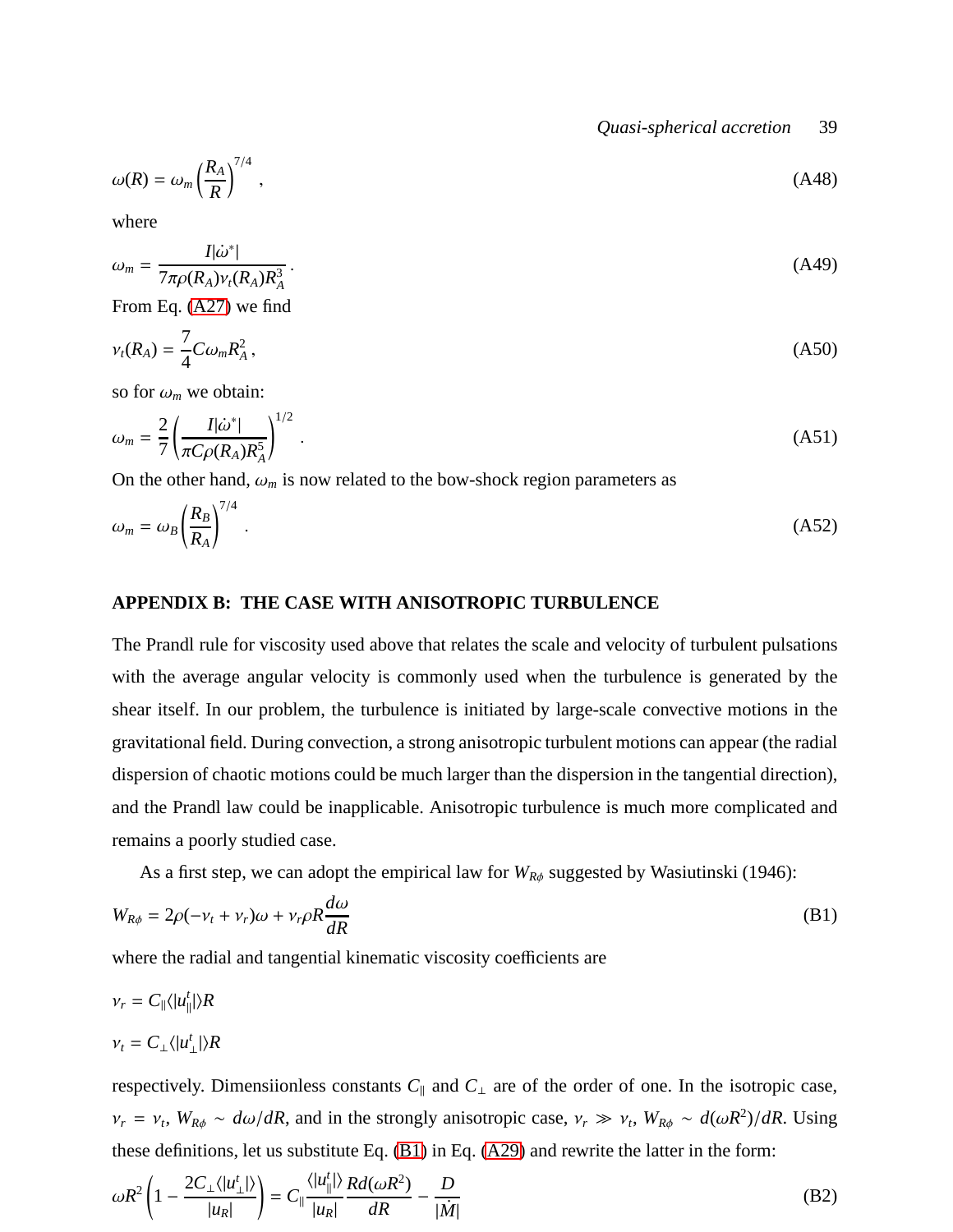We note that due to self-similarity of the shell structure  $u_1^t$  $\mu_{\parallel}^t$  ∼  $u_R$  ~  $R^{-1/2}$ , so that the ratios  $\langle |u_{i}^{t}$  $\langle u_{R}^t | u \rangle / u_{R}$  and  $\langle u_{R}^t |$  $\binom{t}{\perp}$ // $u_R$  are constant. In this case the obvious solution to this equation reads:

$$
\omega R^2 + \frac{D}{|\dot{M}|} \frac{1}{1 - 2C_{\perp} \frac{\langle |u'_{\perp}| \rangle}{|u_R|}} = \left[ \omega_B R_B^2 + \frac{D}{|\dot{M}|} \frac{1}{1 - 2C_{\perp} \frac{\langle |u'_{\perp}| \rangle}{|u_R|}} \right] \left( \frac{R_B}{R} \right)^{\frac{|u_R|}{C_{\parallel} \langle |u'_{\parallel}| \rangle} \left( 1 - 2C_{\perp} \frac{\langle |u'_{\perp}| \rangle}{|u_R|} \right)} \tag{B3}
$$

(here the integration constant is defined such that  $\omega(R_B) = \omega_B$ ).

Now let us consider the equilibrium situation where  $\dot{\omega}^* = 0$ . In this case, as we remember, *D*  $\frac{D}{|\dot{M}|} = -z\omega^* R_A^2$ ,  $\omega_m = (1 - z/Z)\omega^*$ .

First, let us consider the case of strongly anisotropic, almost radial turbulence where  $\langle |u^i\rangle$  $|\mathbf{L}| = 0.$ In this case, the specific angular momentum at the Alfven radius is

$$
\omega_m R_A^2 \left[ 1 + \frac{z}{1 - z/Z} \left( \left( \frac{R_B}{R_A} \right)^{\frac{|u_R|}{C_{\|}(|u_{\|}^l|)}} - 1 \right) \right] = \omega_B R_B^2 \left( \frac{R_B}{R_A} \right)^{\frac{|u_R|}{C_{\|}(|u_{\|}^l|)}}.
$$
\n(B4)

It is seen that in the case of very weak accretion (or, in the limit, when the accretion through magnetosphere ceases at all),  $|u_R| \ll C_{\parallel} \langle |u_{\parallel}^t|$  $\binom{t}{\parallel}$ , an almost iso-angular-momentum rotation in the shell is realized.

The next case is where the anisotropy is such that  $C_{\perp} \langle |u^t \rangle$  $\binom{t}{\perp}$ / $|u_R|$  = 1/2. Then we have strictly iso-angular-momentum distribution:  $\omega_m R_A^2 = \omega_B R_B^2$ .

If the turbulence is fully isotropic:  $C_{\perp} \langle |u_{\perp}^t \rangle$  $\langle L_{\perp}^t|\rangle = C_{\parallel} \langle |u_{\parallel}^t\rangle$  $\langle f_{\parallel} \rangle = \tilde{C} \langle |u^t| \rangle$ . Denoting  $\epsilon = |u_R|/(\tilde{C} \langle |u^t| \rangle)$ we find:

$$
\omega_m R_A^2 \left[ 1 + \left( \frac{z}{1 - z/Z} \right) \left( \frac{1}{2/\epsilon - 1} \right) \left( 1 - \left( \frac{R_A}{R_B} \right)^{2 - \epsilon} \right) \right] = \omega_B R_B^2 \left( \frac{R_A}{R_B} \right)^{2 - \epsilon} \tag{B5}
$$

Note that if  $\epsilon \to 0$  (there is no accretion thorugh the magnetosphere),  $\omega_m \to \omega_B$ , i.e. a solid-body rotation without accretion is established (cf. the case one above!). In the case for  $\epsilon = 3/2$ , a near quasi-Keplerian angular rotation law can be realized. We renmind that a similar quasi-Keplerian law was obtained in Appendix A above with the use of the Prandtl rule for isotropic turbulent viscosity. This was the only solution in that case. Here, in contrast, the quasi-Keplerian law is only a partucular case of the general solution obtained with the use of the Wasiutinsky rule for anisotropic turbulent viscosity.

As we have shown in the main text, the case of quasi-Kpeleerian rotation law is not favored by observations. So we conclude that most likely near iso-angular-momentum rotational velocity distribution with anisotropic turbulence initiated by convection in the shell is realized. We remind that in thin accretion discs where the vertical height limits the scale of turbulence, the Prandlt law for viscosity works very well (Shakura & Sunyaev, 1973).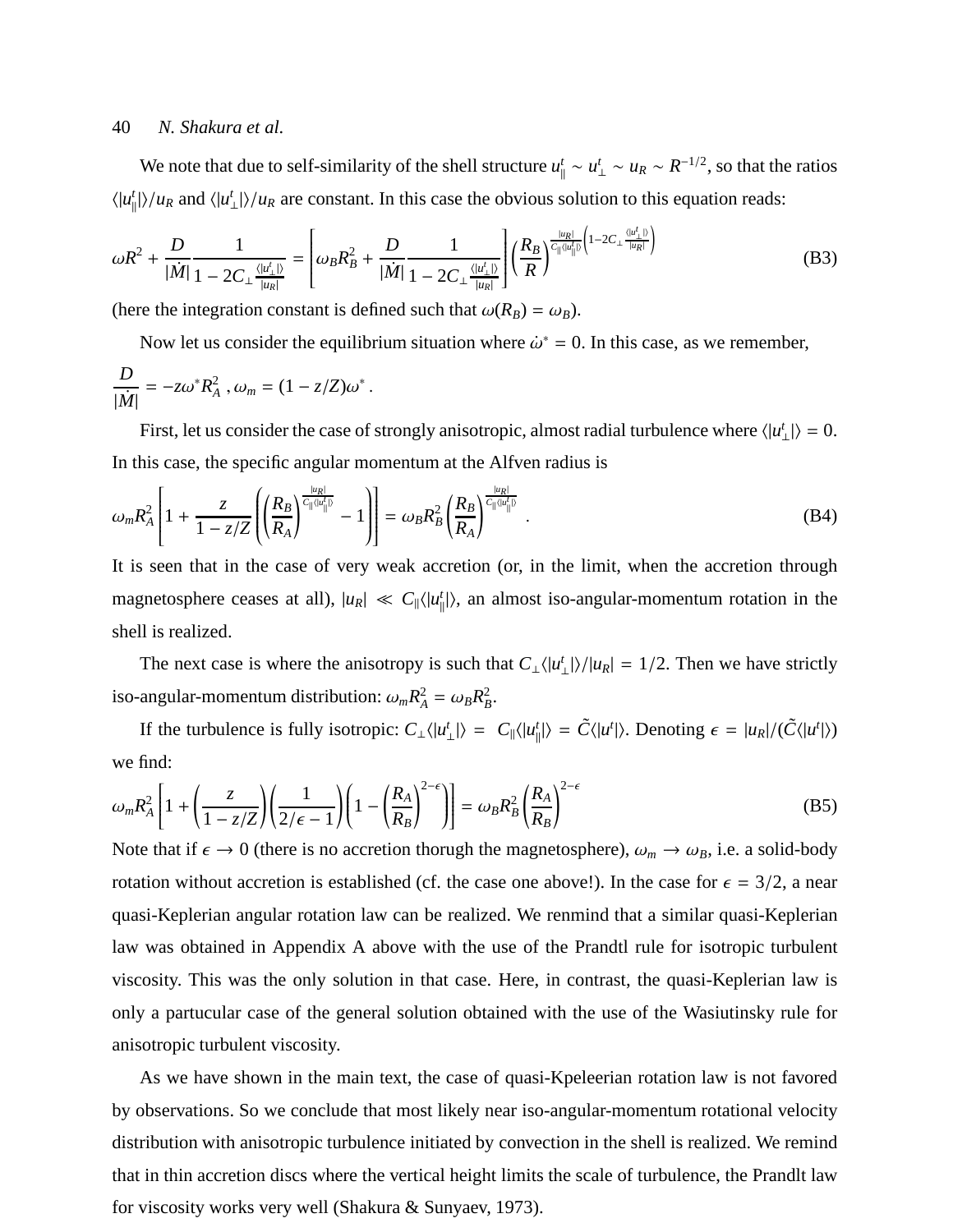### **APPENDIX C: CORRECTIONS TO THE RADIAL TEMPERATURE GRADIENT**

Here we shall estimate how the radial temperature gradient differs from the adiabiatic law due to convective motions in the shell. By multiplying Eq. [\(25\)](#page-11-4) by  $(1/2)(\omega_m - \omega^*)$ , we obtain the convective heating rate caused by interaction of the shell with the magnetosphere:

$$
L_c = \frac{1}{2} Z \dot{M} R_A^2 (\omega_m - \omega^*)^2 \,. \tag{C1}
$$

Multiplying the same Eq. [\(25\)](#page-11-4) by  $\omega^*$  yields the rate of change of the mechanical energy of the neutron star

$$
L_k = Z\dot{M}R_A^2\omega^*(\omega_m - \omega^*)\,. \tag{C2}
$$

The total energy balance is then

$$
L_t = L_c + L_k = \frac{1}{2} Z \dot{M} R_A^2 (\omega_m^2 - \omega^{*2}).
$$
 (C3)

Note that the obtained formula for *L<sup>c</sup>* is similar to that describing energy release in the boundary layer of an accretion disc, see Shakura & Sunyaev (1988).

The convective energy flux is:

$$
q_c = \frac{L_c}{4\pi R^2} = \frac{Z\dot{M}R_A^2(\omega_m - \omega^*)^2}{8\pi R^2}.
$$
 (C4)

On the other hand, the convective energy flux can be related to the entropy gradient (see [Shakura, Sunyaev & Zilitinkevich \(1978](#page-47-0)))

<span id="page-40-0"></span>
$$
q_c = -\rho v_c T \frac{dS}{dR},\tag{C5}
$$

where *S* is the specific entropy (per gram). Here  $v_c$  is the radial turbulent heat conductivity

$$
\nu_c = \langle u_c l_c \rangle = C_h u_c R \tag{C6}
$$

where  $l_c \sim R$ , the convective velocity  $u_c \sim c_s \sim R^{-1/2}$  and  $C_h$  is a numerical coefficient of the order of one. So

$$
v_c = v_c(R_A) \left(\frac{R}{R_A}\right)^{1/2} \,. \tag{C7}
$$

Next, we make use of the thermodynamic identity for the specific enthalpy *H*

<span id="page-40-1"></span>
$$
\frac{dH}{dR} = \frac{1}{\rho} \frac{dP_g}{dR} + T \frac{dS}{dR} \,. \tag{C8}
$$

We remind the reader that the enthalpy can be written as

 $dH = c_p dT$ .

where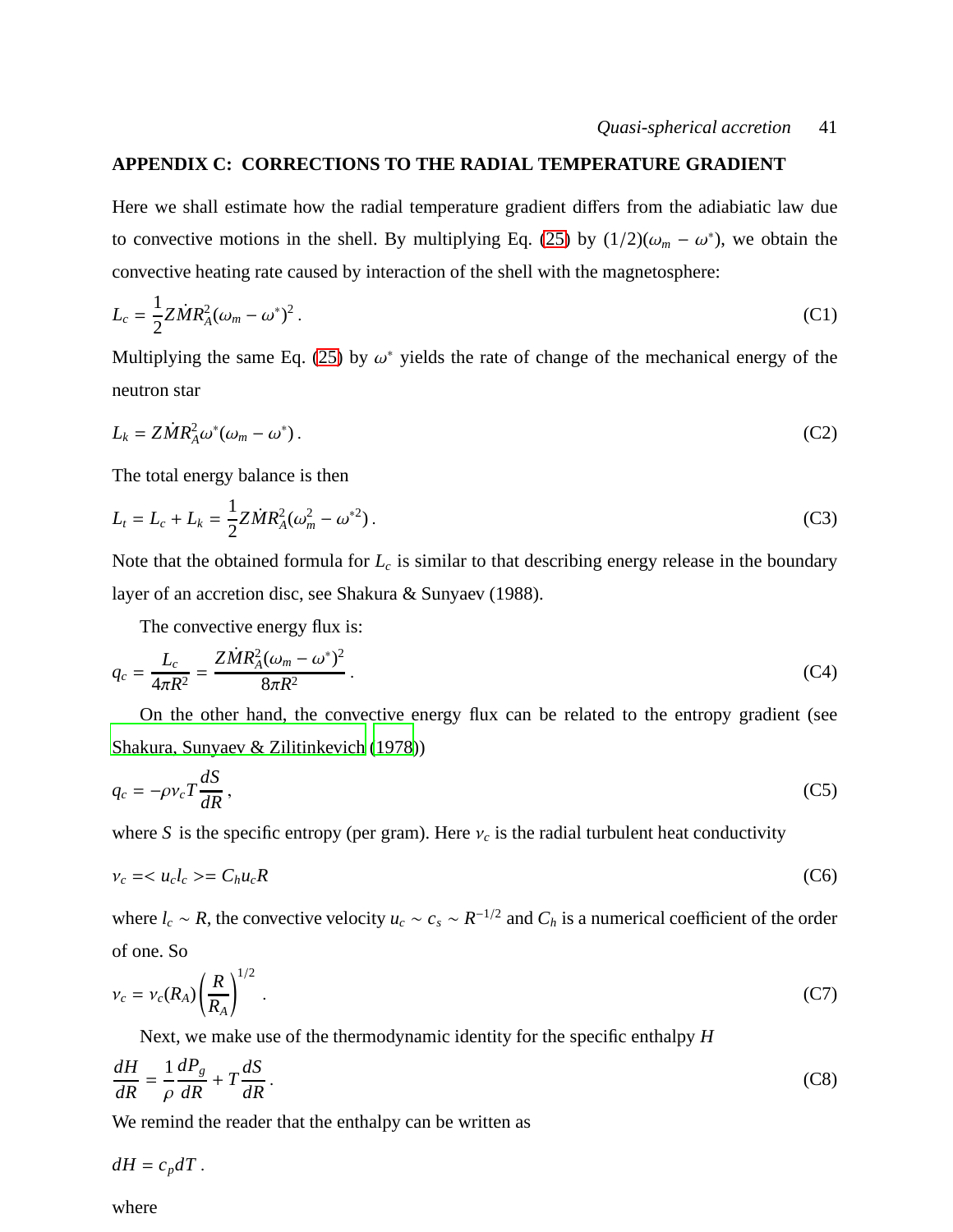$$
c_p = T \left(\frac{\partial S}{\partial T}\right)_p = \frac{\gamma}{\gamma - 1} \frac{R}{\mu_m}
$$

is the specific heat capacity at constant pressure. Expressing *T*(*dS*/*dR*) from Eq. [\(C5\)](#page-40-0) and making use of the hydrostatic equation [Eq. [\(4\)](#page-5-1)] written as

$$
\frac{dP_g/\rho}{dR}=-\frac{\mathcal{R}}{\mu_m c_p}\frac{GM}{R^2}\psi(\gamma,m_t)\,,
$$

the thermodynamic identity Eq. [\(C8\)](#page-40-1) can be rewritten in the form

<span id="page-41-0"></span>
$$
\frac{dT}{dR} = -\frac{1}{c_p} \left[ \frac{GM}{R^2} \psi(\gamma, m_t) - \frac{Z u_R(R_A)}{2 v_c(R_A)} \left( \frac{R_A}{R} \right) R_A^2 (\omega_m - \omega^*)^2 \right].
$$
\n(C9)

By definition the adiabatic temperature gradient is determined by the first term on the right side,  $(dT/dR)_{ad} = g/c_p$ . Equation [\(C9\)](#page-41-0) can be integrated to find the actual temperature dependence:

$$
T = \frac{1}{c_p} \left[ \frac{GM}{R} \psi(\gamma, m_t) - \frac{Z u_R(R_A)}{2 v_c(R_A)} R_A^3 (\omega_m - \omega^*)^2 \ln \left( \frac{R}{R_A} \right) \right].
$$
 (C10)

Close to the equilibrium ( $I\dot{\omega}^* = 0$ ), we can use Eq. [\(A36\)](#page-35-1) and write

$$
T = \frac{1}{c_p} \left[ \frac{GM}{R} \psi(\gamma, m_t) - \frac{u_R(R_A)}{2C_h u_c(R_A)} \omega^{*2} R_A^2 \frac{z^2}{Z} \ln\left(\frac{R}{R_A}\right) \right].
$$
 (C11)

This solution shows that in the whole region between  $R_A$  and  $R_B$ , for slowly rotating pulsars (i.e., in which  $\omega_m \ll \omega_K(R_A)$ ), the temperature distribution is close to the adiabatic law with a temperature gradient close to the adiabatic one [Eq. [\(4\)](#page-5-1)]:

$$
T \approx \frac{\gamma - 1}{\gamma} \frac{GM}{RR} \psi(\gamma, m_t).
$$
 (C12)

In fact, we have only taken into account the energy release due to the frequency difference near the magnetosphere. In fact, there can be additional sources of energy in the shell (e.g. the heat release during magnetic reconnection and turbulence (see Appendix D), etc.).

# **APPENDIX D: DYNAMICS OF A STATIONARY SPHERICALLY-SYMMETRIC IDEAL GAS FLOW**

In this Appendix, we write down the gas-dynamic equations of the spherically symmetric ideal gas flow onto a Newtonian gravitating center. This problem was considered in the classical paper by Bondi (1952) for an adibatic accretion flow. Adiabatic gas outflows (stellar winds) were studied by Parker (1963). We focus on the role of the cooling/heating processes near the Alvenic surface. As we discussed in the main text, at low X-ray luminosities the quasi-static shell is capable of removing the angular momentum from the rotating magnetosphere via convective motions. As the accretion rate exceeds some critical value, strong Compton cooling causes a free-fall gap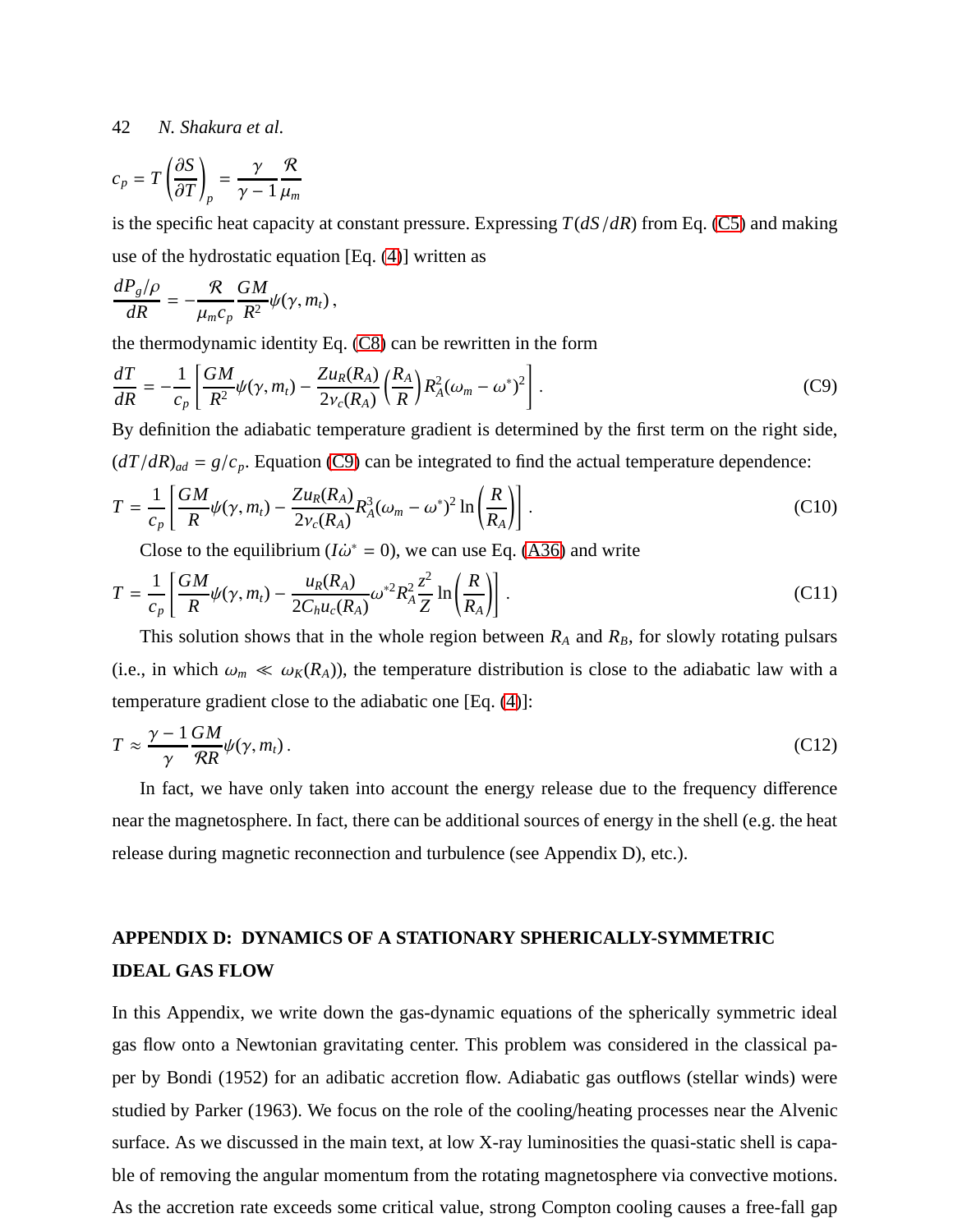to appear above the magnetosphere, and the angular momentum cannot be transferred from the magnetosphere to the shell any more.

The equation of motion Eq. [\(A16\)](#page-32-0) in the absence of viscosity reads:

$$
u\frac{du}{dR} = -\frac{1}{\rho}\frac{dP_g}{dR} - \frac{1}{\rho}\frac{dP_{\parallel}^t}{dR} - \frac{2(P_{\parallel}^t - P_{\perp}^t)}{\rho R} - \frac{GM}{R^2}
$$
(D1)

Here  $P_g = \rho c_s^2 / \gamma$  is the gas pressure, and  $P^t$  stands for the pressure due to turbulent pulsations, which in general are anisotropic:

$$
P_{\parallel}^t = \rho < u_{\parallel}^2 > = \rho m_{\parallel}^2 c_s^2 = \gamma P_g m_{\parallel}^2 \tag{D2}
$$

$$
P_{\perp}^{t} = 2\rho < u_{\perp}^{2} > = 2\rho m_{\perp}^{2} c_{s}^{2} = 2\gamma P_{g} m_{\perp}^{2} \tag{D3}
$$

 $\left(\langle u_t^2 \rangle \rangle = \langle u_\parallel^2 \rangle + 2 \langle u_\perp^2 \rangle \right)$  is the turbulent velocity dispersion,  $m_\parallel^2$  $\frac{2}{\parallel}$  and  $m_{\perp}^2$  $\frac{2}{1}$  are the parallel and perpendicular turbulent Mach numbers squared).

From the first law of thermodynamics

$$
\frac{dE}{dR} = \frac{P_g}{\rho} \frac{d\rho}{dR} + T \frac{dS}{dR}
$$
(D4)

where the specific internal energy (per gram) is

$$
E = c_V T = \frac{c_s^2}{\gamma(\gamma - 1)},
$$
\n(D5)

the heat capacity is

$$
c_V = \frac{\mathcal{R}}{\mu_m} \frac{1}{\gamma - 1} \tag{D6}
$$

From the second law of thermodynamics, the specific entropy change can be written through the specific heat change rate *dQ*/*dt* [erg/s/g] as

$$
T\frac{dS}{dR} = \frac{dQ}{dR} = \frac{dQ/dt}{u}.
$$
 (D7)

Using the mass continuity equation

<span id="page-42-0"></span>
$$
\dot{M} = 4\pi R^2 \rho u \tag{D8}
$$

we find

$$
\frac{1}{\rho}\frac{d\rho}{dR} = -\frac{2}{R} - \frac{1}{2u^2}\frac{du^2}{dR}.
$$
\n(D9)

Using the relation  $c_s^2 = \gamma \mathcal{R}T$ , we finally obtain:

<span id="page-42-1"></span>
$$
\frac{1}{c_s^2} \frac{dc_s^2}{dR} = (\gamma - 1) \left[ -\frac{2}{R} - \frac{1}{2u^2} \frac{du^2}{dR} \right] + \frac{dQ/dt}{uc_V T}.
$$
\n(D10)

Note that this equation can also be derived directly from the ideal gas equation of state written in the form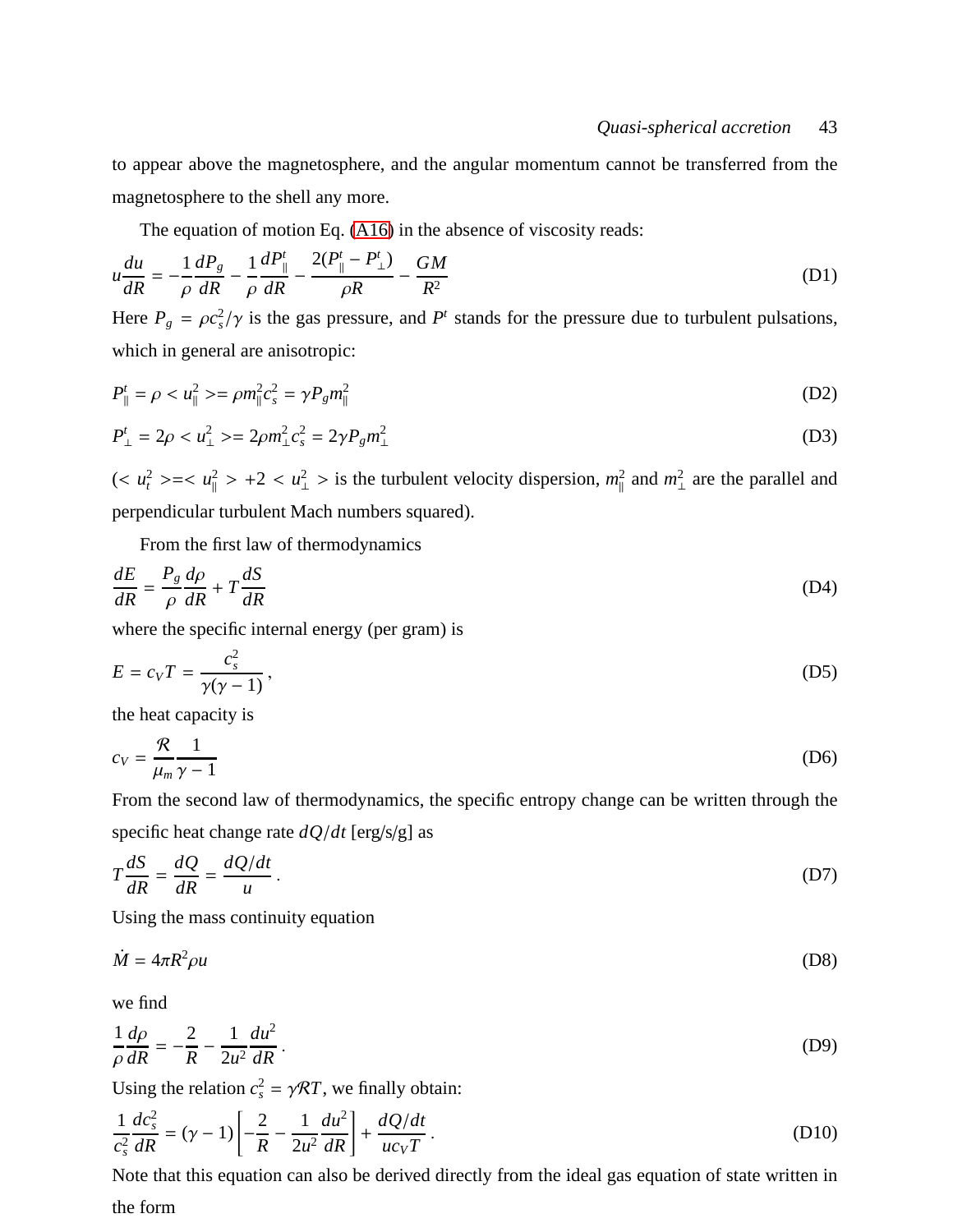$$
P_g = Ke^{S/c_V} \rho^{\gamma}
$$
 (D11)

where *K* is a constant.

Using Eq. [\(D10\)](#page-42-1), the gas pressure gradient can be rewritten in the form:

<span id="page-43-0"></span>
$$
\frac{1}{P_g} \frac{dP_g}{dR} = \frac{c_s^2}{c_V u} \frac{dQ/dt}{T} + c_s^2 \left[ -\frac{2}{R} - \frac{1}{2u^2} \frac{du^2}{dR} \right]
$$
(D12)

Plugging Eq. [\(D12\)](#page-43-0) into the equation of motion finally yields:

<span id="page-43-1"></span>
$$
\frac{1}{2}\frac{1}{u^2}\frac{du^2}{dR} = \left[c_s^2(1+\gamma m_\parallel^2)\left(\frac{2}{R}-\frac{dQ/dt}{c_VuT}\right)-2c_s^2\frac{(m_\parallel^2-m_\perp^2)}{R}-\frac{GM}{R^2}\right]/\left[u^2-c_s^2(1+\gamma m_\parallel^2)\right].
$$
 (D13)

Note also that in the strongly anisotropic case where  $m_{\parallel}^2 = m_t^2 \gg m_{\perp}^2$  $\frac{2}{1}$ , the role of turbulence increases in comparison with the isotropic case where  $m_{\parallel}^2$  $\mu_{\parallel}^2 = m_{\perp}^2 = (1/3)m_t^2$ .

We can also introduce the Mach number in the flow  $M = u/c_s$ . Then from Eq. [\(D10\)](#page-42-1) and Eq. [\(D13\)](#page-43-1) we derive the equation for the Mach number:

<span id="page-43-2"></span>
$$
\frac{[M^2 - (1 + \gamma m_{\parallel}^2)]}{M^2} \frac{dM^2}{dR} =
$$
\n
$$
\left\{ \frac{2[(\gamma - 1)M^2 - (\gamma + 1)(m_{\parallel}^2 - m_{\perp}^2)]}{R} - \frac{[M^2 + \gamma(1 + \gamma m_{\parallel}^2)]}{c_V T} \frac{dQ}{dR} - \frac{(\gamma + 1)GM}{R^2 c_s^2} \right\}.
$$
\n(D14)

where we have substituted  $(dQ/dt) = u(dQ/dR)$ . Equations [\(D10\)](#page-42-1), [\(D13\)](#page-43-1) and [\(D14\)](#page-43-2) can be used to solve the dynamics of the accretion flow for pairs of independent variables  $(u, c_s)$ ,  $(u, M)$  or  $(c_s, M)$ . Here, however, we shall only consider the behaviour of the flux near the singular point. To this end, we can use Eq. [\(D13\)](#page-43-1).

Eq. [\(D13\)](#page-43-1) has a singular saddle point where the denominator vanishes:

$$
u^2 = c_s^2 (1 + \gamma m_{\parallel}^2) \tag{D15}
$$

So must the numerator, from which we find the quadratic equation for the velocity at the singular point:

<span id="page-43-3"></span>
$$
u^{2} \frac{2}{R} \left( \frac{1 + (\gamma - 1)m_{\parallel}^{2} + m_{\perp}^{2}}{1 + \gamma m_{\parallel}^{2}} \right) - u \left( \frac{dQ/dt}{c_{V}T} \right) - \frac{GM}{R^{2}} = 0.
$$
 (D16)

Remember that in the adiabatic case  $\frac{dQ}{dt} = 0$  without turbulence at the saddle point we have simply

$$
u^2 = c_s^2 = \frac{GM}{2R} \,. \tag{D17}
$$

We stress that the presence of turbulence increases the velocity at the singular point. For example, for  $\gamma = 5/3$  we find for strong anisotropic turbulence  $u^2 = c_s^2(1 + (5/3)m_{\parallel}^2)$  $\binom{2}{\parallel}$ ; for the isotropic turbulence the correction is smaller:  $u^2 = c_s^2(1 + (5/9)m_t^2)$ . The transition through the sound speed (the sonic point where  $u^2 = c_s^2$ ) lies above the saddle point due to turbulence, and there is no singularity in the sonic point.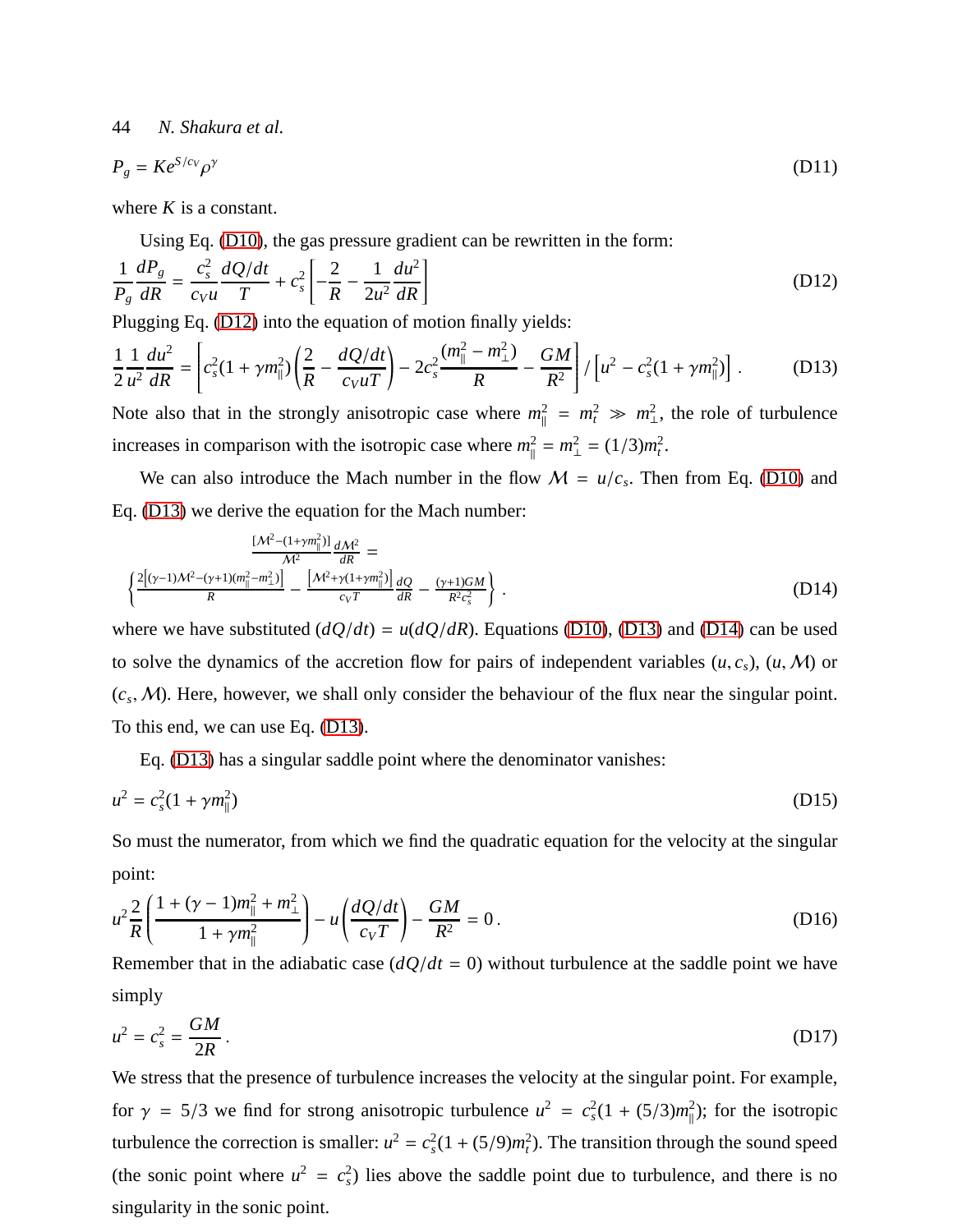First let us determine the turbulence heating rate in the quasi-static shell  $(dQ/dt)<sub>t</sub>$ <sup>+</sup>:

$$
\left(\frac{dQ}{dt}\right)_t^+ = \frac{1}{2} \frac{d^2Z}{dt} \tag{D18}
$$

where the characteristic time of the turbulent heating is

$$
t_t = \alpha_t \frac{R}{u_t} = \alpha_t \frac{R}{m_t c_s}
$$
 (D19)

with  $\alpha_t$  being a dimensionless constant characterizing the turbulent dissipation energy rate and the turbulent Mach number is  $m_t^2 \equiv m_{\parallel}^2$  $\binom{2}{\parallel} + 2m_{\perp}^2$  $\frac{2}{1}$ . The turbulent heating rate can thus be written as

$$
\left(\frac{dQ}{dt}\right)_t^+ = \frac{c_s^3}{2\alpha_t R} m_t^3 \,. \tag{D20}
$$

In the case of Compton cooling we have

$$
\left(\frac{dQ}{dt}\right)_C^- = -\frac{c_V(T - T_x)}{t_C} \tag{D21}
$$

where  $t_C$  is the Compton cooling time [Eq. [\(34\)](#page-14-1)].

Eq. [\(D16\)](#page-43-3) can now be written in the form:

$$
u^{2} \frac{2}{R} \left( \frac{1 + (\gamma - 1)m_{\parallel}^{2} + m_{\perp}^{2}}{1 + \gamma m_{\parallel}^{2}} \right) - u^{2} \frac{c_{s}}{u} \frac{\gamma(\gamma - 1)m_{t}^{3}}{2\alpha_{t}R} + \frac{u(1 - T_{x}/T)}{\gamma t_{C}} - \frac{GM}{R^{2}} = 0.
$$
 (D22)

As our problem is one of accretion, the sign of the velocity  $u = dR/dt$  is negative, so below we shall write  $u = -|u|$ . Then for the absolute value of the velocity at the singular point where  $c_s/|u| = -1/(1 + \gamma m_{\parallel}^2)$  $k_{\parallel}^2$ )<sup>1/2</sup> we have the quadratic equation:

$$
u^{2} \frac{2}{R} \left( \frac{1 + (\gamma - 1)m_{\parallel}^{2} + m_{\perp}^{2}}{1 + \gamma m_{\parallel}^{2}} \right) + u^{2} \frac{1}{(1 + \gamma m_{\parallel}^{2})^{1/2}} \frac{\gamma(\gamma - 1)m_{t}^{3}}{2\alpha_{t}R} - \frac{|u|(1 - T_{x}/T)}{\gamma t_{C}} - \frac{GM}{R^{2}} = 0.
$$
 (D23)

In this case, the solution to Eq. [\(D16\)](#page-43-3) reads:

<span id="page-44-0"></span>
$$
|u| = \frac{R(1 - T_x/T)}{4\gamma t_c A} + \sqrt{\frac{2GM}{R}} \left[ \frac{1}{4A} + \frac{R}{2GM} \frac{R^2 (1 - T_x/T)^2}{16\gamma^2 t_c^2 A^2} \right]^{1/2}
$$
(D24)

where we have introduced the dimensionless factor

$$
A = \frac{1 + (\gamma - 1)m_{\parallel}^2 + m_{\perp}^2}{1 + \gamma m_{\parallel}^2} + \frac{\gamma(\gamma - 1)(m_{\parallel}^2 + 2m_{\perp}^2)^{3/2}}{4\alpha_t(1 + \gamma m_{\parallel}^2)^{1/2}}.
$$
 (D25)

In the case of isotropic turbulence where  $m_{\parallel} = m_{\perp} = 1/\sqrt{3}$ ,  $m_t = 1$ , for  $\gamma = 5/3$  the factor *A* ≈ 1.23, and in the case of strongly anisotropic turbulence where  $m_{\parallel} = 1, m_{\perp} = 0, m_t = 1$ , this factor is  $A \approx 0.8$ .

In units of the free-fall velocity the solution Eq. [\(D24\)](#page-44-0) reads:

$$
f(u) = \frac{|u|}{u_{ff}} = \frac{(1 - T_x/T)}{4\gamma A} \left(\frac{t_{ff}}{t_C}\right) + \frac{1}{2} \left[\frac{1}{A} + \frac{(1 - T_x/T)^2}{4\gamma^2 A^2} \left(\frac{t_{ff}}{t_C}\right)^2\right]^{1/2}.
$$
 (D26)

With Compton cooling, the temperature changes exponentially: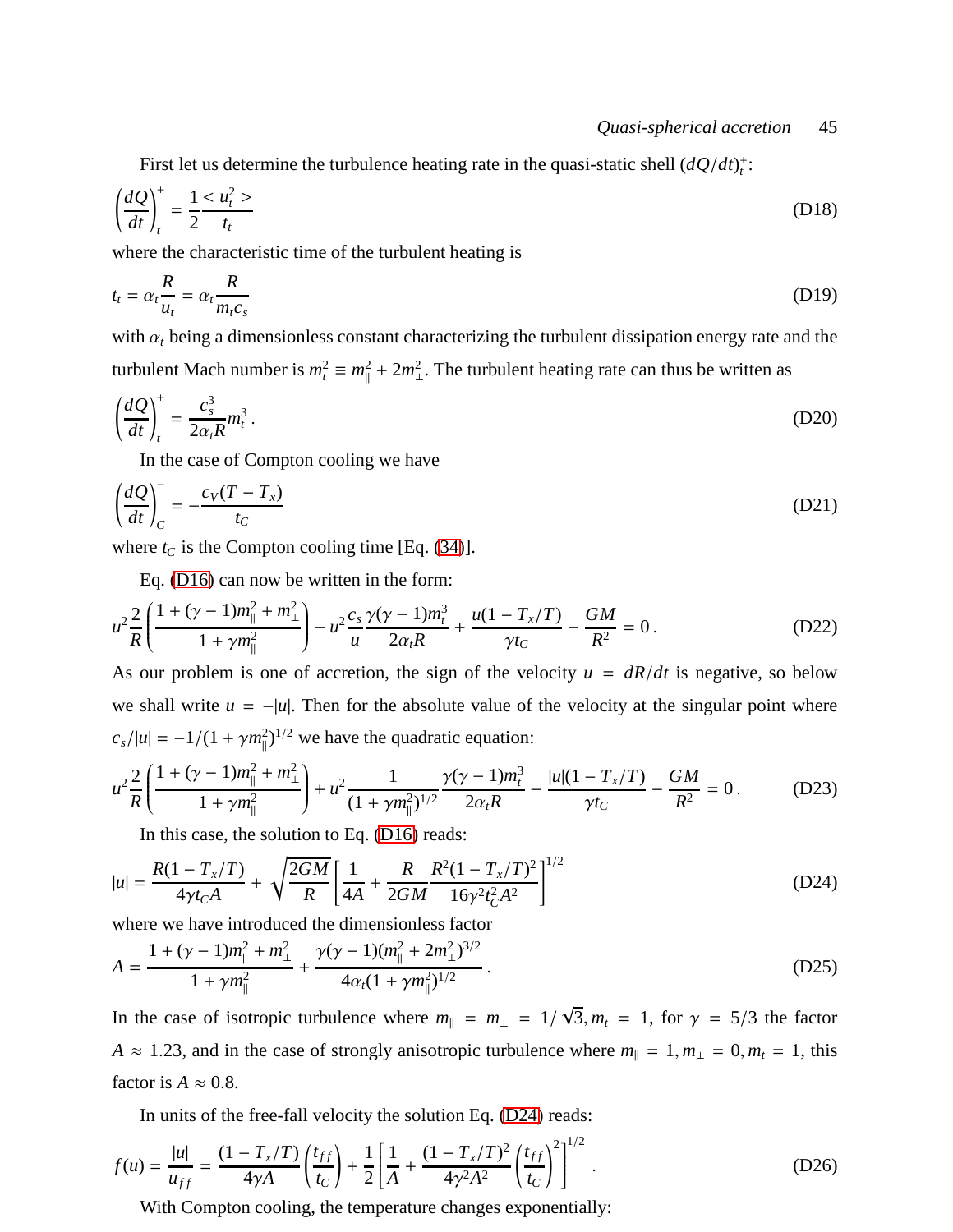$$
T = T_x + (T_{cr} - T_x)e^{-t/t_C}
$$
 (D27)

(see the main text). When cooling is slow,  $t_{ff}/t_c \ll 1$ , the critical point lies inside the Alfven surface, i.e. no transition through the critical point occurs in the flow before it meets the magnetosphere, and in this case we expect that the accretion settling regime can be realized. If this point lies abobe the Alfven surface, the velocity of the flow can become supersonic above the magnetosphere, and one can expect the formation of a shock. Both turbulence and rapid cooling shifts the location of the critical point upward in the flow.

In the case of rapid cooling,  $t_{ff}/t_c \gg 1$ ,  $T \rightarrow T_x$ , so again  $u/u_{ff} \approx 1/2$ , but the critical point rises above the Alfven surface, so a free-fall gap above the magnetosphere appears. The ratio  $f(u) = |u|/u_{ff}$  reaches a maximum at  $t_{ff}/t_c \approx 0.46$  (assuming a typical ratio  $T_{cr}/T_x = 10$ ), and depending on the value of  $A = 0.8 \div 1.23$  (anisotropic or isotropic turbulence) it equals  $f(u) = 0.5 - 0.6$ .

#### **ACKNOWLEDGMENTS**

We are very grateful to the anonymous referee for careful reading of the manuscript and many useful comments. The authors also acknowledge Dr. V. Suleimanov (IAAT) for discussions and valuable notes, Dr. V. Doroshenko (IAAT) for courtesly providing the torque-luminosity plots for GX 301-2 and Vela X-1, and Ms. A. González-Galán for providing data on GX 1+4 prior to publication. NIS thanks the Max-Planck Institute for Astrophysics (Garching) for the hospitality. The work by NIS, KAP and AYK is supported by RFBR grants 09-02-00032, 12-02-00186, and 10-02-00599. LH is supported by a grant from the Wenner-Gren foundations.

#### **REFERENCES**

Arons J., & Lea S. M. 1976a ApJ, 207, 914 Arons J., & Lea S. M. 1976b ApJ, 210, 792 Bildsten L., et al., 1997, ApJS, 113, 367 Bisnovatyi-Kogan G. S. 1991, A&A, 245, 528 Bochkarev N. G., Karitskaja E. A., Shakura N. I. 1975, SvAL 1, 237 Bondi H. 1952, MNRAS, 112, 195 Burnard D.J., Arons J., Lea S. M. 1983, ApJ, 266, 175 Chakrabarty D., et al. 1997, ApJL, 481, L101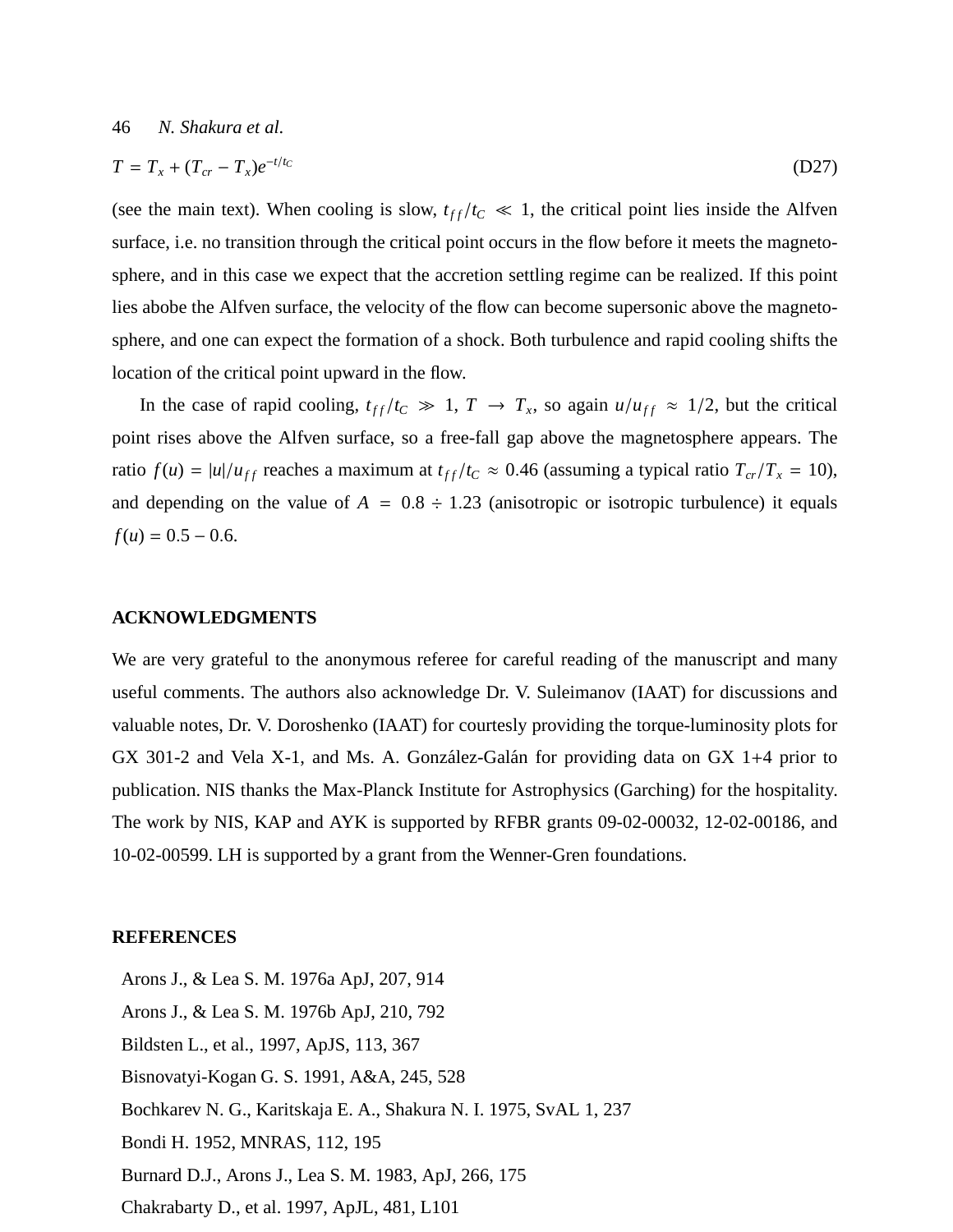- Chashkina A., & Popov S.B., 2011, submitted to New Astronomy
- Cowie L. L., McKee C. F., & Ostriker J. P. 1981, ApJ, 247, 908
- Davidsen A., Malina R., & Bowyer S. 1977, ApJ, 211, 866
- Davies R. E., & Pringle J. E. 1981, MNRAS, 196, 209
- de Kool M., & Anzer U. 1993, MNRAS, 262, 726
- Doroshenko V., Santangelo A., Suleimanov V., Kreykenbohm I., Staubert R., Ferrigno C., & Klochkov D. 2010, A&A, 515, A10
- Dotani,T., Kii T., Nagase F., Makishima K., Ohashi T., Sakao T., Koyama K., & Tuohy, I. R. 1989, PASJ, 41, 427
- Ducci L., Sidoli L. & Paizis A. 2010, MNRAS, 408, 1540
- Elsner R. F., & Lamb F. K. 1977, ApJ, 215, 897
- Finger M. et al., http://gammaray.nsstc.nasa.gov/gbm/science/pulsars/lightcurves/gx1p4.html
- Fryxell B. A., & Taam R. E. 1988, ApJ, 335, 862
- Ghosh P., & Lamb F. K. 1979, ApJ, 234, 296
- <span id="page-46-0"></span>González-Galán et al., submitted to AA [\[arXiv:1105.1907\]](http://arxiv.org/abs/1105.1907)
- Hatchett S., Buff J., & McCray R. 1976, ApJ, 206, 847
- Hinkle K. H., Fekel F. C., Joyce R. R., Wood P. R., Smith V. V., Lebzelter T. 2006, ApJ, 641, 479
- Ho C., Taam R. E., Fryxell B. A. et al. 1989, MNRAS, 238, 1447
- Hunt R., 1971, MNRAS, 154, 141
- Illarionov A. F., & Kompaneets D. A. 1990, MNRAS, 247, 219
- Illarionov A. F.& Sunyaev R. A., 1975, A&A, 39, 185
- Kaper L., van der Meer A., & Najarro F. 2006, A&A, 457, 595
- Kluźniak W., & Rappaport S. 2007, ApJ, 671, 1990
- Koh D. T., et al. 1997, ApJ, 479, 933
- Kompaneets A.S, 1956, ZhETP, 31, 876
- Kreykenbohm I., Wilms J., Coburn W., Kuster M., Rothschild R. E., Heindl W. A., Kretschmar P., Staubert R. 2004, A&A, 427, 975
- La Barbera A., Segreto A., Santangelo A., Kreykenbohm I., Orlandini M. 2005, A&A, 438, 617
- Landau D., Lifshitz E. M., Hydrodynamics, Nauka, Moscow, 1986
- Lovelace R. V. E., Romanova M. M., Bisnovatyi-Kogan G. S. 1995, MNRAS, 275, 244
- Marykutty J., Biswajit P., Jincy D., Kavila I. 2010, MNRAS, 407, 285
- Makishima K., et al. 1988, Nature, 333, 746
- Nagase, F., Hayakawa, S., Sato, N., Masai, K., & Inoue, H. 1986, PASJ, 38, 547